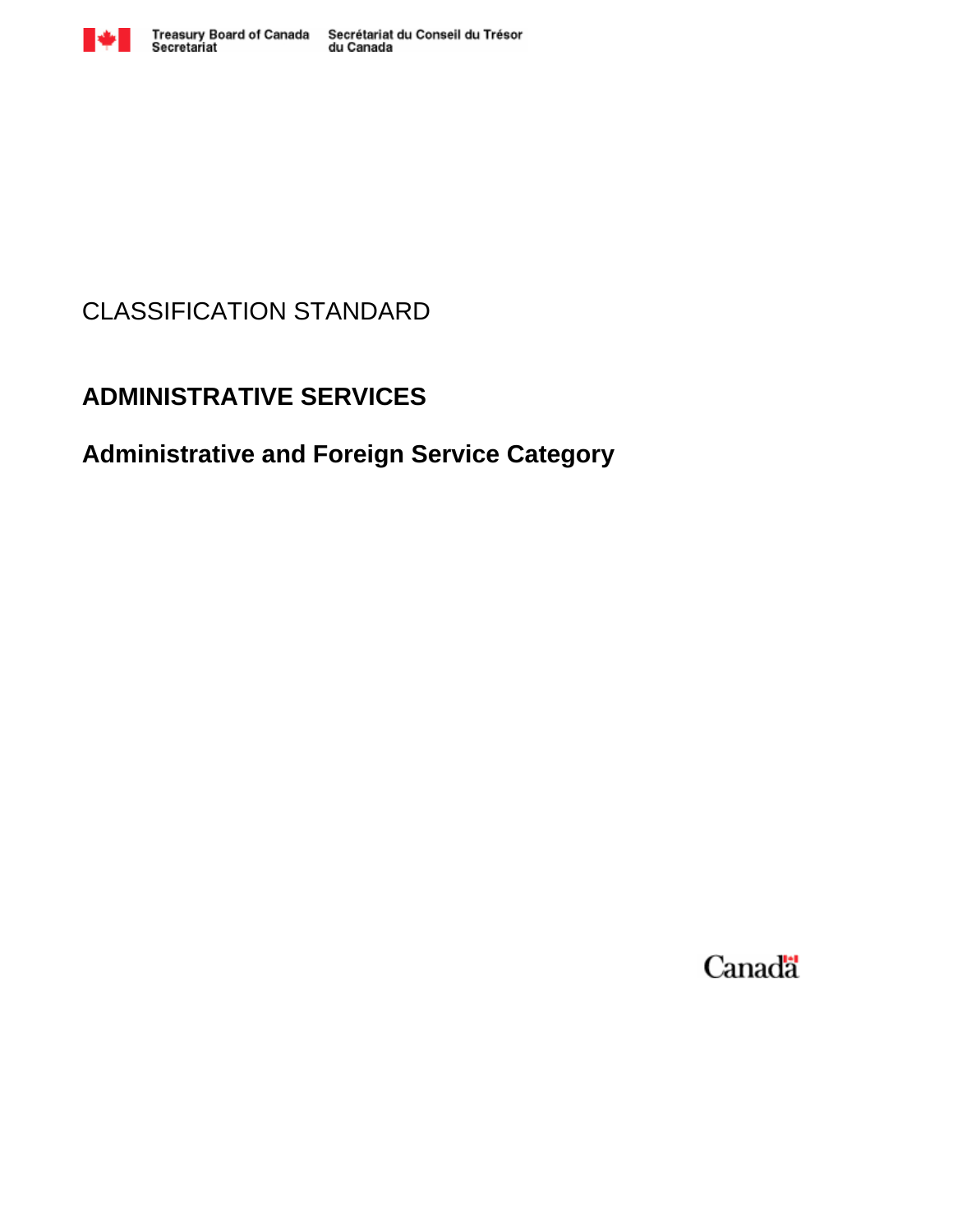### Classification Standard Administrative Services Group RECORD OF AMENDMENTS

| Amendment<br>$\rm\,N\rm{O}$ . | Date      | Inserted<br>by | Remarks |
|-------------------------------|-----------|----------------|---------|
| $\ensuremath{\mathsf{1}}$     | June 1972 | $_{\rm TB}$    |         |
|                               |           |                |         |
|                               |           |                |         |
|                               |           |                |         |
|                               |           |                |         |
|                               |           |                |         |
|                               |           |                |         |
|                               |           |                |         |
|                               |           |                |         |
|                               |           |                |         |
|                               |           |                |         |
|                               |           |                |         |
|                               |           |                |         |
|                               |           |                |         |
|                               |           |                |         |
|                               |           |                |         |
|                               |           |                |         |
|                               |           |                |         |
|                               |           |                |         |
|                               |           |                |         |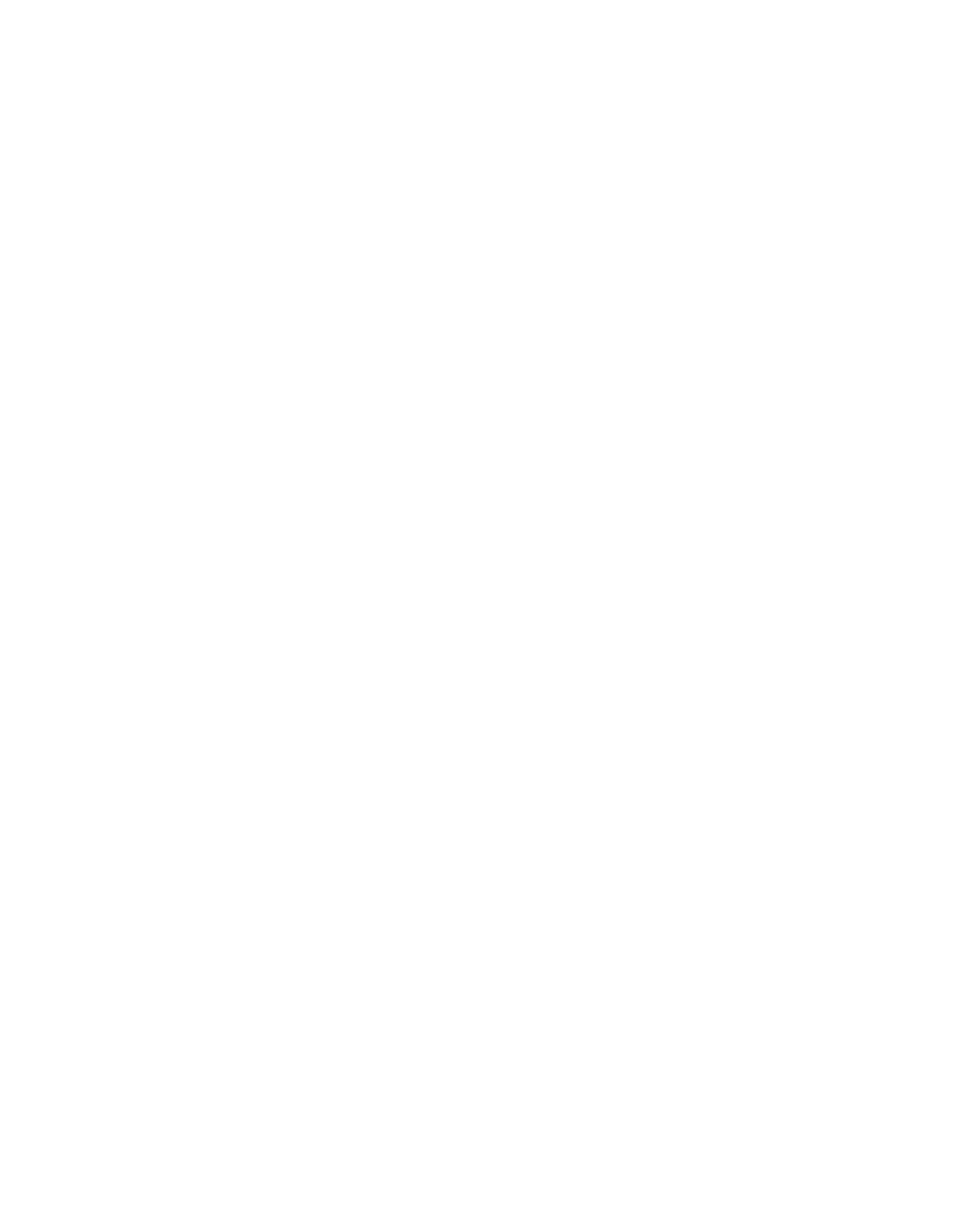### CONTENTS

|                                       | PAGE |
|---------------------------------------|------|
| INTRODUCTION                          | 1    |
| CATEGORY DEFINITION                   | 4    |
| GROUP DEFINITION                      | 5    |
| RATING SCALES                         | 6    |
| BENCH-MARK POSITION DESCRIPTION INDEX |      |
| IN ALPHABETICAL ORDER                 | 19   |
| IN ASCENDING ORDER OF POINT VALUES    | 20   |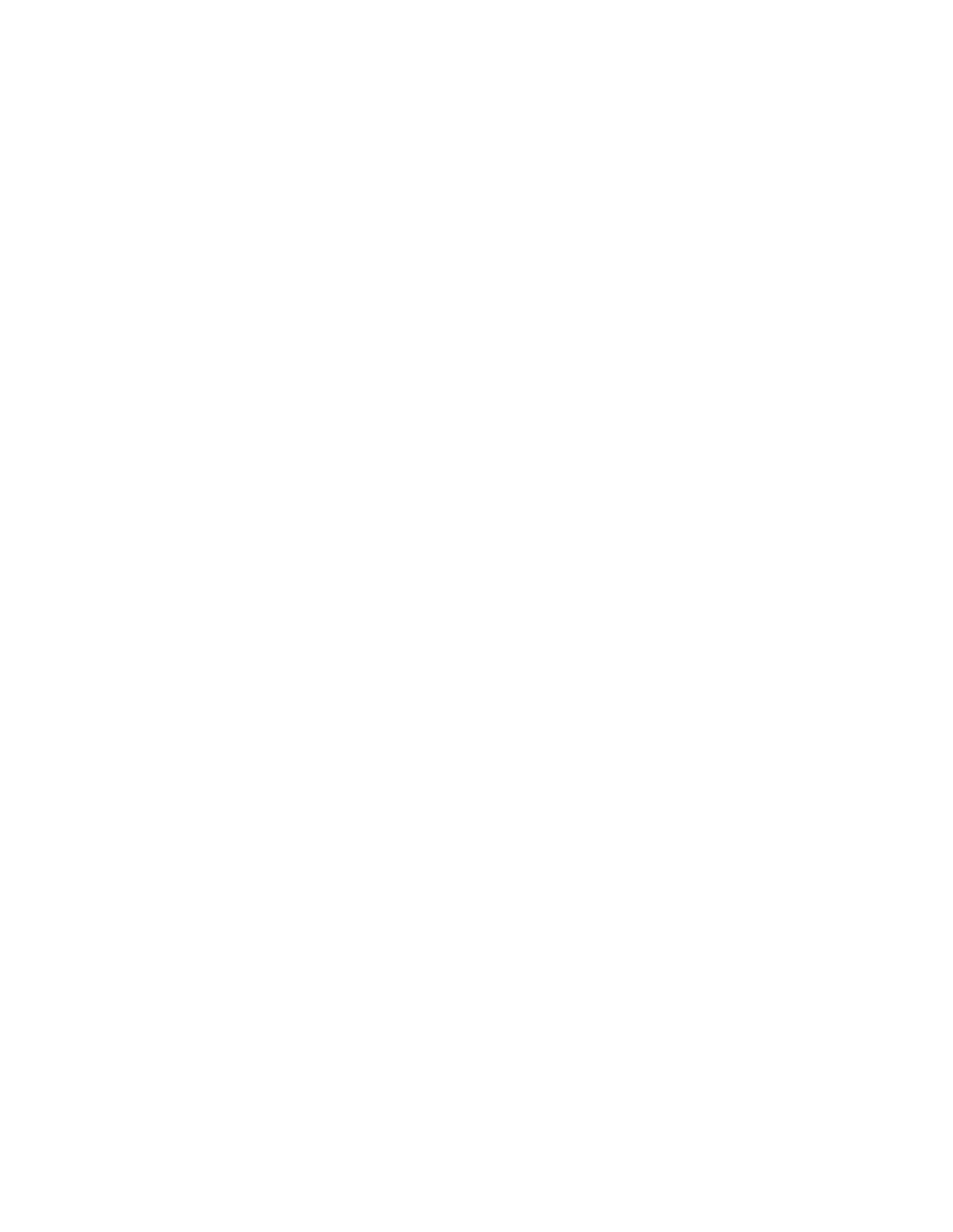#### INTRODUCTION

This standard describes the point rating plan to be used to evaluate jobs allocated to the Administrative Services Group. It consists of an introduction, general definitions of the Administrative and Foreign Service Category and the occupational group, point rating scales and bench-mark position descriptions.

Point rating is an analytical, quantitative method of determining the relative value of jobs. It is particularly suited to heterogeneous occupational groups in which jobs consist of varied combinations of tasks. Essentially, point rating plans define characteristics or factors common to the jobs being evaluated. They define degrees of each factor and allocate point values to each degree. The total value determined for each job is the sum of the point values assigned by the raters.

A11 methods of job evaluation require the exercise of judgement and the orderly collection and analysis of information in order that consistent judgements can be made. The point rating method facilitates rational discussion and resolution of differences in determining the relative worth of jobs.

#### Factors

The combined factors do not describe all aspects of jobs. They deal only with those characteristics that can be defined and distinguished and that are useful in determining the relative value of jobs.

Four factors are used in this plan. All the factors have more than one dimension and have been defined in terms of two or three related elements. The factors and elements are

| Knowledge                   | - Education<br>- Experience<br>- Continuing Study       |
|-----------------------------|---------------------------------------------------------|
| Decision Making             | - Scope for Decisions<br>- Impact of Decisions          |
| Responsibility for Contacts | - Nature of Contacts<br>- Persons Contacted             |
| Supervision                 | - Numbers Supervised<br>- Level of Employees Supervised |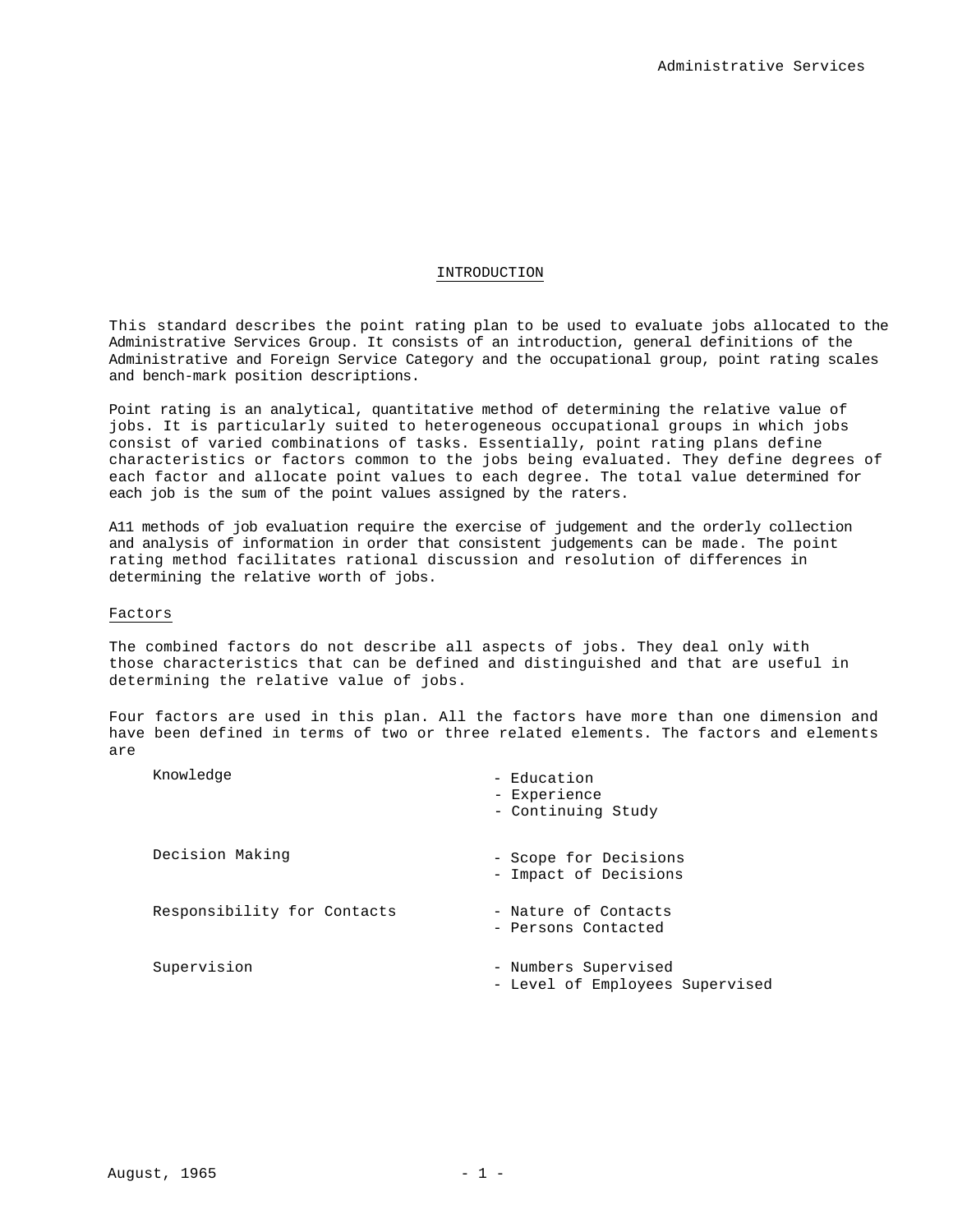#### Point Values

The maximum point value assigned to each factor reflects its relative importance. Similarly, point values have been assigned to the degrees of the factors.

Point values increase arithmetically as the degrees of the factor increase. The minimum point values for Knowledge, Decision Making and Responsibility for Contacts are one-fifth of the maximum value. The minimum value for Supervision is one-tenth of the maximum value, although there will be positions where this factor does not apply. The ranges of point values are

|                             | Minimum | Maximum |
|-----------------------------|---------|---------|
|                             |         |         |
| Knowledge                   |         |         |
| Education and Experience    | 60      | 300     |
| Continuing Study            | 10      | 50      |
| Decision Making             | 70      | 350     |
| Responsibility for Contacts | 26      | 130     |
| Supervision                 |         | 170     |
|                             | 166     | 1,000   |

#### Bench-mark Positions

Bench-mark position descriptions are used to exemplify degrees of each factor or element. Each description consists of a brief summary, a list of the principal duties, with the percentage of time devoted to each, and a specification describing each of the point rating factors and elements as it appears in the job. The benchmark positions have been evaluated, and the degree and point values assigned to each factor are shown in the specifications.

The rating scales identify the bench-mark position descriptions that exemplify each degree. These descriptions are an integral part of the point rating plan and are used to ensure consistency in application of the rating scales.

#### Use of the Standard

There are six steps in the application of this classification standard.

- 1. Allocation of the position to the category and the group is confirmed by reference to the definitions and the descriptions of inclusions and exclusions.
- 2 . The position description is studied to ensure understanding of the position as a whole and of each factor. The relation of the position being rated to positions above and below it in the organization is also studied.
- 3. Tentative degrees of each factor in the job being rated are determined by comparison with degree definitions in the rating scales. Uniform application of degree definitions requires frequent reference to the descriptions of factors and the notes to raters.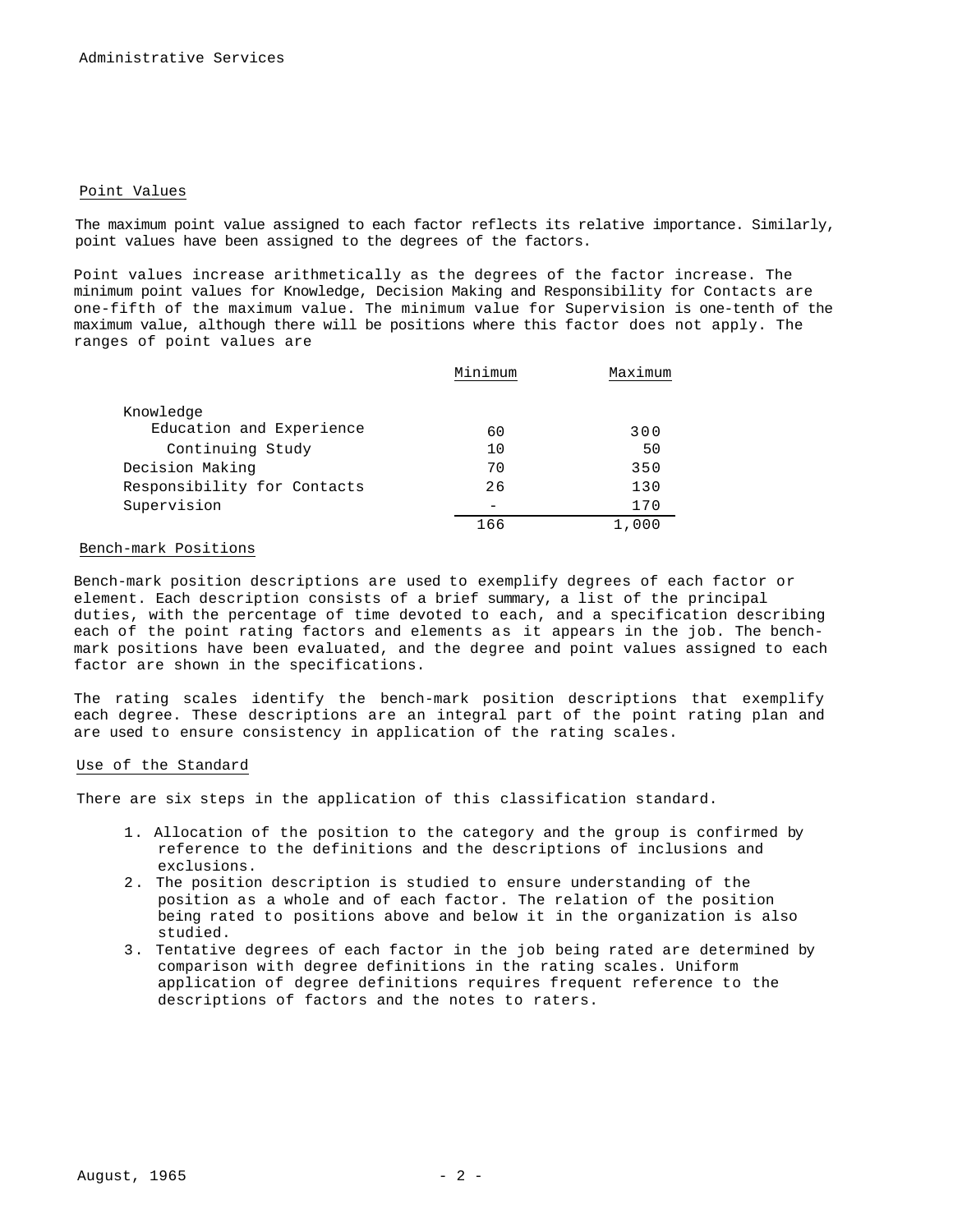- 4. The description of the factor in each of the bench-mark positions exemplifying the degree tentatively established is compared with the description of the factor in the position being rated. Comparisons are also made with descriptions of the factor in bench-mark positions for the degrees above and below the one tentatively established.
- 5. The point values for all factors are added to determine the tentative total point rating.
- 6. The position being rated is compared as a whole to positions to which similar total point values have been assigned, as a check on the validity of the total rating.

### Determination of Levels

The ultimate objective of job evaluation is to determine the relative value of jobs in each occupational group in order that employees carrying out the jobs may be paid at rates consistent with the relationship indicated. Jobs that fall within a designated range of point values will be regarded as of equal difficulty and value and will be allocated to the same level.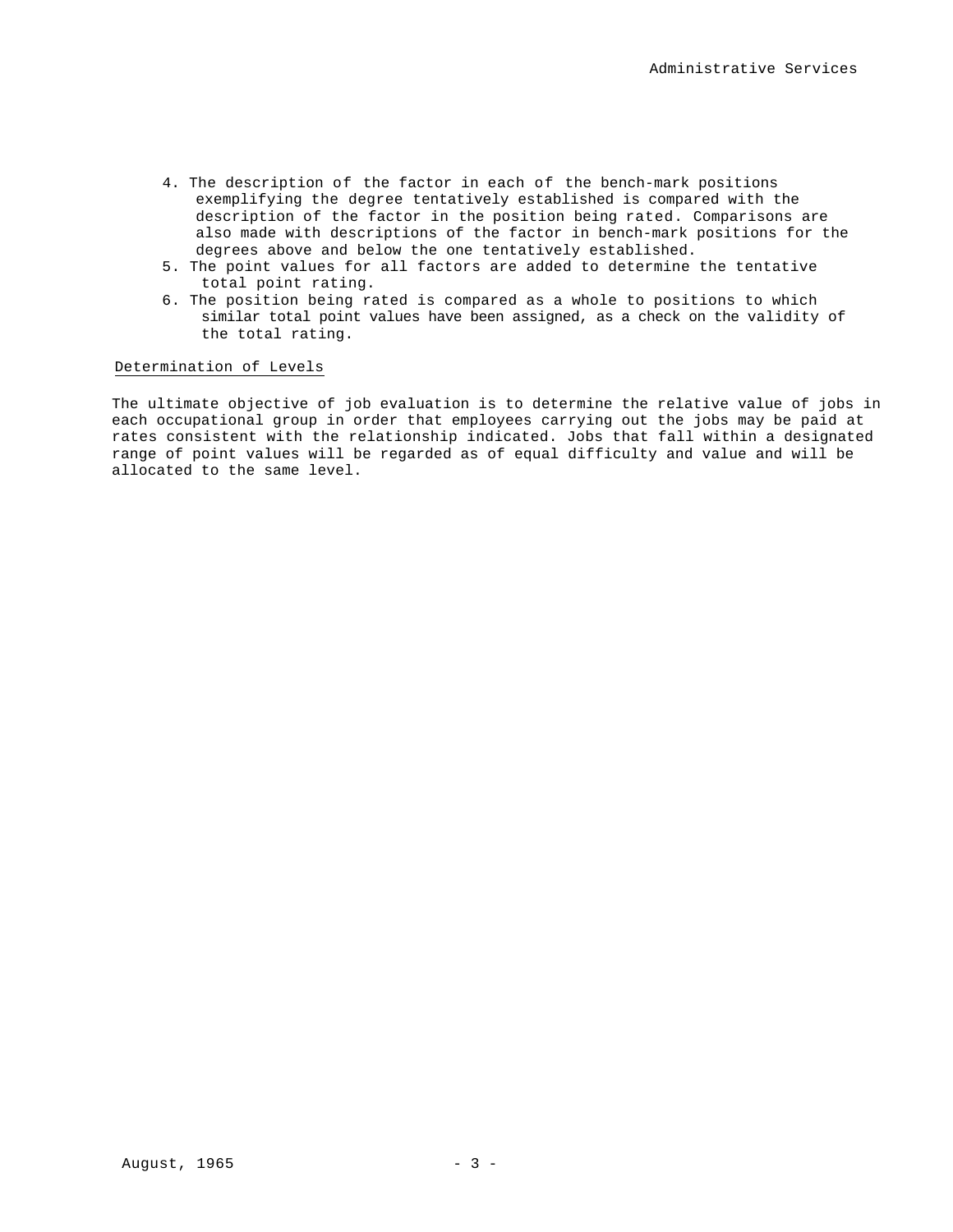### CATEGORY DEFINITION

Occupational categories were repealed by the Public Service Reform Act (PSRA), effective April 1, 1993. Therefore, the occupational category definitions have been deleted from the classification standards.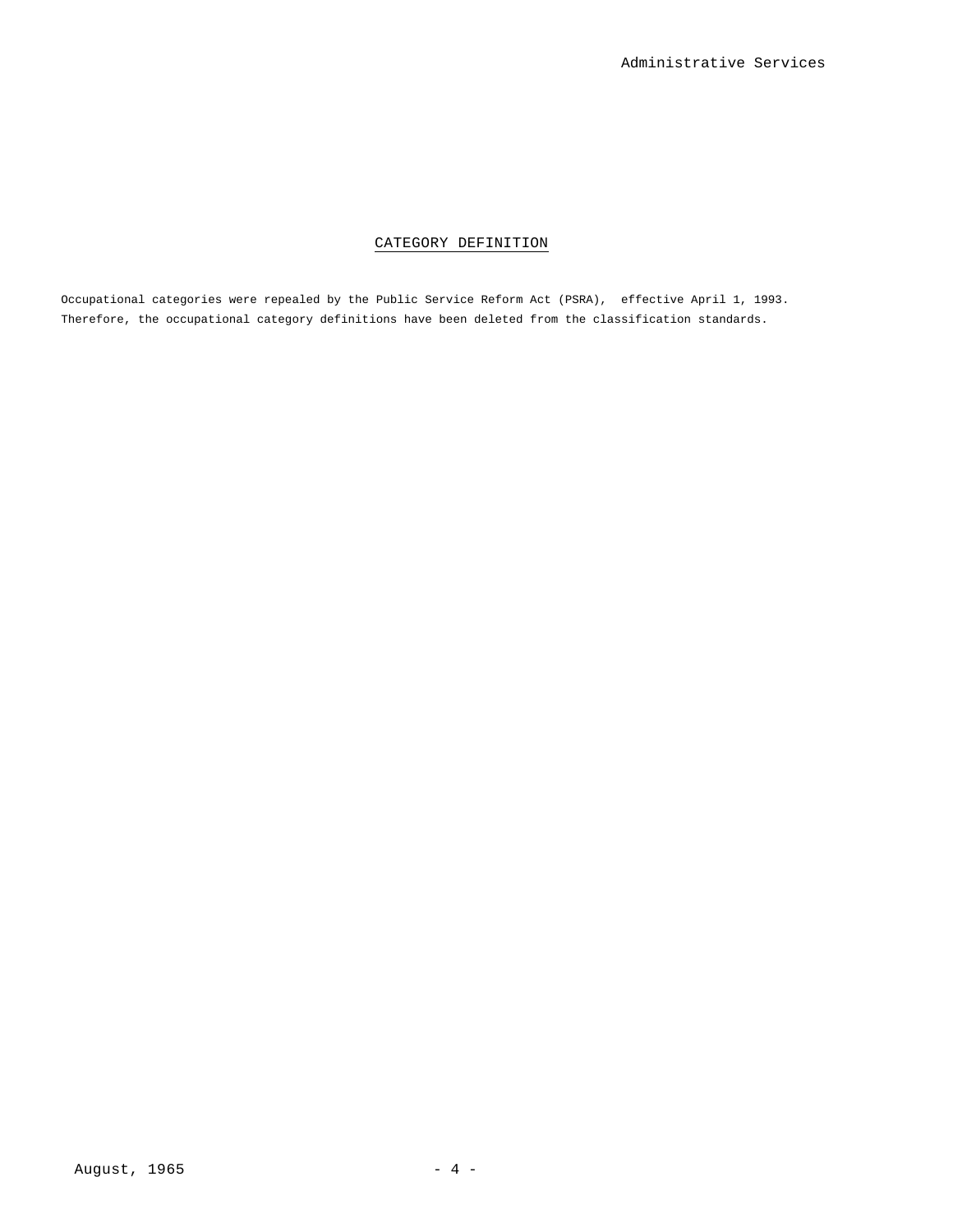### GROUP DEFINITION

For occupational group allocation, it is recommended that you use the Occupational Group Definition Maps, which provide the 1999 group definition and their corresponding inclusion and exclusion statements. The maps explicitly link the relevant parts of the overall 1999 occupational group definition to each classification standard.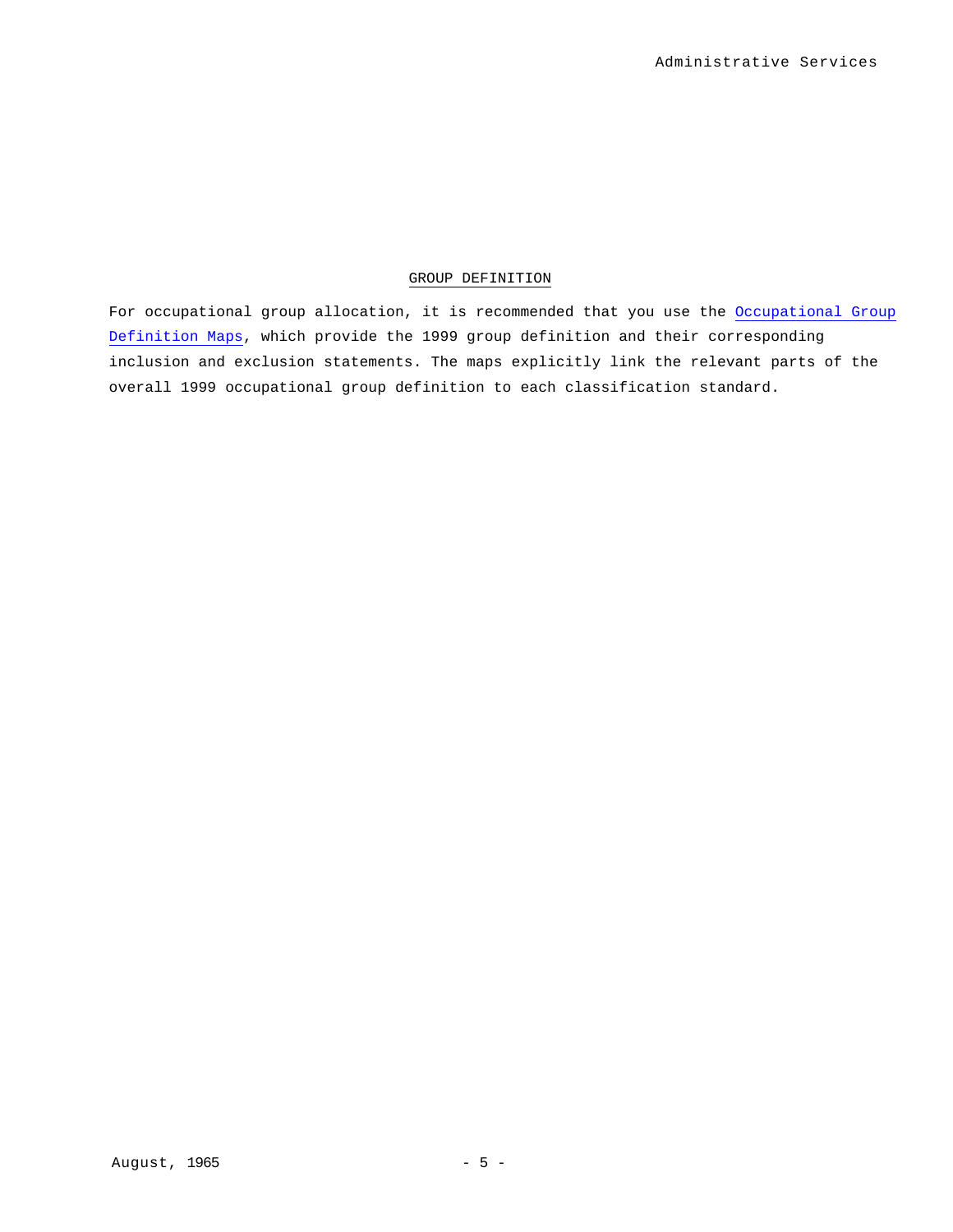### RATING SCALES

### ADMINISTRATIVE SERVICES GROUP

### FACTOR WEIGHTS

| KNOWLEDGE                   | 350   |
|-----------------------------|-------|
| DECISION MAKING             | 350   |
| RESPONSIBILITY FOR CONTACTS | 130   |
| SUPERVISION                 | 170   |
|                             | 1,000 |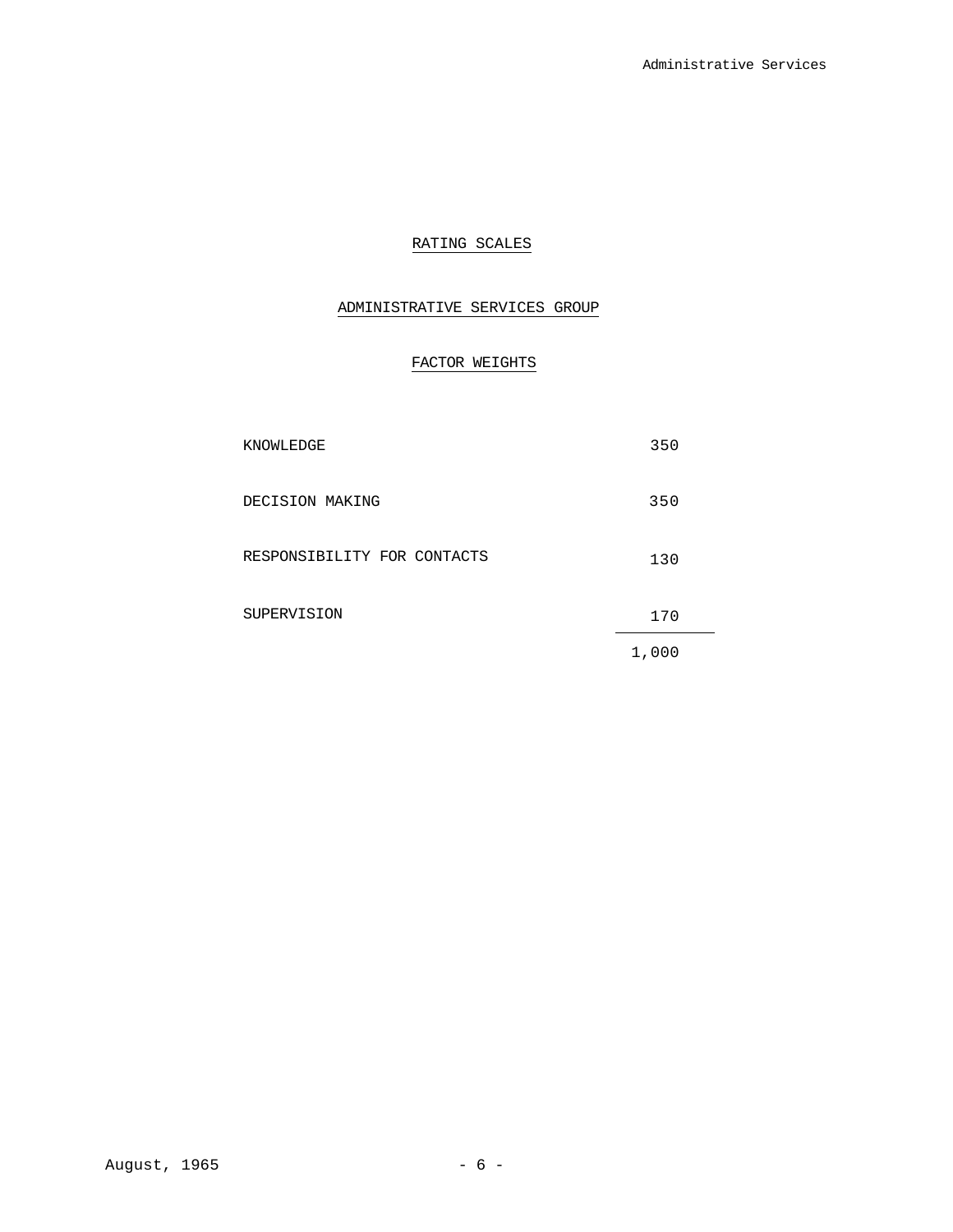#### KNOWLEDGE

This factor is used to measure the amount of experience and education required to undertake the duties of the position, and the requirement for continuing study.

#### Definitions

"Experience" refers to the minimum length of time an employee requires, under optimum conditions, to acquire the administrative knowledge and skill needed to carry out the duties of the position.

"Education" refers to the level of academic or other formal training required to provide the basis for the development of the skill and knowledge needed in the position.

"Continuing study" refers to the requirement for maintaining a knowledge of trends and developments in one or more fields related to the duties of the position.

#### Notes to Raters

For purposes of this standard the time needed to acquire clerical or other skills and working knowledge of the regulations and directives and the time needed to demonstrate the capacity to perform administrative work is not to be considered in the evaluation of the Experience element of the Knowledge factor.

In tentatively selecting the degree of the Experience element, consideration is to be given to the length of time needed to acquire specialized and general administrative knowledge required to carry out the duties. General administrative knowledge is gained through experience in such responsibilities as

- 1. formulating ideas and expressing them orally or in written form;
- 2. carrying out studies and preparing reports on specific aspects of existing or proposed departmental activities;
- 3. making critical analyses of methods and procedures with a view to recommending improvements;
- 4. planning programs of work to meet the requirements of agency activities;
- 5. performing advisory duties which require a knowledge of the objectives of the organization served and the measures evolved to achieve them;
- 6. supervising and directing staff.

The degrees of the Experience element assigned to the bench-mark positions have been established by ranking on the basis of such considerations as mentioned above. The degree of the Experience element tentatively selected is to be confirmed by direct comparison of the position being rated with the duties and specifications of the bench-mark positions.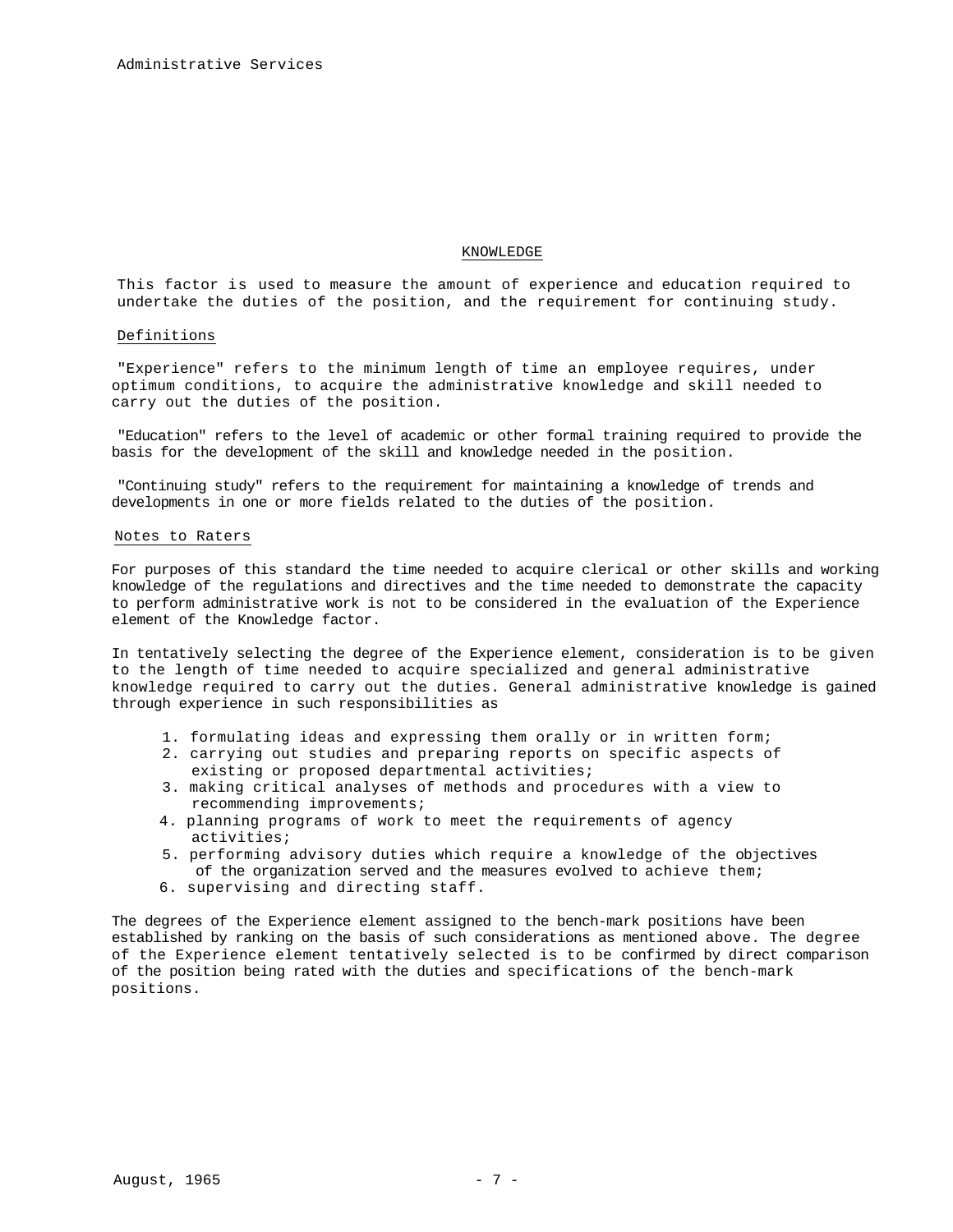The second degree of the Education element is to be assigned to positions where there is a clear requirement for specialized formal training beyond completion of secondary school education. Such training is provided by completion of two- to three-year courses in institutes of technology or of courses of similar length and difficulty in such fields as accounting, real estate appraisal, or hospital administration.

The third degree of the Education element is to be assigned when the duties of the position

1. require university graduation in a specialized field,

or

2. require understanding and appreciation of the principles and concepts of two or more specialized fields for which the knowledge is normally acquired through university training and which are directly associated with the duties performed,

or

3. require systematic study and analysis of complicated general problems and their solution by the application of specialized knowledge acquired through extensive post-secondary school study or training rather than through experience.

In positions with duties which meet conditions 2 and 3,the incumbents will not necessarily be university graduates.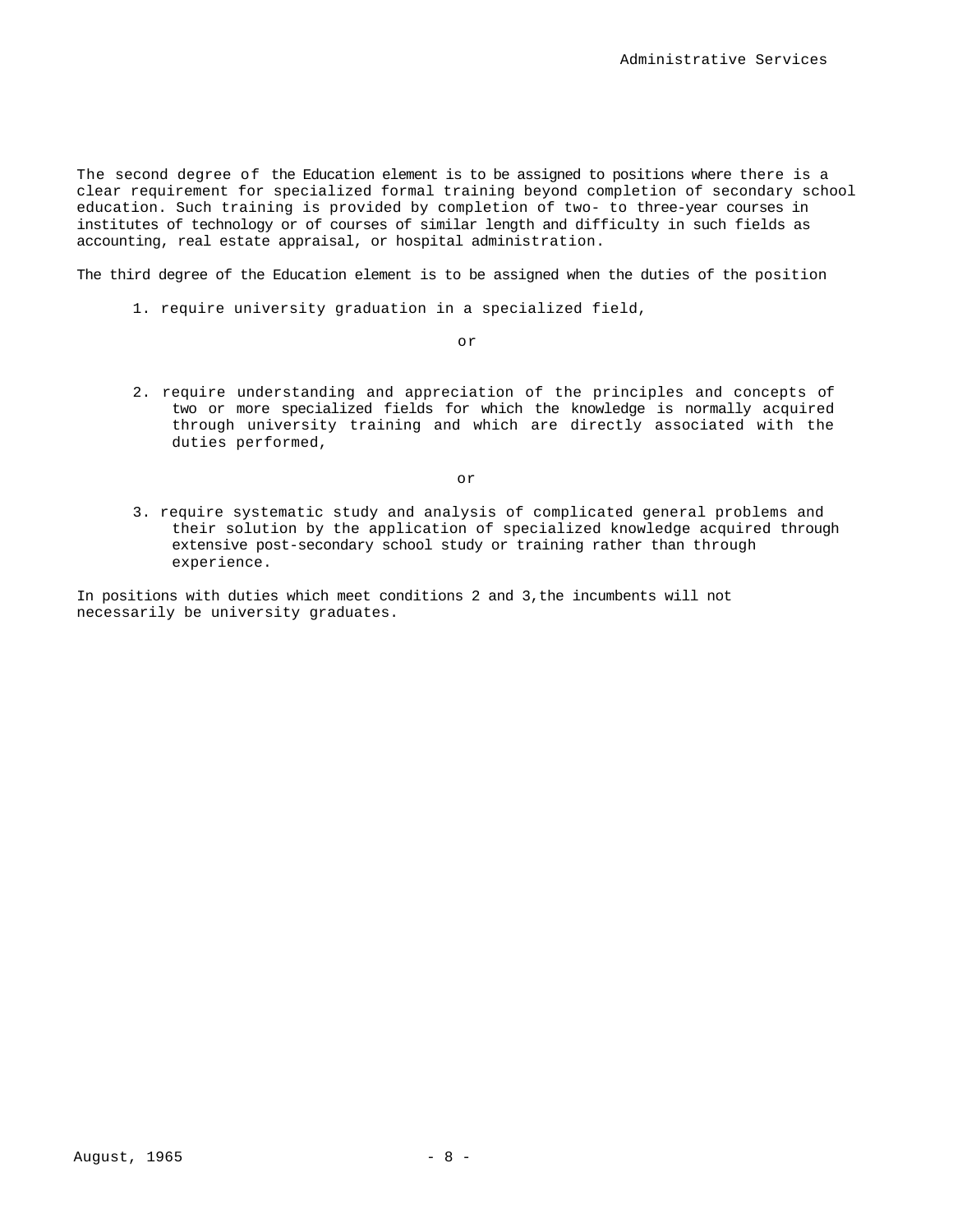KNOWLEDGE

MATING SCALE - EDUCATION AND EXPERIENCE

|                                         |                         | Education and Degree                                                                                                                                                |                                                                                  |                                                                                 |  |  |  |
|-----------------------------------------|-------------------------|---------------------------------------------------------------------------------------------------------------------------------------------------------------------|----------------------------------------------------------------------------------|---------------------------------------------------------------------------------|--|--|--|
| Experience<br>Requirement<br>and Degree |                         | Completion of<br>Secondary School<br>Education<br>$\mathbb{A}$                                                                                                      | Completion of<br>Secondary School<br>Education plus<br>Specialized Training<br>B | University<br>Graduation<br>$\mathtt{C}$                                        |  |  |  |
| Up to and<br>including<br>2 years       | $1\,$                   | Page<br>60<br>Administrator, Post<br>Abroad, The Hague<br>41                                                                                                        | 97<br>Page                                                                       | 135<br>Page                                                                     |  |  |  |
| Up to and<br>including<br>4 years       | 2                       | 87<br>Admin. Officer,<br>Regional Office<br>28<br>Admin. Officer,<br>Research Station<br>31<br>Administrator, Post<br>Abroad, Tokyo<br>43<br>Chief of Records<br>55 | 124                                                                              | 162                                                                             |  |  |  |
| Up to and including<br>6 years          | $\overline{\mathbf{3}}$ | 114<br>Admin. Officer<br>Canadian Pension<br>Commission<br>25<br>Chief, Off. Serv. Sec.,<br>Tax. Head Office<br>52<br>Property Admin.<br>Officer<br>67              | 151                                                                              | 189<br>Administrative<br>Services Officer,<br>Laboratory<br>Hygiene<br>38       |  |  |  |
| Up to and<br>including<br>8 years       | $\overline{4}$          | 141<br>Chief, Purchasing<br>and Office Services,<br>Customs and Excise 57                                                                                           | 178<br>Hospital<br>Administrator<br>64                                           | 216<br>Administrative<br>Services Officer<br>Food and Drug<br>34<br>Directorate |  |  |  |
| Up to and<br>Including<br>10 years      | 5                       | 169                                                                                                                                                                 | 206                                                                              | 244<br>Chief Administrative<br>Services,<br>Department<br>49<br>of Forestry     |  |  |  |
| Up to and<br>including<br>12 years      | 6                       | 197<br>Accident Prevention<br>And Compensation<br>Director<br>21                                                                                                    | 234                                                                              | 272                                                                             |  |  |  |
| More than<br>12 years                   | $7\phantom{.0}$         | 225<br>Assistant Director,<br>Property and Bldg.<br>Management<br>46                                                                                                | 262                                                                              | 300                                                                             |  |  |  |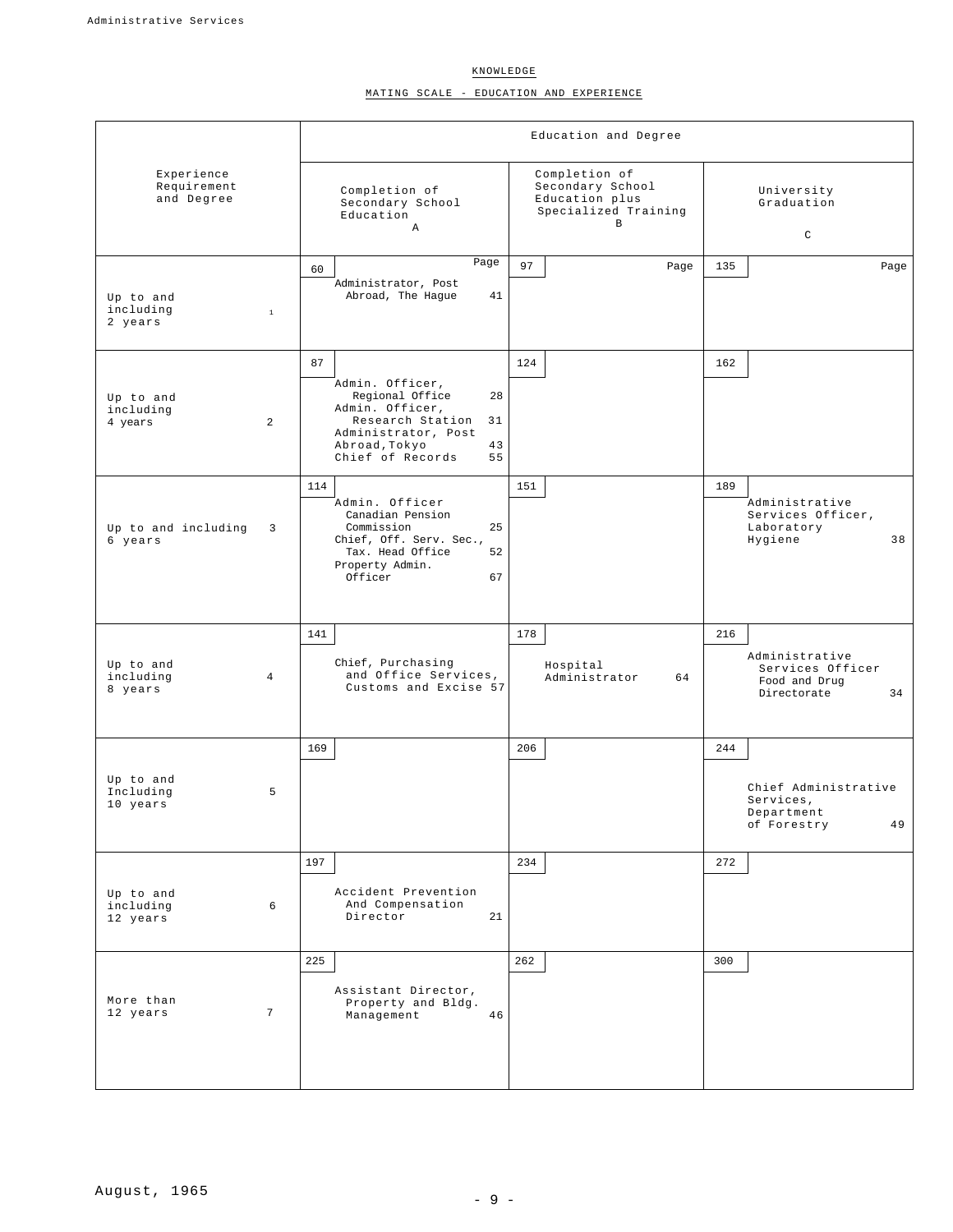## KNOWLEDGE

## RATING SCALE - CONTINUING STUDY

| Nature of Continuing Study, and Degree                                                                                                                                                                                                                                                                                                                        | Points | Bench-mark Position<br>Descriptions                                                                                                                                                                                                                 |                                          |
|---------------------------------------------------------------------------------------------------------------------------------------------------------------------------------------------------------------------------------------------------------------------------------------------------------------------------------------------------------------|--------|-----------------------------------------------------------------------------------------------------------------------------------------------------------------------------------------------------------------------------------------------------|------------------------------------------|
| Work requires knowledge of<br>statutes, requlations, policy<br>and procedures related to the<br>$\mathbf{1}$<br>work performed, gained by<br>continuing study of directives<br>and manuals issued by departments and<br>central agencies.                                                                                                                     | 10     | Admin.Officer, Can.<br>Pension Commission<br>Admin.Officer,<br>Regional Office<br>Admin.Serv.Officer,<br>Laboratory of Hygiene<br>Administrator, Post<br>Abroad, Tokyo<br>Chief Off. Serv. Sec.,<br>Taxation Head Office<br>Property Admin. Officer | Page<br>25<br>28<br>38<br>43<br>52<br>67 |
| Work requires knowledge of trends<br>and developments in an administrative or<br>technical specialty directly related to<br>the duties performed, gained by<br>2<br>continuing study of texts,<br>journals and periodicals.                                                                                                                                   | 30     | Admin. Serv. Officer,<br>Food and Drug Dir.<br>Chief of Records<br>Hospital Administrator                                                                                                                                                           | 34<br>55<br>64                           |
| Work requires development and<br>maintenance of knowledge in<br>depth in an administrative or<br>technical specialty through<br>broad-ranging, intensive study,<br>OR knowledge of the nature and<br>3<br>interrelationships of trends<br>and developments in a number of<br>fields through study of a wide<br>variety of texts, journals and<br>periodicals. | 50     | Accident Prevention and<br>Compensation Director<br>Assistant Director,<br>Property and Building<br>Management<br>Chief, Administrative<br>Services, Department<br>of Forestry                                                                      | 21<br>46<br>49                           |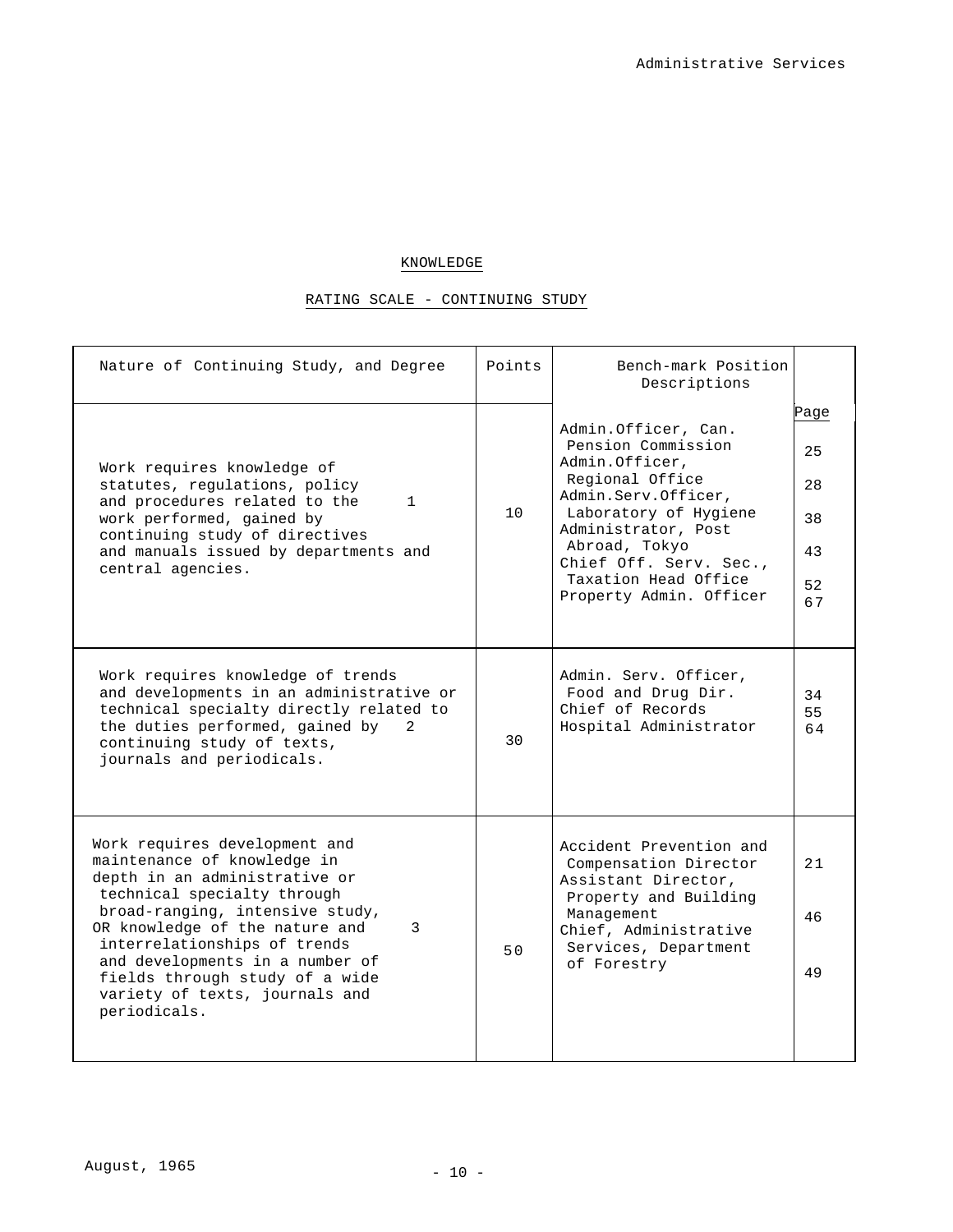#### DECISION MAKING

This factor is used to measure the difficulty of the duties of the position as indicated by the scope for decision making and by the impact of the decisions.

#### Definitions

"Decisions" refers to decisions to take particular courses of action within the authority delegated to the position, to recommendations to superiors and to line officers to follow particular courses of action, and to shared decisions and recommendations in which the incumbent is an effective participant.

"Scope for decision making" refers to the freedom to make decisions. It is measured in terms of the judgement, initiative and discretion required to identify and resolve problems, the availability of direction, and the difficulty of determining the implications of possible courses of action.

"Impact of decisions" refers to the importance of the decisions in terms of the resources committed or affected, the effect on the efficiency with which external program are administered, and the significance of the precedents established.

"Established methods" is to be interpreted broadly to include the guidance provided by manuals and directives, and by precedents.

"Program" refers to the plans of action that are developed and implemented by the organization to achieve its objectives.

#### Notes to Raters

The four degrees of the Impact of Decisions element are illustrated by the benchmark position descriptions. The following characteristics of the work are to be considered in determining a tentative degree for this element:

- 1. The size and nature of the organization for which the administrative services are being provided.
- 2. The size and nature of the budget controlled or significantly affected.
- 3. The value and nature of the assets controlled or significantly affected.
- 4. The extent to which the incumbent is the effective recommending authority, which is usually related to the level of the position in the organization.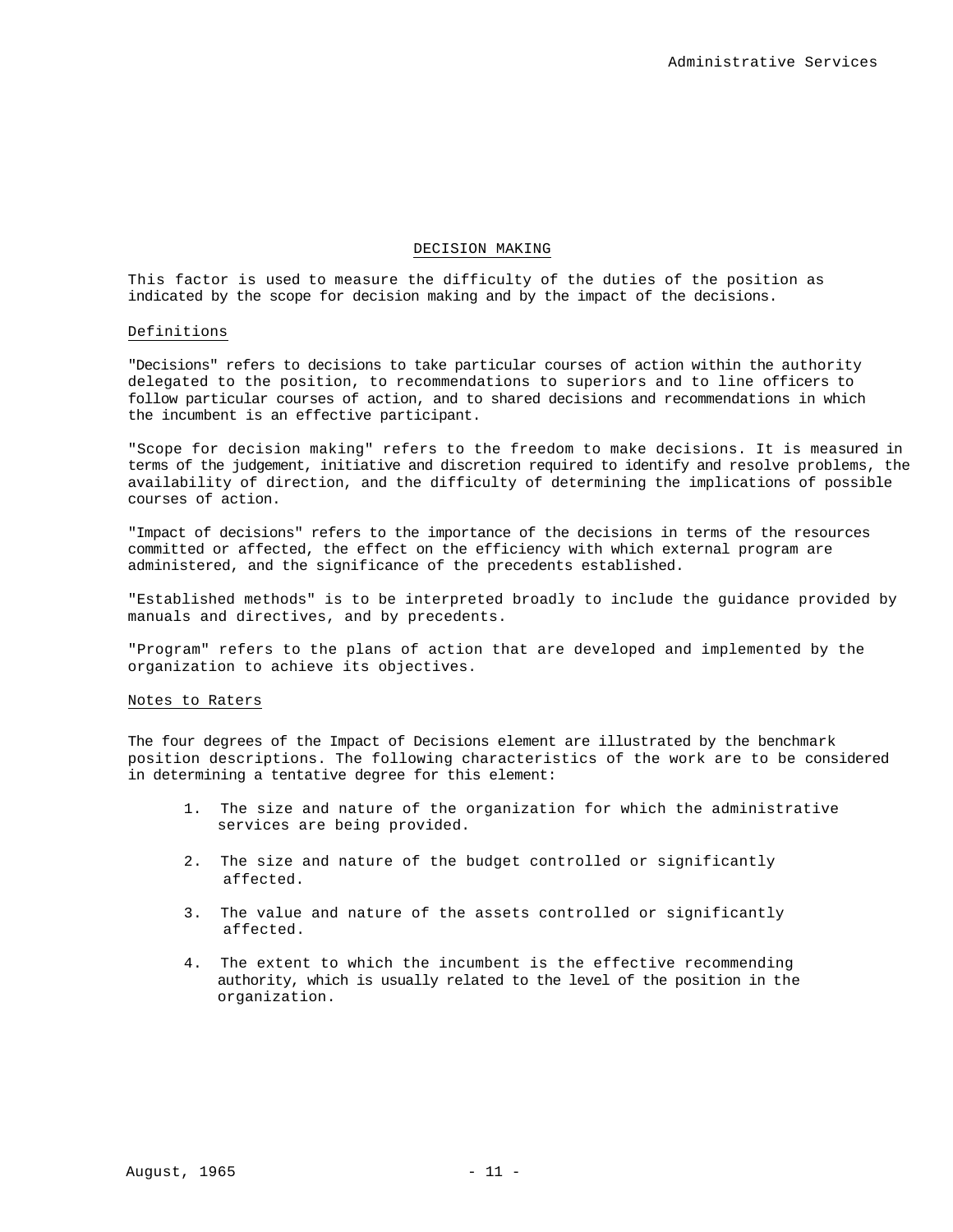- 5. The effect of the decision on individuals and groups outside the public service.
- 6. The nature of the administrative services performed.
- 7. The consequences of an error of judgement in making a decision or recommendation.

Any one characteristic is only an indication of the impact of the decisions, and the whole context within which the work is performed is to be considered. The job as a whole is then to be compared to the descriptions of the bench-mark positions exemplifying the degree of impact that has been tentatively established.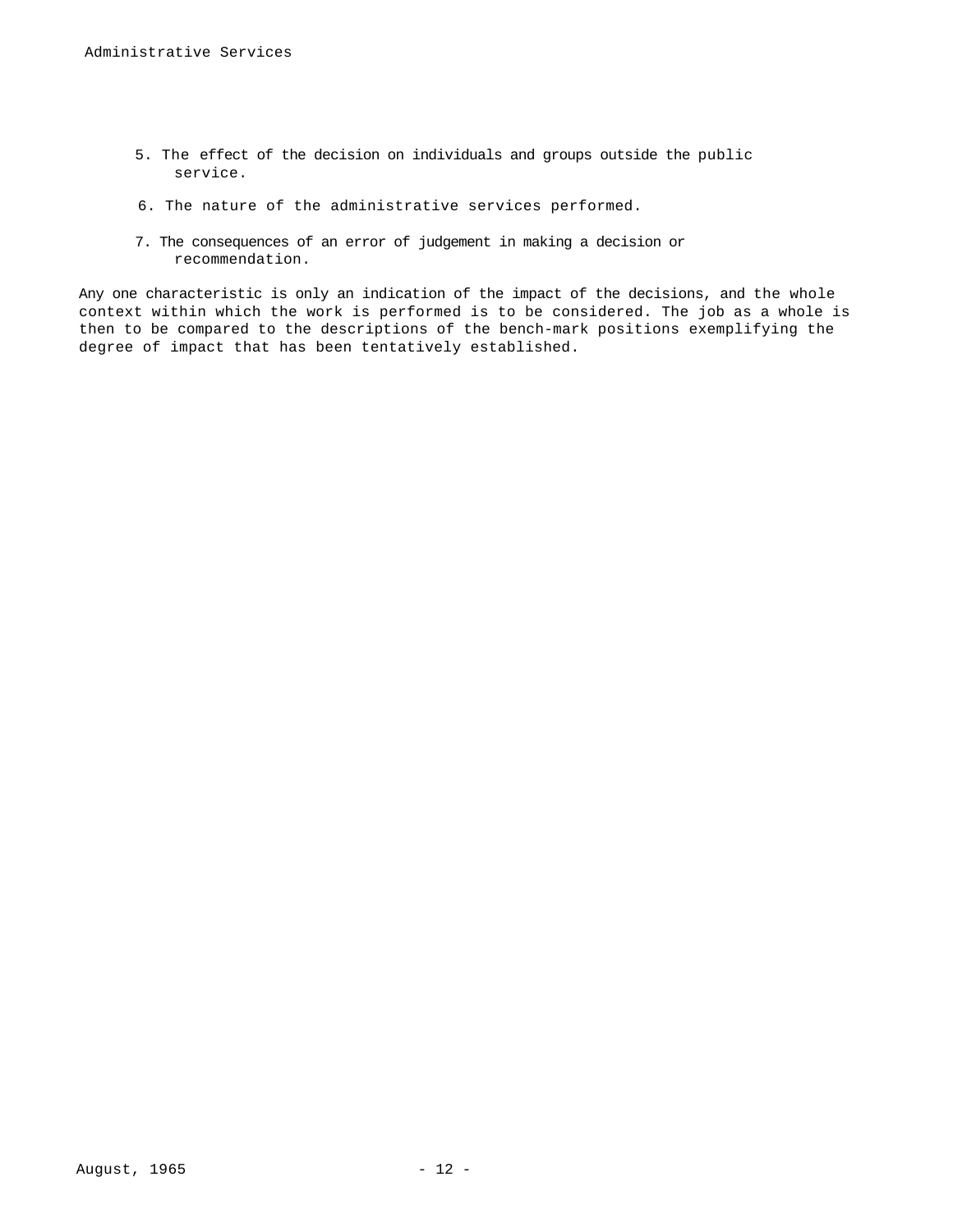### RATING SCALE - DECISION MAKING

|                                             |                                                                                                                                                                                                                                                                                                                                                                        | Scope for Decision Making, and Degree                                                                                                                                                                                                                                                                                                                                                                                                                 |                                                                                                                                                                                                                                                                                                                                                                                                                                        |                                                                                                                                                                                                                                                                                                                                                                                                                                                                                                                                           |
|---------------------------------------------|------------------------------------------------------------------------------------------------------------------------------------------------------------------------------------------------------------------------------------------------------------------------------------------------------------------------------------------------------------------------|-------------------------------------------------------------------------------------------------------------------------------------------------------------------------------------------------------------------------------------------------------------------------------------------------------------------------------------------------------------------------------------------------------------------------------------------------------|----------------------------------------------------------------------------------------------------------------------------------------------------------------------------------------------------------------------------------------------------------------------------------------------------------------------------------------------------------------------------------------------------------------------------------------|-------------------------------------------------------------------------------------------------------------------------------------------------------------------------------------------------------------------------------------------------------------------------------------------------------------------------------------------------------------------------------------------------------------------------------------------------------------------------------------------------------------------------------------------|
| Impact<br>Of<br>Decisions,<br>And<br>Degree | Decisions require<br>some judgement,<br>initiative and<br>discretion. Individual<br>problems are solved by<br>the selection of a<br>course of action<br>indicated by established<br>methods and<br>instructions. The<br>implications of<br>possible courses of<br>action are usually<br>apparent from<br>precedents. Unusual<br>problems are referred<br>to superiors. | Decisions require a<br>moderate degree of<br>judgement, initiative<br>and discretion,<br>Problems are solved<br>by selection of<br>courses of action<br>that may require<br>some modification<br>of established<br>methods, The<br>implications of<br>possible courses of<br>action may not be<br>readily apparent.<br>Direction is sought<br>when the apparent<br>solutions to problems<br>are not within the<br>intent of established<br>practices. | Decisions require a<br>significant degree of<br>judgement, initiative<br>and discretion. Problems and discretion.<br>are solved by<br>modification of<br>established methods or<br>by devising new courses<br>of action within the<br>intent of established<br>programs. The<br>implications of<br>possible courses of<br>action are often<br>difficult to determine,<br>Recommendations are<br>made to effect<br>changes in programs. | Decisions require a<br>high degree of<br>judgement, initiative<br>Duties of the position<br>require the development of<br>solutions to diverse and<br>interrelated problems.<br>Substantial contributions<br>are made to planning,<br>developing and changing<br>programs in response to<br>recommendations, in<br>anticipation of changing<br>conditions or to<br>achieve objectives<br>established by<br>superiors. Implications<br>of actions taken or<br>proposed are complex<br>and often cannot be<br>determined with<br>certainty. |
|                                             | $\mathbb{A}$                                                                                                                                                                                                                                                                                                                                                           | $\mathbf B$                                                                                                                                                                                                                                                                                                                                                                                                                                           | $\mathsf{C}$                                                                                                                                                                                                                                                                                                                                                                                                                           | D                                                                                                                                                                                                                                                                                                                                                                                                                                                                                                                                         |
| Limited 1                                   | 70<br>Page<br>Admin. Officer,<br>Research Stn.<br>31<br>Administrator,<br>Post Abroad,<br>41<br>The Hague                                                                                                                                                                                                                                                              | Page $162$<br>116<br>Administrator,<br>Post Abroad,<br>43<br>Tokyo                                                                                                                                                                                                                                                                                                                                                                                    | Page $208$<br>Admin.Officer,<br>Canadian Pension<br>Commission<br>25                                                                                                                                                                                                                                                                                                                                                                   | Page                                                                                                                                                                                                                                                                                                                                                                                                                                                                                                                                      |
| Moderate 2                                  | 117<br>Admin. Officer,<br>Regional Office 28<br>Chief, Office Serv.<br>Sec., Taxation<br>52<br>Head Office                                                                                                                                                                                                                                                             | 163<br>Admin.Serv.Officer,<br>Lab.of Hygiene<br>38<br>Chief of Records<br>55<br>Chief, Purch. and<br>Office Ser., Customs<br>57<br>and Excise<br>67<br>Property Admin Off.                                                                                                                                                                                                                                                                            | 209                                                                                                                                                                                                                                                                                                                                                                                                                                    | 255<br>Accident Prevention<br>and Compensation<br>Director<br>21                                                                                                                                                                                                                                                                                                                                                                                                                                                                          |
| Significant<br>3                            | 164                                                                                                                                                                                                                                                                                                                                                                    | 210<br>Hospital<br>Administrator<br>64                                                                                                                                                                                                                                                                                                                                                                                                                | 256<br>Admin. Services<br>Officer, Food and Drug<br>Directorate<br>34 <sub>1</sub>                                                                                                                                                                                                                                                                                                                                                     | 302<br>Chief, Administrative<br>Services, Dept.<br>of Forestry<br>49                                                                                                                                                                                                                                                                                                                                                                                                                                                                      |
| Major<br>4                                  | 211                                                                                                                                                                                                                                                                                                                                                                    | 257                                                                                                                                                                                                                                                                                                                                                                                                                                                   | 303                                                                                                                                                                                                                                                                                                                                                                                                                                    | 350<br>Assistant Director,<br>Property and<br>Building Mgt.<br>46                                                                                                                                                                                                                                                                                                                                                                                                                                                                         |
|                                             |                                                                                                                                                                                                                                                                                                                                                                        |                                                                                                                                                                                                                                                                                                                                                                                                                                                       |                                                                                                                                                                                                                                                                                                                                                                                                                                        |                                                                                                                                                                                                                                                                                                                                                                                                                                                                                                                                           |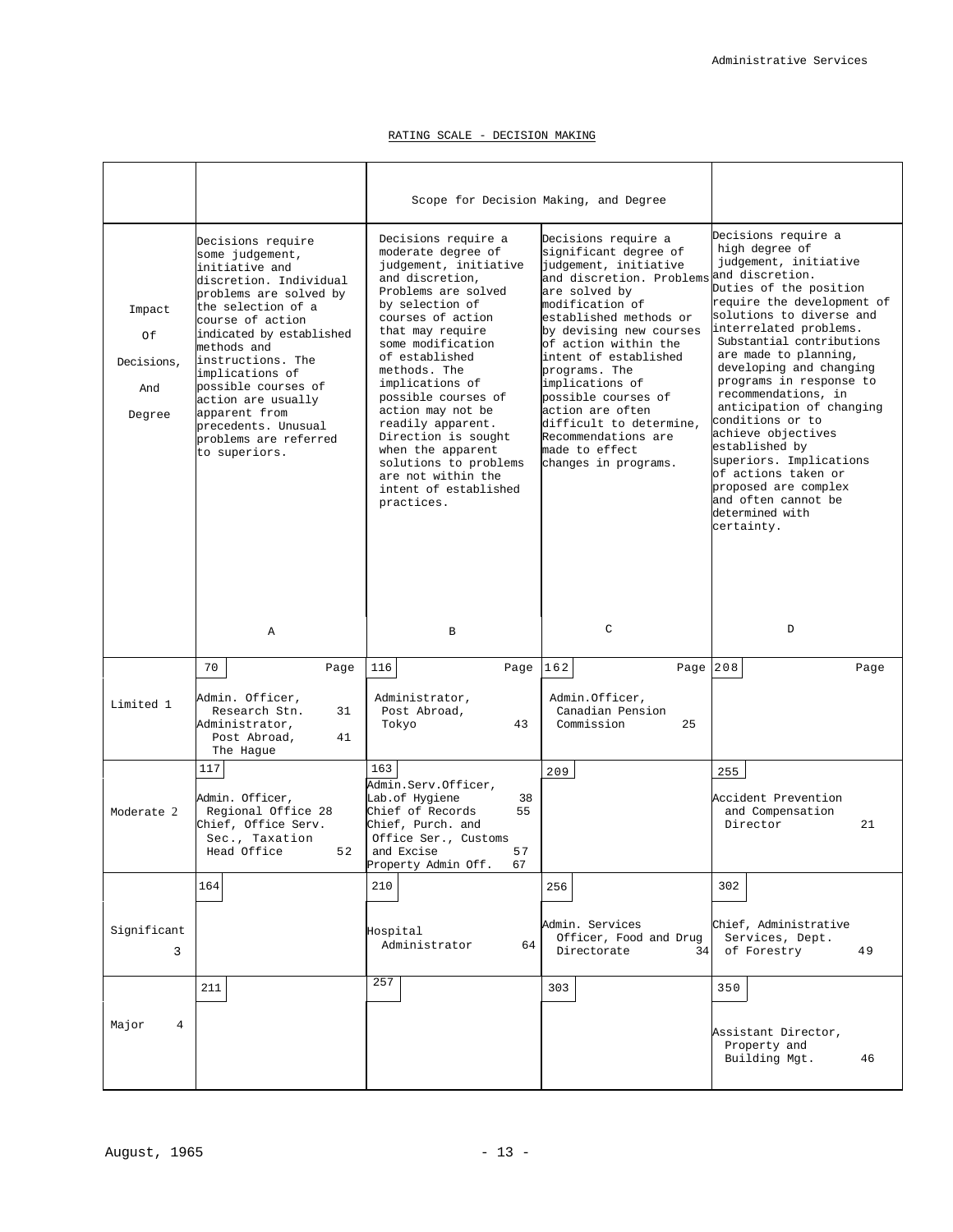#### RESPONSIBILITY FOR CONTACTS

This factor is used to measure the difficulty and importance of contacts that occur as an integral part of the work and the requirements imposed by these contacts to work and communicate with others in person, by telephone or in writing. The elements of the factor are the nature of contacts and the persons contacted.

#### Definitions

"Colleagues" refers to employees in the federal public service who are engaged in similar fields of work and who have no authority to control or affect the extent and scope of the department's programs.

"Associates" refers to persons with whom contacts are customarily established over long periods of time and in circumstances that develop an awareness of each other's requirements.

"Officials" refers to administrators or other persons with some degree of executive authority who are not associates.

### Notes, to\_ Raters

Only those contacts that are an integral part of the work and that result from the duties assigned or sanctioned by management are to be considered.

An officer of a department, another level of government, private organization or industry may be an associate or an official, depending on the circumstances under which the contacts occur.

If the duties of the position include contacts involving more than one combination of persons contacted and nature of contacts, the points for each degree are to be determined and the highest point value used.

Points are to be assigned for written contacts only if the duties of the position being rated include responsibility for signing letters or memoranda. Points will not be assigned if responsibility is limited to contacts by form or pattern letters.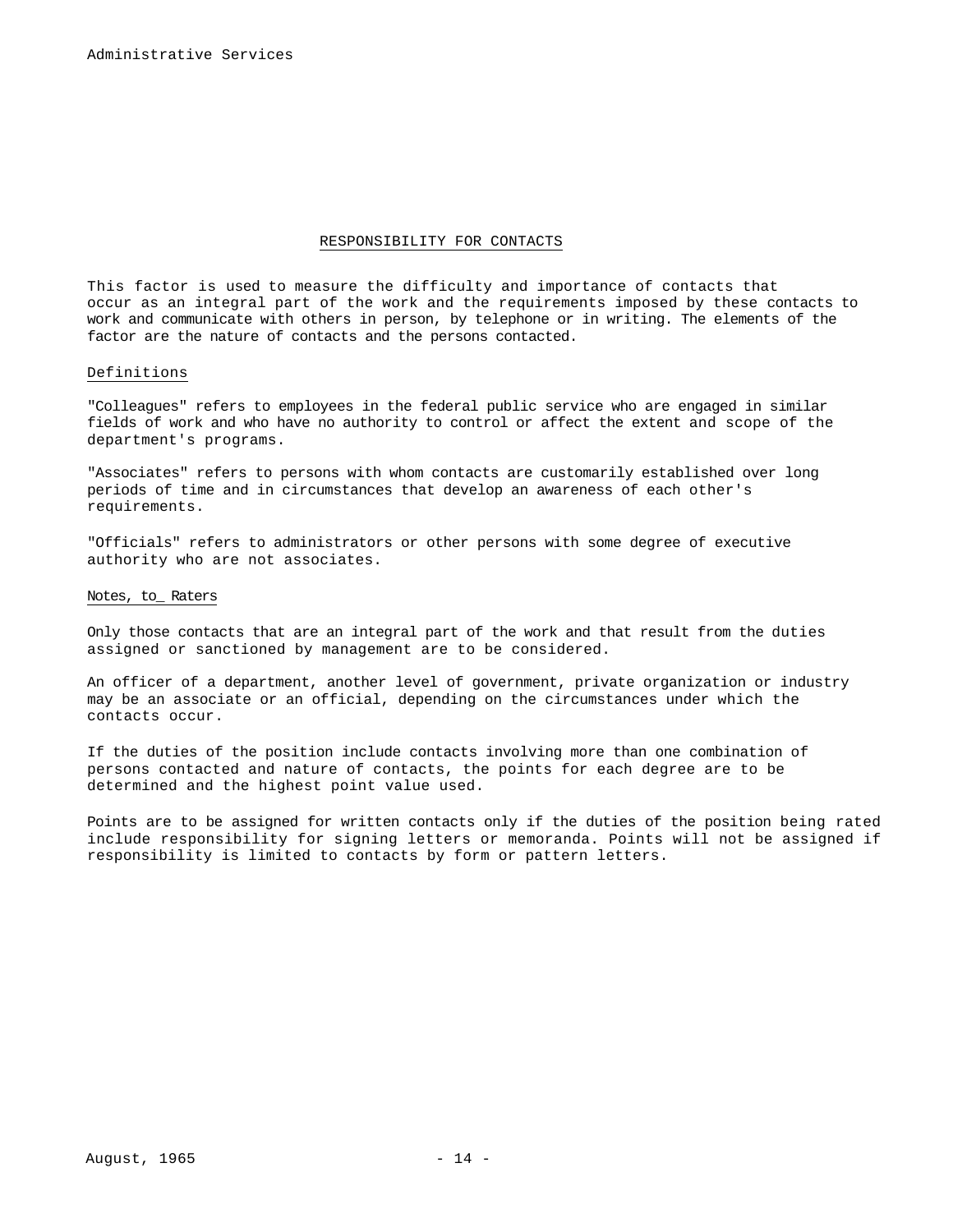### RATING SCALE - RESPONSIBILITY FOR CONTACTS

|                | Nature of Contacts, and Degree                                                                           |                                                                                                                                                                               |                                                                                                                                                                                                                                           |                                                                                                                                                                                                            |  |  |  |  |
|----------------|----------------------------------------------------------------------------------------------------------|-------------------------------------------------------------------------------------------------------------------------------------------------------------------------------|-------------------------------------------------------------------------------------------------------------------------------------------------------------------------------------------------------------------------------------------|------------------------------------------------------------------------------------------------------------------------------------------------------------------------------------------------------------|--|--|--|--|
| Degree         | To give, obtain and<br>exchange information<br>requiring discussion,<br>explanation and<br>co-operation. | To persuade and obtain<br>assistance or agreement<br>of others.                                                                                                               | To act as a<br>representative of the<br>department or agency at<br>formal meetings where<br>differences in interest<br>may be expected, with<br>authority to discuss<br>problems and seek<br>common ground on which<br>to base solutions. | To act as a<br>representative of the<br>department or agency in<br>negotiating agreements<br>of considerable<br>significance, with<br>authority to formulate<br>programs within<br>established objectives. |  |  |  |  |
|                | $\mathbb{A}$                                                                                             | $\mathbf{B}$                                                                                                                                                                  | $\mathcal{C}$                                                                                                                                                                                                                             | $\mathbb D$                                                                                                                                                                                                |  |  |  |  |
| $\mathbf{1}$   | 26<br>Page                                                                                               | 52<br>Page<br>Admin.Serv.Officer,<br>Food & Drug Dir. 34<br>Chief of Record 55<br>Chief, Purch. & Off.<br>Serv., Customs &<br>Excise<br>57<br>Hospital<br>Administrator<br>64 | 79<br>Page                                                                                                                                                                                                                                | 106<br>Page                                                                                                                                                                                                |  |  |  |  |
| $\overline{2}$ | 38<br>Administrative<br>Officer, Regional<br>Office<br>28                                                | 64<br>Administrative<br>Officer, Research<br>Station<br>31                                                                                                                    | 91<br>Accident Prev. &<br>Compensation<br>Director<br>21<br>Asst. Director<br>Property &Bldg.<br>46<br>Management<br>Chief,<br>Administrative<br>Serv., Dept. of<br>49<br>Forestry                                                        | 11                                                                                                                                                                                                         |  |  |  |  |
| 3              | 50                                                                                                       | 76<br>Administrator, Post<br>Abroad, The Hague 41<br>Administrator, Post<br>Abroad, Tokyo<br>43<br>Property Admin.<br>Officer<br>67                                           | 103                                                                                                                                                                                                                                       | 130                                                                                                                                                                                                        |  |  |  |  |

| Degree         | Persons Contacted                                                                                                                                                                                                                                                                                                                                                                              |
|----------------|------------------------------------------------------------------------------------------------------------------------------------------------------------------------------------------------------------------------------------------------------------------------------------------------------------------------------------------------------------------------------------------------|
|                | Such persons as employees in the same department, colleagues in other departments, sales<br>representatives, and members of the general public.                                                                                                                                                                                                                                                |
| $\overline{a}$ | Such persons as officials in other departments and agencies whose primary duties are not related to<br>the provision of administrative services; officials in other departments or agencies who have<br>authority to control or affect the extent and scope of the department's programs; and associates<br>in other levels of government, other countries, private organizations or industry. |
| 3              | Officials of other levels of government, other countries, private organizations or industry.                                                                                                                                                                                                                                                                                                   |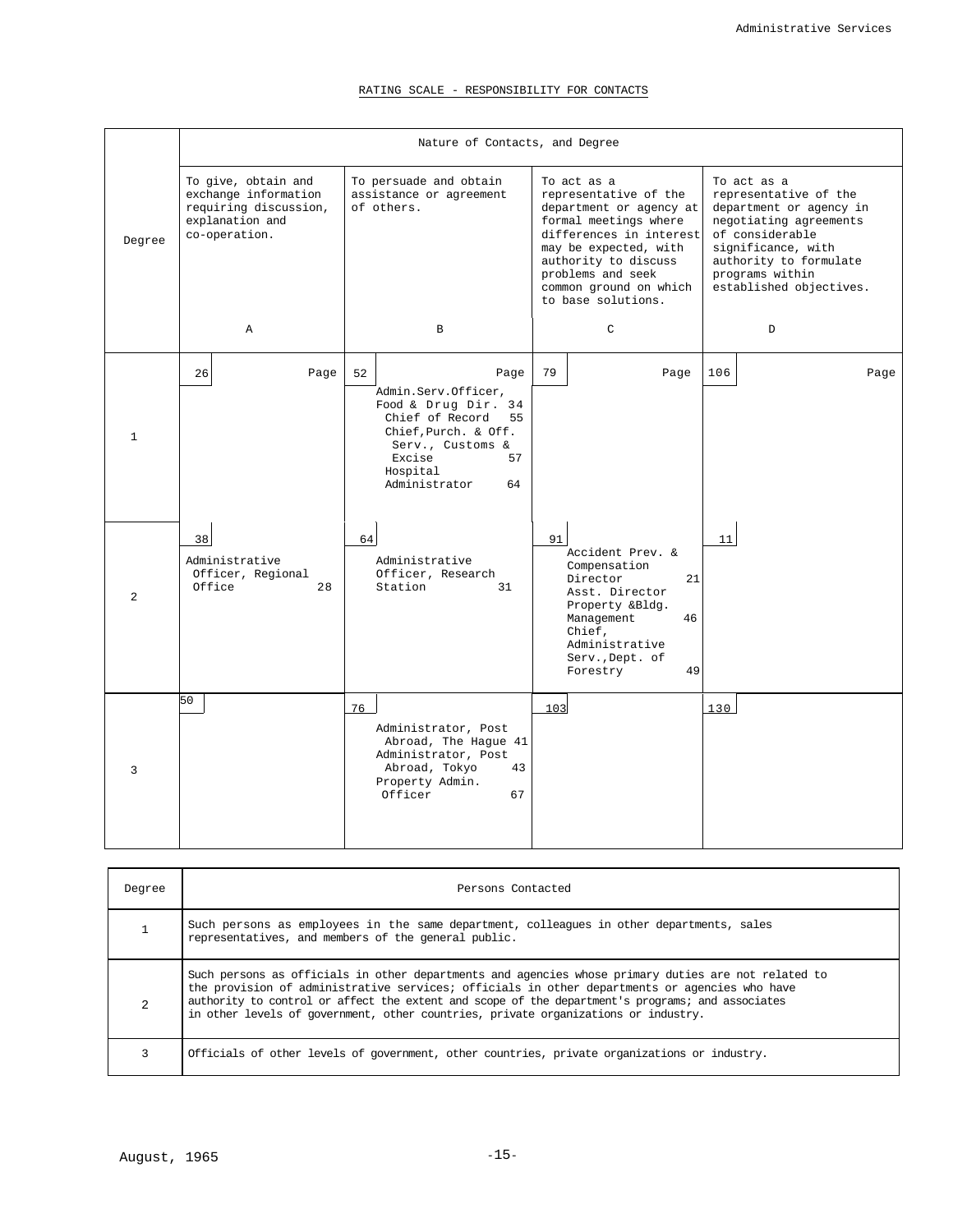#### SUPERVISION

This factor is used to measure the continuing responsibility that the incumbent of the position assumes for the work and guidance of other employees. The two elements of the factor are the numbers supervised and the level of employees supervised.

#### Definitions

"Level of employees supervised" refers to the highest level supervised.

"Numbers supervised" refers to the total number of employees for whom the incumbent of the position exercises supervisory responsibility directly or through subordinate supervisors.

#### Notes to Raters

A position whose incumbent does not have a continuing and substantive responsibility for the supervision of the work of others is not to be assigned points under this factor. Characteristically, "substantive responsibility" includes allocating staff to various work projects, proposing disciplinary action, informing staff of their strengths and weaknesses, proposing changes in the numbers and classification of positions, and ensuring that work standards are maintained.

Occasional supervision, such as that performed during absences of the supervisor on annual or sick leave, is not to be rated.

For the purpose of the standard, "numbers supervised" includes the total of the following:

- 1. The number of employees in the department or agency for whom the incumbent has continuous supervisory responsibility.
- 2. The number of man-years of work performed by casual, part-time and seasonal employees who are supervised by the incumbent.
- 3. The number of employees in the department or agency for whom the incumbent has responsibility for functional supervision.
- 4. The maximum number of employees usually supervised by the incumbent where the work is organized on a project basis and where the number supervised varies according to the requirements of each project.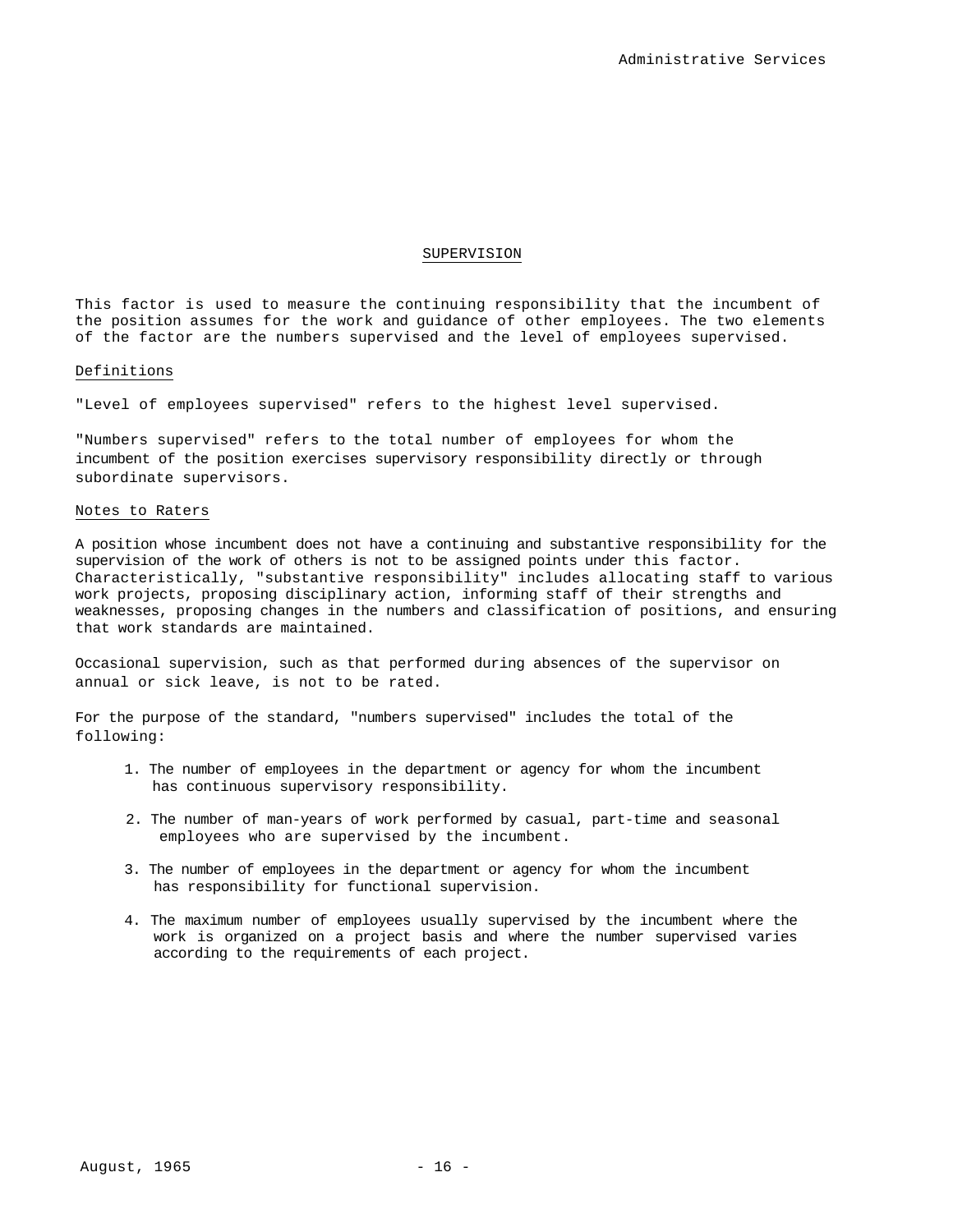The term "functional supervision" applies to staff of units for which the incumbent of the position being evaluated

1. has authority to prescribe objectives or programs and the methods and procedures to be followed in carrying out a specialized function,

and

2. has responsibility for ensuring adherence to established programs, methods and procedures,

and

3 . has authority to make effective recommendations on employment, promotions or transfers.

In 3 above, the term "has authority" refers to established practices that require senior officials to exercise significant influence on the employment, promotion or transfer of employees who are not under their direct supervision. It does not imply, however, authority to impose their views on line officers.

Employees at all levels are to be included in the numbers subject to functional supervision, although the third criterion may not apply to those at junior levels to the same degree as to more senior employees.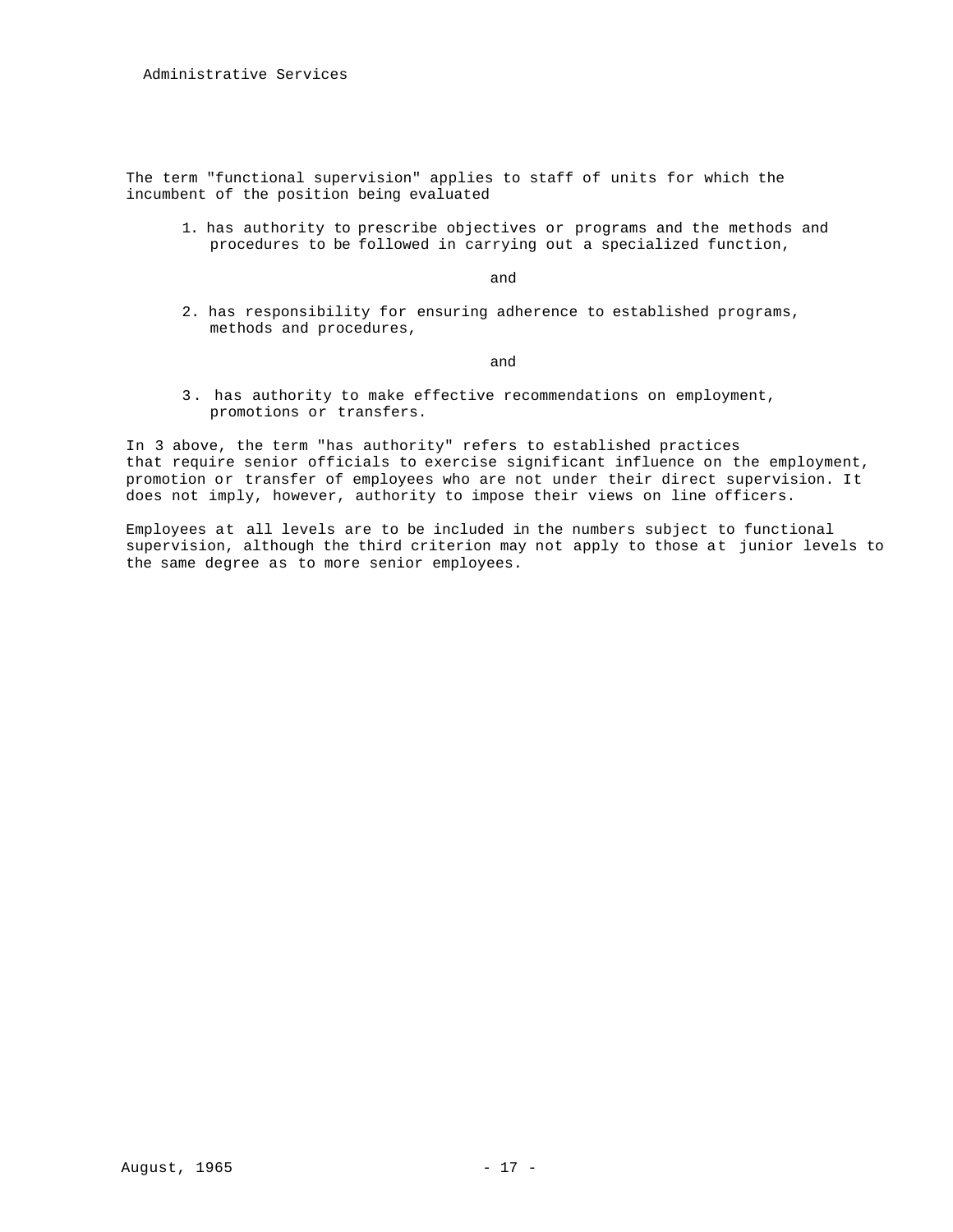| Level of                |             |              |             |             | Numbers Supervised and Degree |             |           |
|-------------------------|-------------|--------------|-------------|-------------|-------------------------------|-------------|-----------|
| Employees<br>Supervised | $1 - 3$     | $4 - 10$     | $11 - 25$   | $26 - 75$   | $76 - 200$                    | $201 - 500$ | 501 or    |
| and Degree              | $\mathbb A$ | $\, {\bf B}$ | $\mathbf C$ | $\mathbb D$ | $\mathbf E$                   | $\mathbf F$ | over<br>G |
| $\mathbf{1}$            | 17          | 37           | 57          | 77          | 97                            | 117         | 137       |
| $\overline{2}$          | 33          | 53           | 73          | 93          | 113                           | 133         | 153       |
| 3                       | 50          | 70           | 90          | 110         | 130                           | 150         | 170       |

### RATING SCALE - SUPERVISION

Level of Employees Supervised and Degree

### Bench-mark Position Descriptions Page

 $\begin{array}{c} \hline \end{array}$ 

| Supervises employees in the<br>administrative support<br>category. or junior employees<br>in other categories. | 1             | Admin. Officer, Regional Office<br>Admin. Officer, Research Station<br>Administrator, Post Abroad,<br>The Haque<br>Chief, Off. Serv. Section,<br>Taxation Head Office<br>Chief of Records<br>Hospital Administrator | 28<br>31<br>41<br>52<br>55<br>64 |
|----------------------------------------------------------------------------------------------------------------|---------------|---------------------------------------------------------------------------------------------------------------------------------------------------------------------------------------------------------------------|----------------------------------|
| Supervises intermediate<br>employees in the administrative<br>and foreign service, or other<br>categories.     | $\mathcal{L}$ | Acc. Prev. and Compensation Dir.<br>Admin. Services Officer,<br>Food and Drug Directorate<br>Chief, Purchasing and Office<br>Services, Customs and Excise                                                           | 21<br>34<br>57                   |
| Supervises senior employees<br>in the administrative and<br>foreign service, or other<br>categories.           | $\mathbf{z}$  | Assistant Director, Property and<br>Building Management<br>Chief, Administrative<br>Services, Dept. of Forestry                                                                                                     | 46<br>49                         |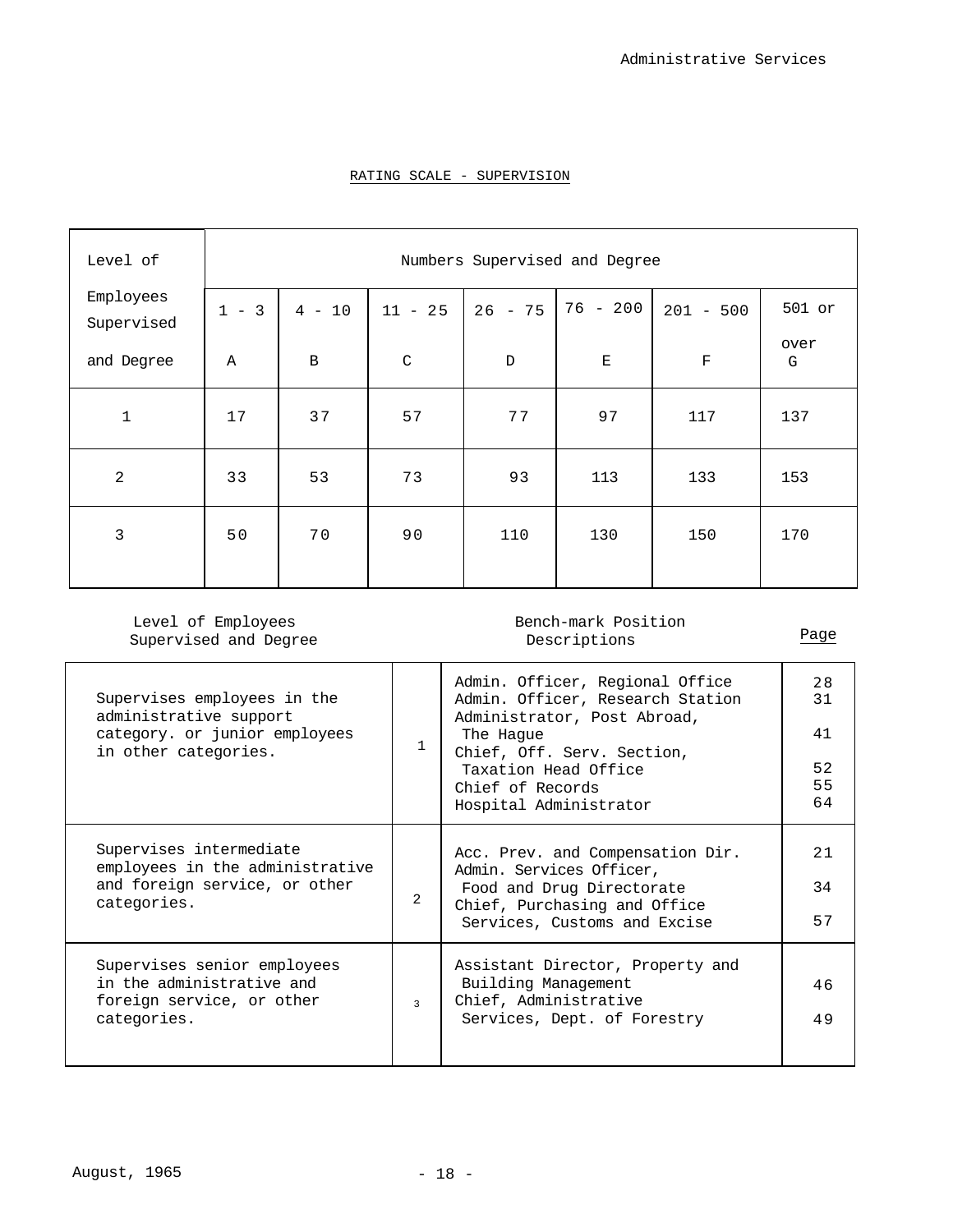## BENCH-MARK POSITION DESCRIPTION INDEX

In Alphabetical Order

| BENCH-MARK     |                                                               |          |
|----------------|---------------------------------------------------------------|----------|
| POSITION NO.   | DESCRIPTIVE TITLE,                                            | PAGE     |
| $\mathbf{1}$   | Accident Prevention and Compensation Director                 | 21       |
| $\overline{a}$ | Administrative Officer, Canadian Pension<br>Commission        |          |
| 3              | Administrative Officer, Regional Office                       | 25       |
| 4              | Administrative Officer, Research Station                      | 28<br>31 |
| 5              | Administrative Services Officer, Food and<br>Drug Directorate |          |
| 6              | Administrative Services Officer, Laboratory<br>of Hygiene     | 34       |
|                | Administrator, Post Abroad, The Hague                         | 38<br>41 |
| 8              | Administrator, Post Abroad, Tokyo                             | 43       |
| 9              | Assistant Director, Property and Building Management          | 46       |
| 10             | Chief, Administrative Services, Department<br>of Forestry     |          |
| 11             | Chief, Office Services Section, Taxation<br>Head Office       | 49       |
|                | Chief of Records                                              | 52       |
| 12             | Chief, Purchasing and Office Services,                        | 55       |
| 13             | Customs and Excise                                            |          |
|                | Departmental Adviser, Bilingualism and                        | 57       |
| 14             | Biculturalism Program                                         |          |
|                | Hospital Administrator                                        | 59       |
| 15             | Property Administration officer                               | 64       |
| 16             |                                                               | 67       |
|                |                                                               |          |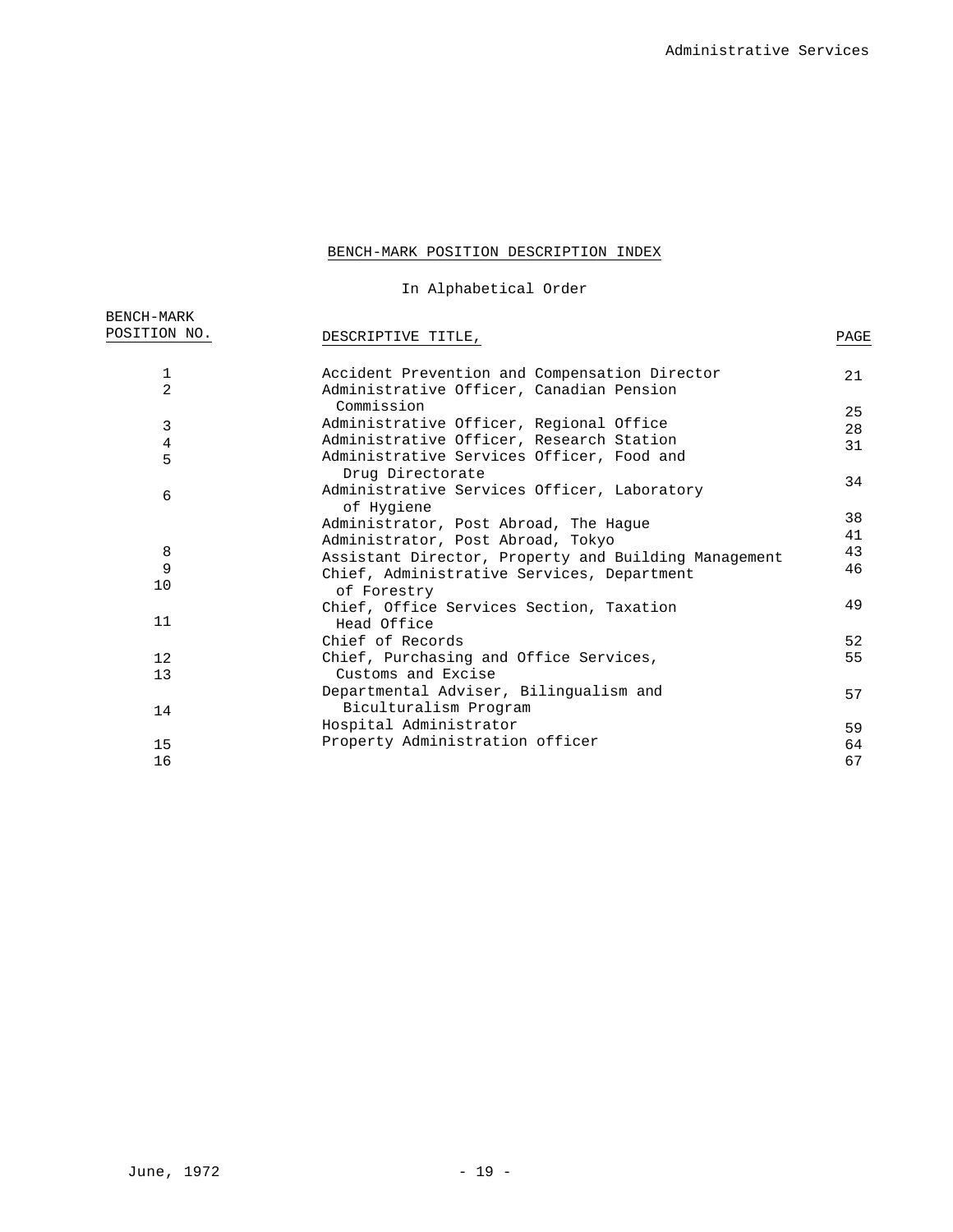## BENCH-MARK POSITION DESCRIPTION INDEX

In Ascending Order of Point Values

|                                               | BENCH-IMARK    | TOTAL  |      |
|-----------------------------------------------|----------------|--------|------|
| DESCRIPTIVE TITLE                             | POSITION NO    | POINTS | PAGE |
| Administrator, Post Abroad, The Haque         | 7              | 253    | 41   |
| Administrative Officer, Research Station      | 4              | 268    | 31   |
| Administrative Officer, Regional Office       | 3              | 349    | 28   |
| Administrator, Post Abroad, Tokyo             | 8              | 366    | 43   |
| Property Administration Officer               | 16             | 380    | 67   |
| Chief, Office Services Section,               |                |        |      |
| Taxation Head Office                          | 11             | 390    | 52   |
| Administrative Officer, Canadian Pension      |                |        |      |
| Commission                                    | $\overline{2}$ | 395    | 25   |
| Chief of Records                              | 12             | 409    | 55   |
| Administrative Services Officer,              |                |        |      |
| Laboratory of Hygiene                         | 6              | 491    | 38   |
| Chief, Purchasing and Office Services,        |                |        |      |
| Customs and Excise                            | 13             | 499    | 57   |
| Hospital Administrator                        | 15             | 587    | 64   |
| Accident Prevention and Compensation Director | $\mathbf{1}$   | 666    | 21   |
| Administrative Services Officer, Food and     |                |        |      |
| Drug Directorate                              | 5              | 667    | 34   |
| Departmental Adviser, Bilingualism and        |                |        |      |
| Biculturalism Program                         | 14             | 718    | 59   |
| Chief, Administrative Services,               |                |        |      |
| Department of Forestry                        | 10             | 817    | 49   |
| Assistant Director, Property and Building     |                |        |      |
| Management                                    | 9              | 886    | 46   |
|                                               |                |        |      |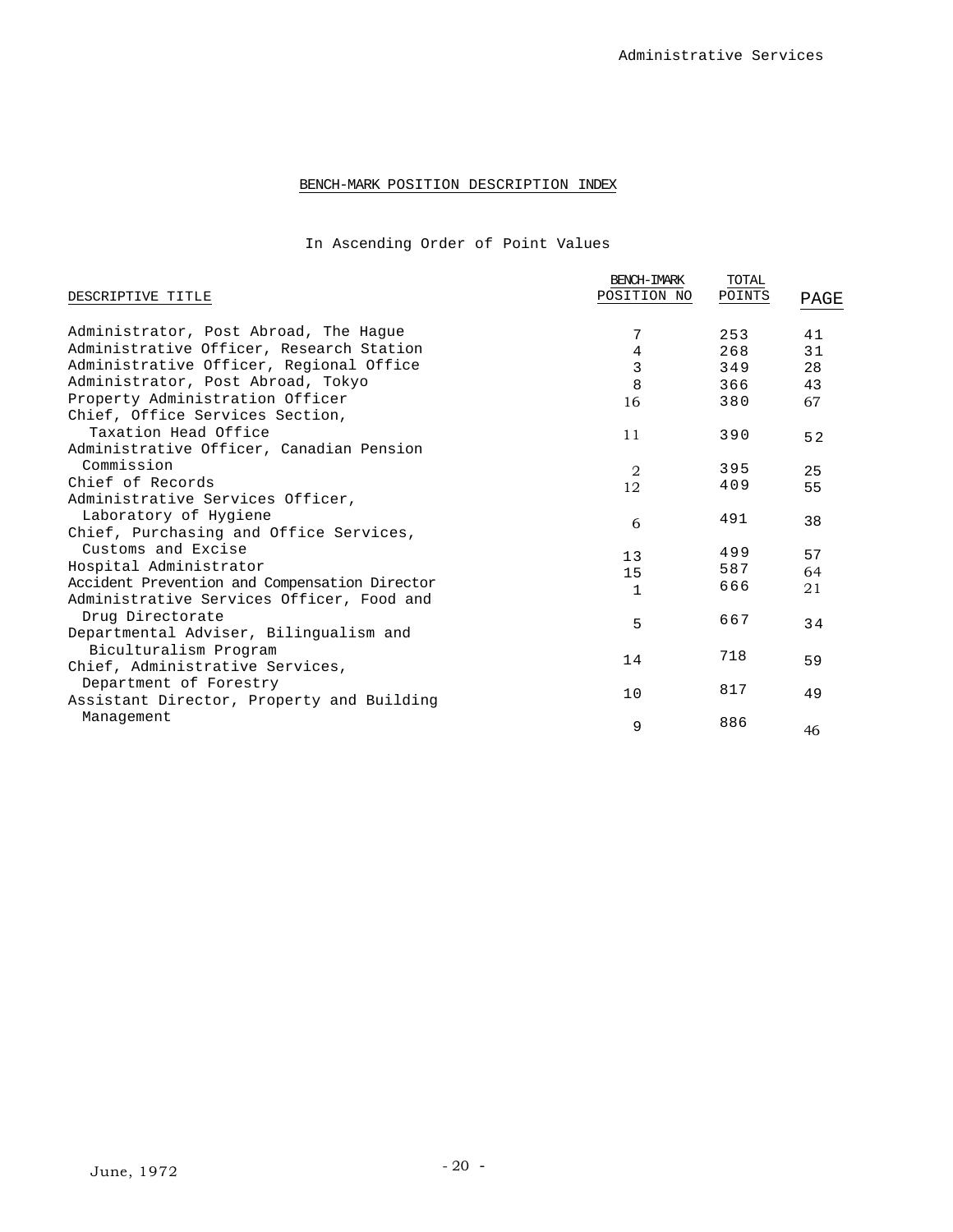#### BENCH-MARK POSITION DESCRIPTION,

Bench-mark Position Number: 1 Level:

Point Rating: 666

### Descriptive Title: ACCIDENT PREVENTION AND COMPENSATION DIRECTOR

#### Summary

Under the direction of an Assistant Deputy Minister, administers the program established to implement the provisions of the Government (Canada) Employees Compensation Act, the Merchant Seamen Compensation Act, and an accident prevention program for employees of the Federal Government; reviews the adequacy of financial and administrative arrangements with provincial workmen's compensation boards and consults with them on compensation awards, problems of coverage and conditions for claims; studies compensation practice and recommends and implements changes in federal legislation and programs; advises Federal Government officials, employees and employee organizations on federal and provincial compensation legislation and on accident prevention programs.

- Administers the workmen's compensation program for 230,000 public servants employed in Canada and other countries by performing the following duties:
	- informs employing agencies and employees of the benefits provided by the Act by planning, approving and distributing printed information and by providing advice to officials, employees and employee associations on coverage and the correct interpretation of federal and provincial legislation.
	- reviews financial and administrative arrangements and exchanges information with officials of the provincial compensation boards by discussion with the officials, by reviewing reports and accounts against precedent and the intent of the legislation, and by reviewing evidence and circumstances, in order to determine and recommend courses of action in the interest of employees and the government.
	- arranges and negotiates settlements or recommends further action to be taken in all complex third-party claims by examining the evidence and circumstances, by consulting with the appropriate legal authority, and by discussion with the persons involved.
	- develops and improves the employees compensation program by studying existing legislation and practices and by examining the legislation establishing government agencies and the conditions of employment, to recommend changes in legislation and to ensure the fullest coverage of employees of the Federal Government.

60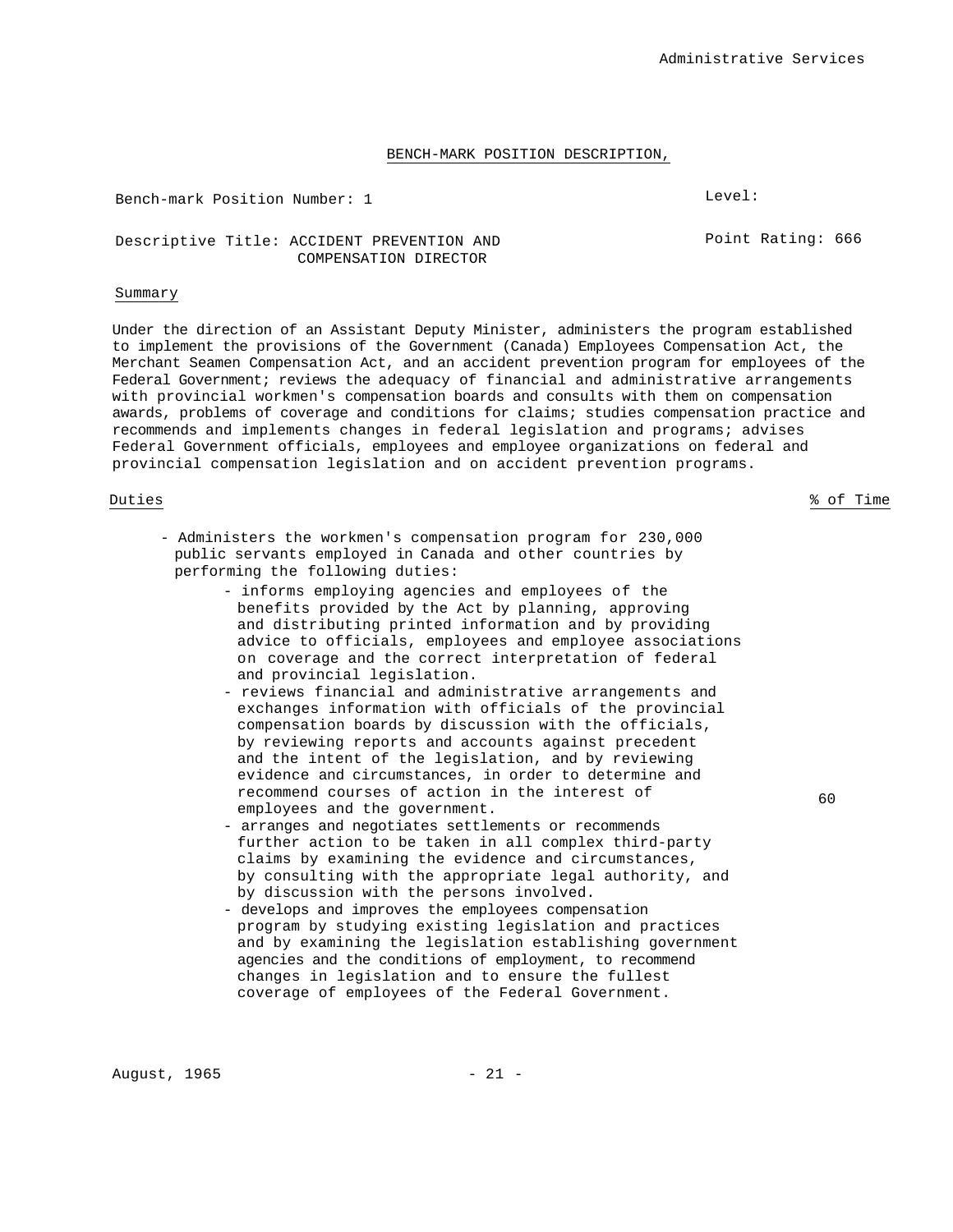### % of Time

| - Administers the compensation plan for 2,400 Canadian merchant<br>seamen employed by 40 companies                                                                                                                                                                                                                                  |                |        |
|-------------------------------------------------------------------------------------------------------------------------------------------------------------------------------------------------------------------------------------------------------------------------------------------------------------------------------------|----------------|--------|
| - by determining whether a ship or shipping company is<br>covered by the provisions of the Merchant Seamen<br>Compensation Act,                                                                                                                                                                                                     |                |        |
| - by receiving applications for benefits under the Act<br>as the secretary and technical executive serving the<br>Merchant Seamen's Compensation Board,                                                                                                                                                                             |                |        |
| - by presenting reports to the Board of executive actions<br>taken,<br>- by organizing and presenting information and evidence to                                                                                                                                                                                                   |                | 5      |
| the Board for their judgement in more difficult or<br>unusual cases, and                                                                                                                                                                                                                                                            |                |        |
| - by recording Board decisions in these matters and<br>communicating the information to claimants, the Treasury<br>Board and other interested parties.                                                                                                                                                                              |                |        |
| - Promotes accident prevention and job safety programs in the<br>public service                                                                                                                                                                                                                                                     |                |        |
| - by initiating investigations into unsafe work practices<br>reported or indicated by accident report data and<br>recommending remedial action to the responsible                                                                                                                                                                   |                |        |
| management officers,<br>- by preparing and distributing accident prevention<br>information,                                                                                                                                                                                                                                         |                | 15     |
| - by reviewing records of compensation board proceedings,<br>and industrial safety engineering reports and papers,<br>- by participating in committee work and consulting with<br>specialist officers of other governments and industry, and<br>- by distributing findings from statistical studies of<br>accident data and trends. |                |        |
| - Supervises the activity of three officers and 17 clerical staff<br>by establishing work objectives and procedures, by sample                                                                                                                                                                                                      |                |        |
| checking of work for quality and form, and by co-ordinating the<br>work of specialist officers when working on problems of mutual<br>interest.                                                                                                                                                                                      |                | 10     |
| - Performs other related administrative duties, such as writing<br>articles, papers and reports, speaking to meetings and seminars,<br>and attending national and international conferences.                                                                                                                                        |                | 10     |
| Specifications                                                                                                                                                                                                                                                                                                                      | Degree         | Points |
| Knowledge - Education and Experience                                                                                                                                                                                                                                                                                                |                |        |
| The work requires a comprehensive knowledge of workmen's<br>compensation laws in Canada and abroad and of accident                                                                                                                                                                                                                  |                |        |
| prevention and safety programs and techniques; a knowledge<br>of the organization of, and the nature and conditions of                                                                                                                                                                                                              | A <sub>6</sub> | 197    |
| employment in, the Federal Government; a knowledge of accident                                                                                                                                                                                                                                                                      |                |        |

investigation techniques and procedures; and a general knowledge

of the causes and prevention of accidents and diseases.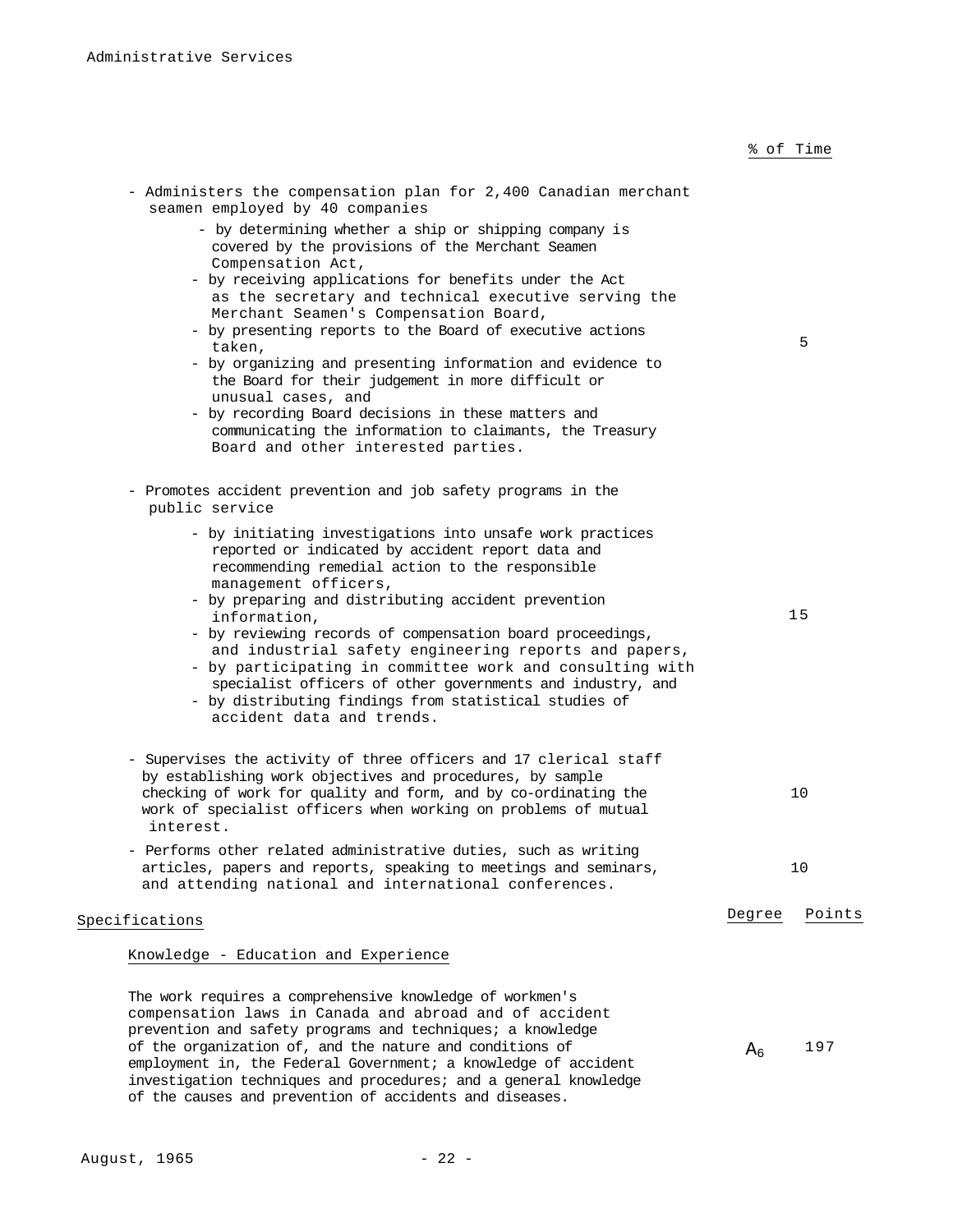### Degree Points

It also requires experience in developing and administering programs, in supervising staff, and in establishing and maintaining effective working relations at senior levels. This knowledge is normally acquired through completion of secondary schooling and 12 years of progressively more responsible experience in directly related work.

#### Knowledge - Continuing Study

The work requires the gathering and study of information on workmen's compensation and accident prevention obtained from such agencies as the International Labour Organization, the Department of National Health and Welfare, the Dominion Bureau of Statistics, and insurance companies. It requires the study of periodicals, reports, findings and recommendations issued by investigating agencies and claims adjudicating authorities, and of new legislation in the field of workmen's compensation promulgated by the provincial governments and the governments of other countries.

### Decision Making

The majority of decisions pertain to coverage problems, claims settlement and agency assessments, and administrative cost arrangements requiring interpretative effort within an established framework of legislation, precedents and practice. On occasion, recommendations are made to change federal policy and legislation to reflect developments in the accident compensation and prevention field in Canada. Decisions and recommendations affect individuals in claims matters, government organizations in safety and accident costs, shipping companies' costs for accident compensation, and practices of provincial compensation boards in processing cases of federal employees. Recommendations are made to an Assistant Deputy Minister of the department.

#### Contacts

There are frequent contacts with employees and senior officers in the federal public service to provide information and to promote the objectives of the branch. On occasion, there is a requirement to act as a representative of the department in reviewing and determining adequacy of financial arrangements and in resolving problems of coverage with provincial workmen's compensation boards. There are infrequent contacts with third parties in arranging settlements of claims.

3 50

D2 255

C2 91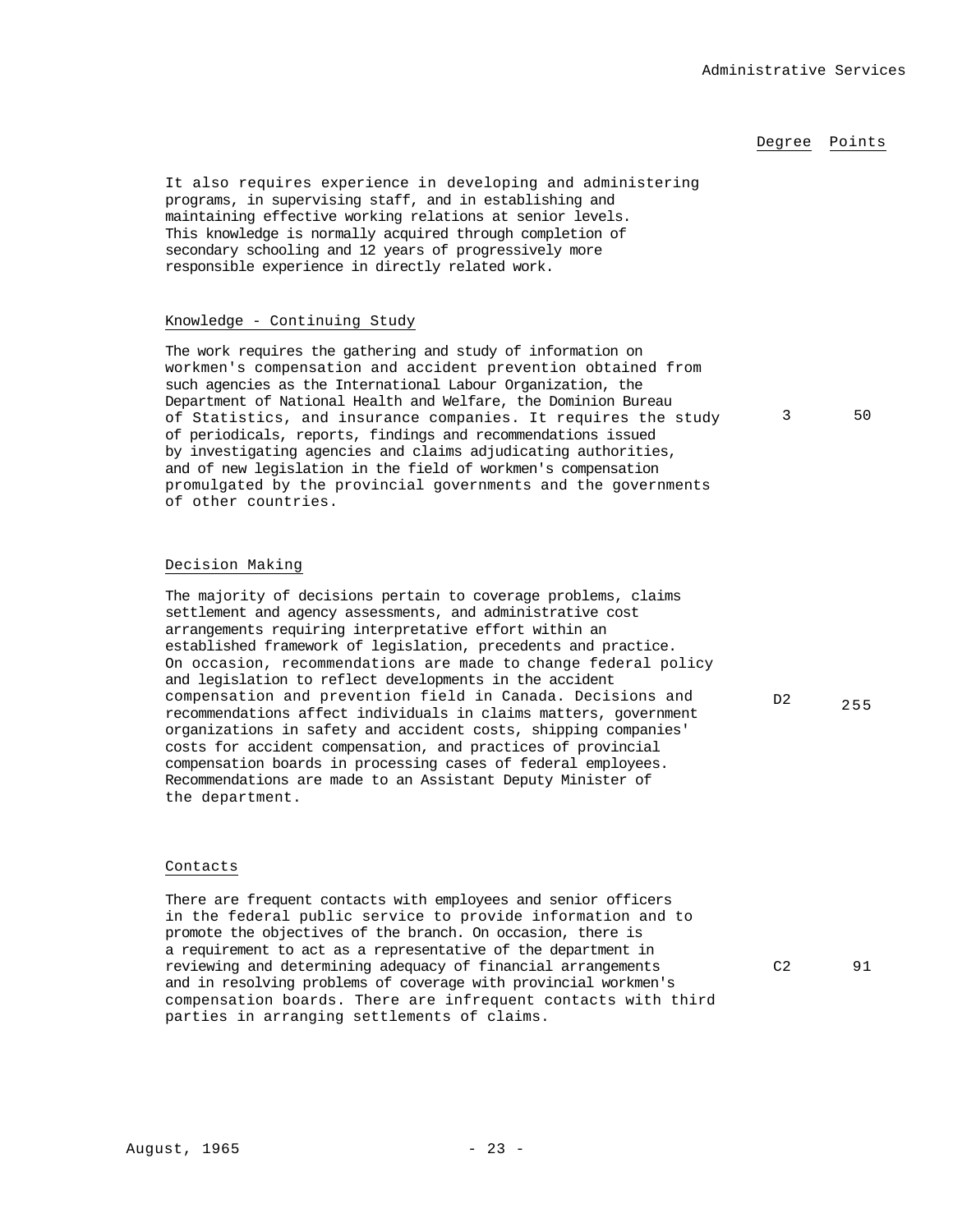|                                                                                                                                                                     | Degree Points |  |
|---------------------------------------------------------------------------------------------------------------------------------------------------------------------|---------------|--|
| Supervision                                                                                                                                                         |               |  |
| The work requires direction of two administrative officers<br>and a solicitor at the intermediate level and 17 employees<br>in the administrative support category. | C2            |  |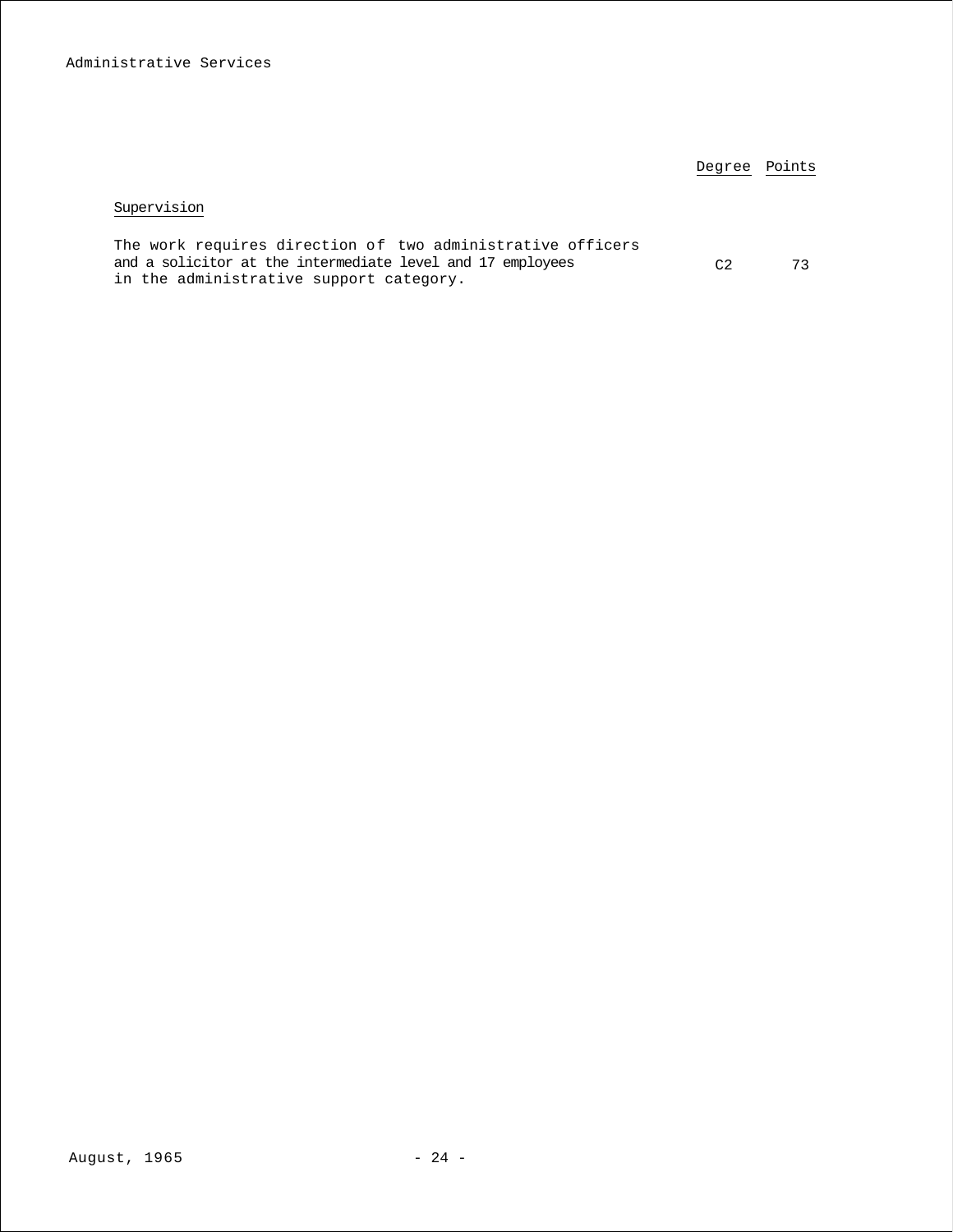#### BENCH-MARK POSITION DESCRIPTION

Bench-mark Position Numbers 2 Level:

Descriptive Titles ADMINISTRATIVE OFFICER, The Solution of Point Ratings 395 CANADIAN PENSION COMMISSION

#### Summary

Under the direction of the Chairman, Canadian Pension Commission, determines requirements of the Commission for support services and arranges for their provision by the Department of Veterans Affairs; adapts and implements administrative instructions issued by the department; advises unit heads on administrative problems; forecasts operational expenditure requirements and accounts for allotted funds; recommends and implements approved changes in organization, work methods and procedures; represents the Commission in the development of the department's general administrative regulations and methods; and performs miscellaneous administrative tasks for the Chairman.

Duties % of Time

| - Determines the requirements of the Commission for support<br>services in such areas as personnel, finance, registry,<br>accommodations, procurements, statistical compilations<br>and records, and organization and methods studies, by<br>evaluating effectiveness of existing services by studying<br>workload statistics and other reports, by inspecting head<br>office and district units, and by forecasting the level<br>of future activities, to ensure effective support for<br>Commission operations. | 3 O |
|-------------------------------------------------------------------------------------------------------------------------------------------------------------------------------------------------------------------------------------------------------------------------------------------------------------------------------------------------------------------------------------------------------------------------------------------------------------------------------------------------------------------|-----|
| - Arranges with service divisions of the department for<br>the provision of support services, by discussing<br>Commission requirements and, when required, by<br>participating in the development of suitable modifications<br>to established procedures.                                                                                                                                                                                                                                                         | 20  |
| - Implements approved support service programs and<br>procedures concerning such matters as staff evaluation,<br>classification, work measurement, and maintenance of<br>records and statistics by providing explanations to<br>unit heads in Ottawa and the field units and issuing<br>directives, and by reviewing completed work for<br>compliance with instructions.                                                                                                                                          | 15  |
| - Forecasts and controls administrative expenditures by<br>estimating financial requirements of head office and<br>district units, by studying expenditure patterns with<br>the Director of finance of the department, and by<br>authorizing payment of accounts, by approving travel<br>claims and by designating limitations on authority of<br>field officers to pay travel and other claims.                                                                                                                  | 15  |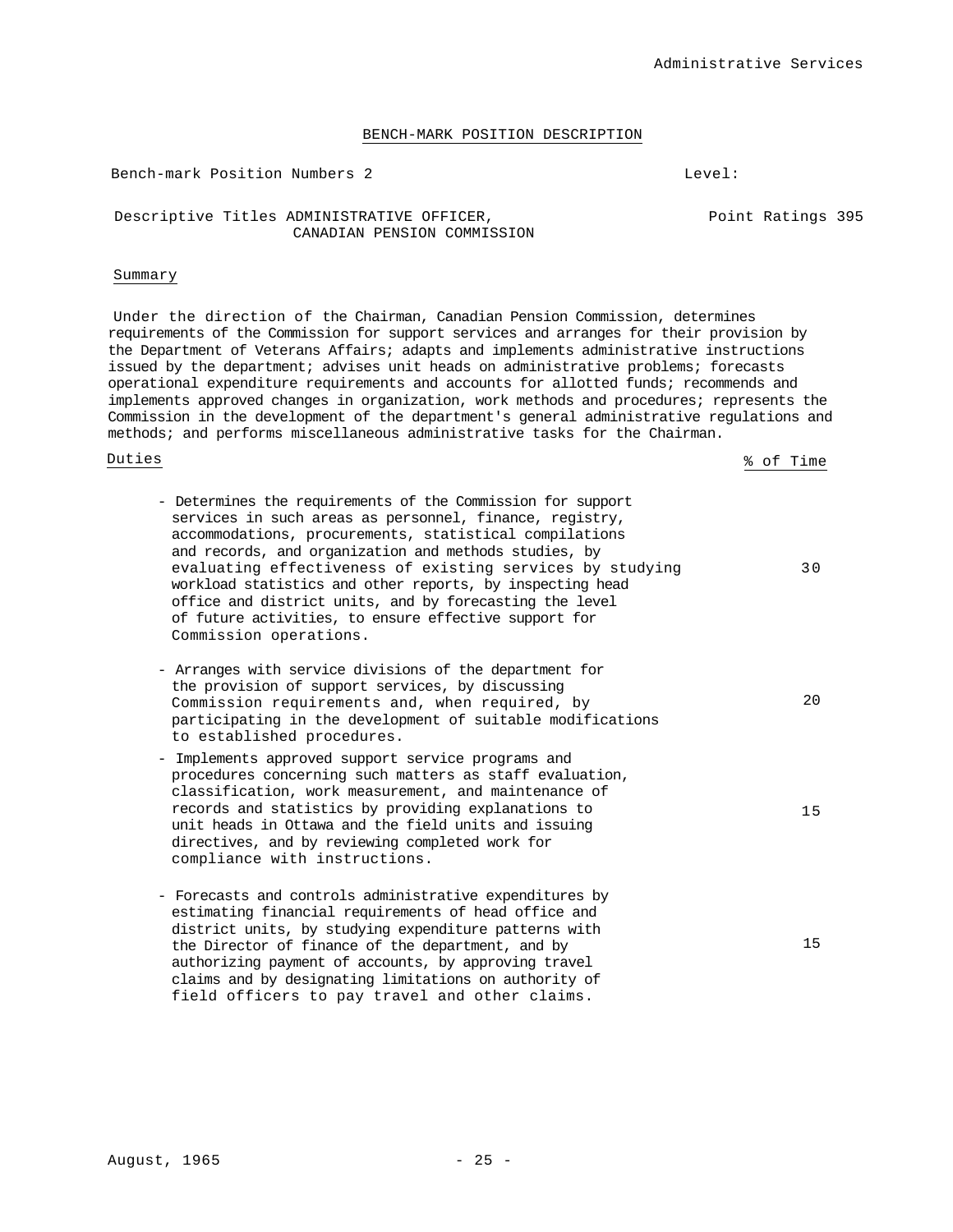| - Studies problems in organization, position classification and<br>work methods by reviewing reports of the Methods and Inspection<br>Division of the department, by assembling and analyzing data on<br>workload, by reviewing duties of positions in relation to<br>classification standards, and by personal inspection of head<br>office and district units; recommends changes in organization,<br>establishment and classification, and presents approved<br>recommendations to central agencies.                                                                                                                                                                                                                                                                                                                          |              | 10             |
|----------------------------------------------------------------------------------------------------------------------------------------------------------------------------------------------------------------------------------------------------------------------------------------------------------------------------------------------------------------------------------------------------------------------------------------------------------------------------------------------------------------------------------------------------------------------------------------------------------------------------------------------------------------------------------------------------------------------------------------------------------------------------------------------------------------------------------|--------------|----------------|
| - Performs related duties, such as answering enquiries and<br>conducting special studies on comparative pension benefits, and<br>participates as a member of Commission and departmental<br>selection boards.                                                                                                                                                                                                                                                                                                                                                                                                                                                                                                                                                                                                                    |              | 10             |
| Specifications                                                                                                                                                                                                                                                                                                                                                                                                                                                                                                                                                                                                                                                                                                                                                                                                                   | Degree       | Points         |
| Knowledge - Education and Experience<br>The work requires a good knowledge of the legislation, policies<br>and operational procedures associated with the Canadian Pension<br>Commission and the Department of Veterans Affairs, and of the<br>regulations and procedures pertaining to the administrative<br>services rendered. It also requires an understanding of the<br>requirements of the major central agencies of the Federal<br>Government. It requires experience in analyzing work methods<br>and procedures and in devising improvements. This knowledge<br>and experience is normally acquired through completion of<br>secondary school education and six years of administrative<br>experience in the application of regulations and in the analysis,<br>improvement and application of clerical work processes. | A3           | 114            |
| Knowledge - Continuing Study<br>The work requires study of requlations and directives issued<br>by the department and other organizations of the Federal<br>Government.                                                                                                                                                                                                                                                                                                                                                                                                                                                                                                                                                                                                                                                          | $\mathbf{1}$ | 1 <sup>C</sup> |
| Decision Making<br>The work requires solving problems arising from the integration<br>of administrative services provided by an external agency with<br>the operational requirements of an autonomous organization<br>consisting of small headquarters and dispersed field units<br>supervised for the most part by medical officers. Most problems<br>are solved by modifying administrative practices and procedures<br>developed by the department and by developing, recommending and<br>implementing new procedures pertaining to the application for<br>and payment of pensions. The decisions and recommendations<br>affect the quality of service given to the public in the                                                                                                                                             | C1           | 162            |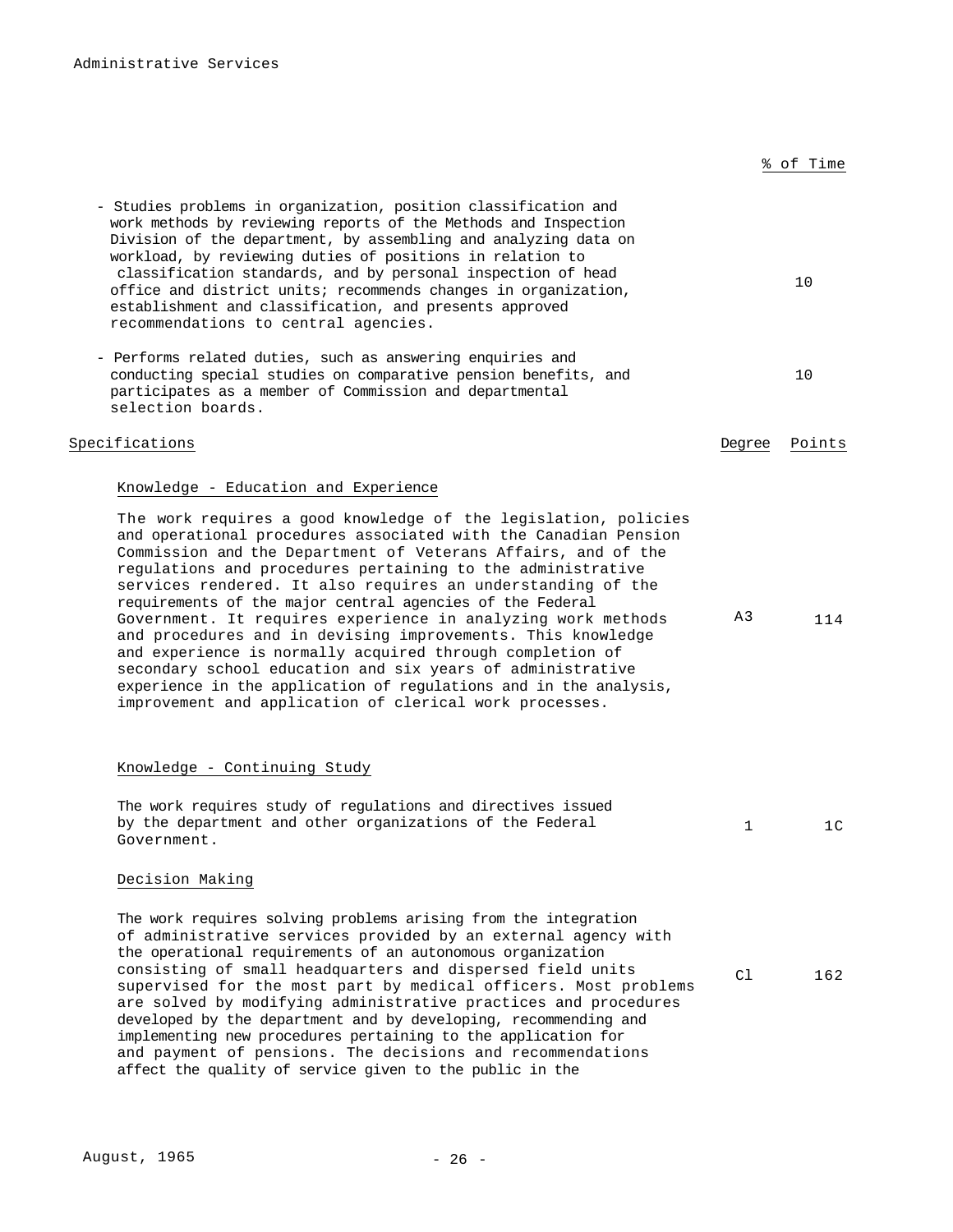|                                                                                                                                                                                                                                                                                                                                                                   | Degree | Points |
|-------------------------------------------------------------------------------------------------------------------------------------------------------------------------------------------------------------------------------------------------------------------------------------------------------------------------------------------------------------------|--------|--------|
| processing of applications. Impact on the Commission itself<br>influences the effectiveness of the administrative practices<br>of an organization which employs a staff of 360. Recommenda-<br>tions are made to an officer at the Deputy Minister level.                                                                                                         |        |        |
| Contacts                                                                                                                                                                                                                                                                                                                                                          |        |        |
| Most contacts are with colleagues engaged in administrative<br>work; they are for the purpose of exchanging information and<br>frequently involve persuasion to accommodate needs peculiar<br>to the Canadian Pension Commission. Infrequent contacts are<br>made with commercial suppliers and with Canadian Legion<br>Dominion Command to exchange information. | $B_1$  | 52     |
| Supervision                                                                                                                                                                                                                                                                                                                                                       |        |        |
| The work requires supervision of 16 employees in the<br>administrative support category.                                                                                                                                                                                                                                                                          |        |        |
|                                                                                                                                                                                                                                                                                                                                                                   | $\sim$ | ᆮ      |

 $C_1$  57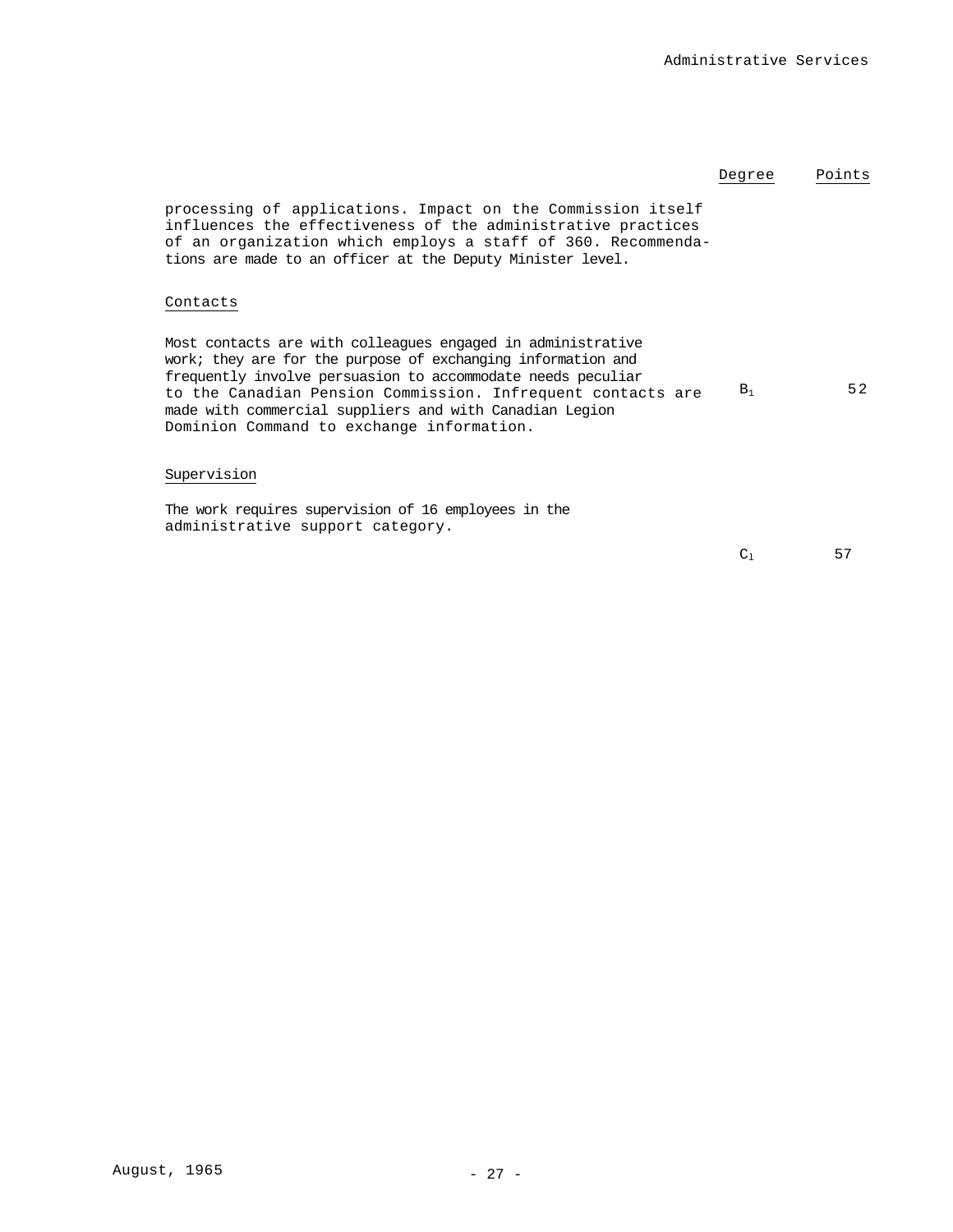#### BENCH-MARK POSITION DESCRIPTION

Bench-mark Position Numbers 3 Levels

Point Ratings 349

### Descriptive Titles ADMINISTRATIVE OFFICER, REGIONAL OFFICE

#### Summary

Under the general supervision of the Assistant Regional Director, Family Allowances and Old Age Security, administers the registry, transcribing, personnel and other services in the Toronto regional office; supervises work measurement and training programs for the regional office; and performs other related duties.

Duties % of Time

- Administers the following services for the regional office and supervises a staff of 190 clerical employees:
	- registry services, which include mail and messenger services, by developing and implementing procedures to control movement of files within the regional office and the district treasury office, by assigning areas of responsibility to subordinate supervisors, by providing instructions on procedures and methods, by reviewing work measurement records, by assessing work performance of supervisors, and by forecasting the establishment required, to provide effective service to the operational units in the regional office.
	- transcribing and typing services, bi~ issuing instructions and providing explanations of directives to the supervisor, by reviewing production records, by checking and revising form letters and by forecasting the establishment required, to provide effective service to regional operations.
	- personnel services to the regional office, by supervising the keeping of personnel records, by explaining personnel regulations to unit heads, by arranging promotional competitions and acting as a member of rating boards, by answering enquiries on personnel matters, by interviewing staff on personal problems, and by participating in the selection of staff.
	- other clerical services, such as providing information and assistance to applicants and persons receiving benefits, operating switchboards, writing letters to recover overpayments, reviewing suspended accounts, and arranging for translations. The services are administered by allocating staff to meet changes in workload, by explaining departmental directives on work methods and procedures, by reviewing samples of letters written, and by observing the behavior of staff in their relations with members of the public.

 $80$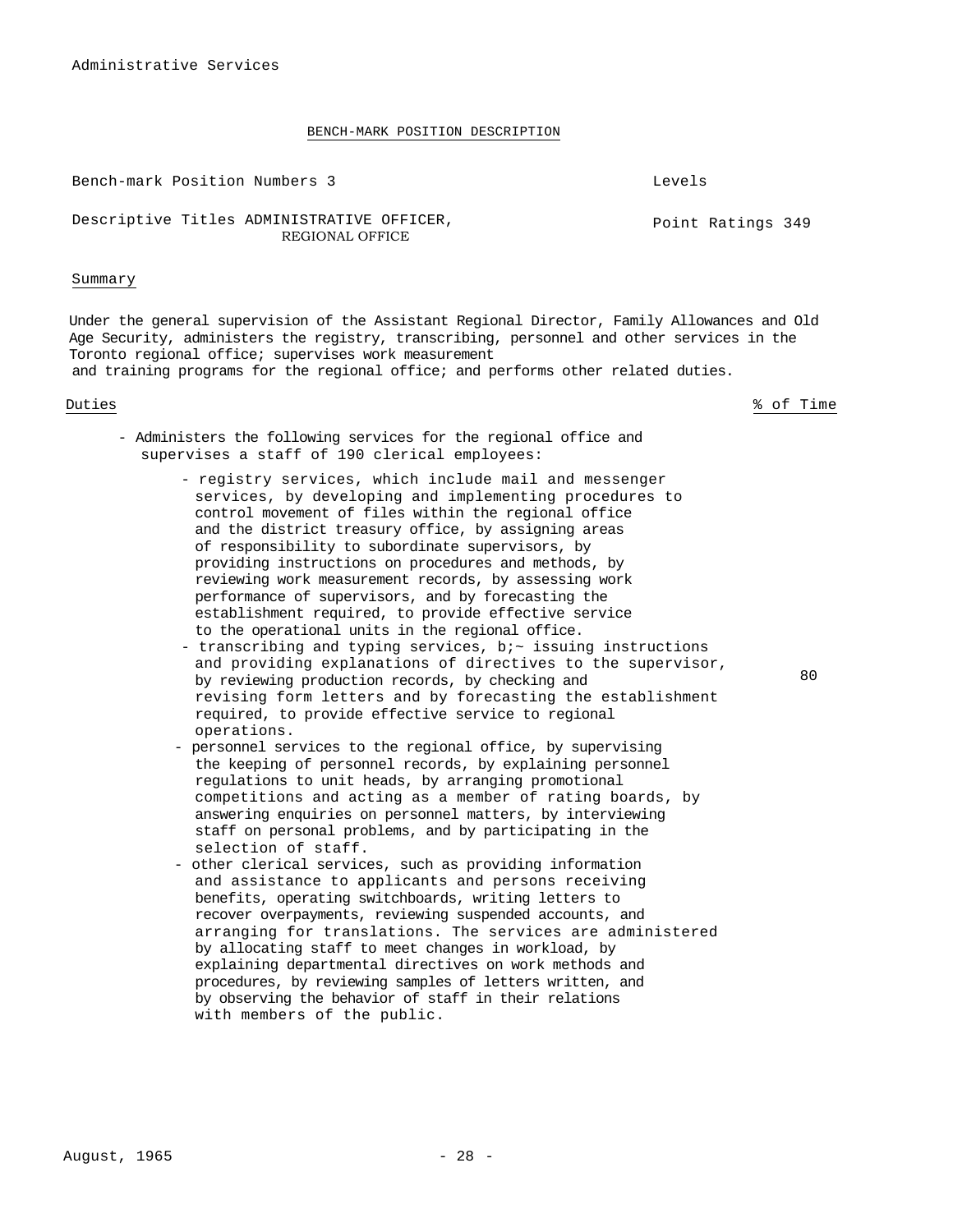% of Time

## - Supervises the work measurement and training programs of the regional office by providing explanations and instructions to unit heads on methods and procedures, by reviewing production records, by recommending modifications in work measurement procedures, and by reporting training needs and arranging for staff training and instruction. 10 - Performs other related duties, such as writing reports on suspected fraud, making recommendations on the disposal of overpayment recovery cases, authorizing requests for stores and supplies, and arranging with the Department of Public Works for space required. 10 Specifications **Degree** Points **Degree** Points Knowledge - Education and Experience The work requires a good knowledge of administrative directives of the division, responsibilities of the operational units in the regional office, work measurement procedures of the division, and personnel regulations; a knowledge of the family allowance, old age security, family assistance and youth allowance legislation; and familiarity with the organization and responsibilities of the district treasury office. The work also requires experience in supervising a large clerical staff, applying work measurement standards and providing personnel services. This knowledge is normally acquired through completion of secondary school education and four years of administrative experience in related work. A2 87 Knowledge - Continuing Study

The work requires the study of regulations, directives and manuals issued by the department and central agencies relating to the operation of administrative services.  $1$  10

#### Decision Making

The work is performed in accordance with established procedures, practices and written instructions. Judgement is required in assigning staff and allocating work to meet changes in workloads. Some modification of established procedures is required in revising form and pattern letters and changing methods of controlling file movement. Recommendations are made to modify methods of measuring work. The decisions and recommendations affect the operations and the public image of a regional office of 320 employees, most of whom are clerical. Recommendations are made to an administrative officer at the senior level. A2 117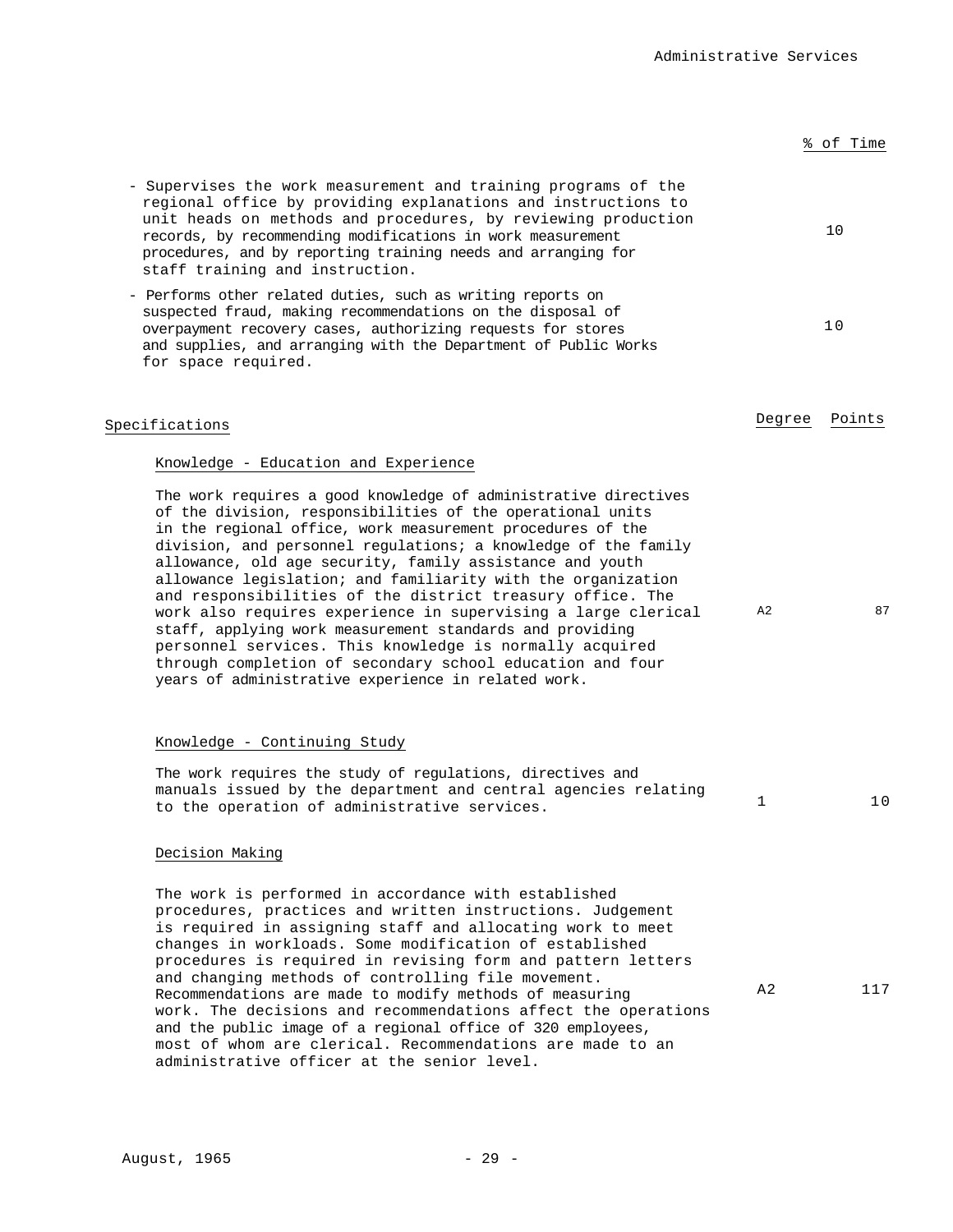|                                                                                                                                                                               | Degree         | Points |
|-------------------------------------------------------------------------------------------------------------------------------------------------------------------------------|----------------|--------|
| Contacts                                                                                                                                                                      |                |        |
| The work requires contacts with colleagues, members of the<br>public, sales representatives and associates in the provincial<br>government to obtain and provide information. | A <sub>2</sub> | 38     |
| Supervision                                                                                                                                                                   |                |        |
| The work requires the supervision of a staff of 190 employees<br>in the administrative support category.                                                                      | F.I            | 97     |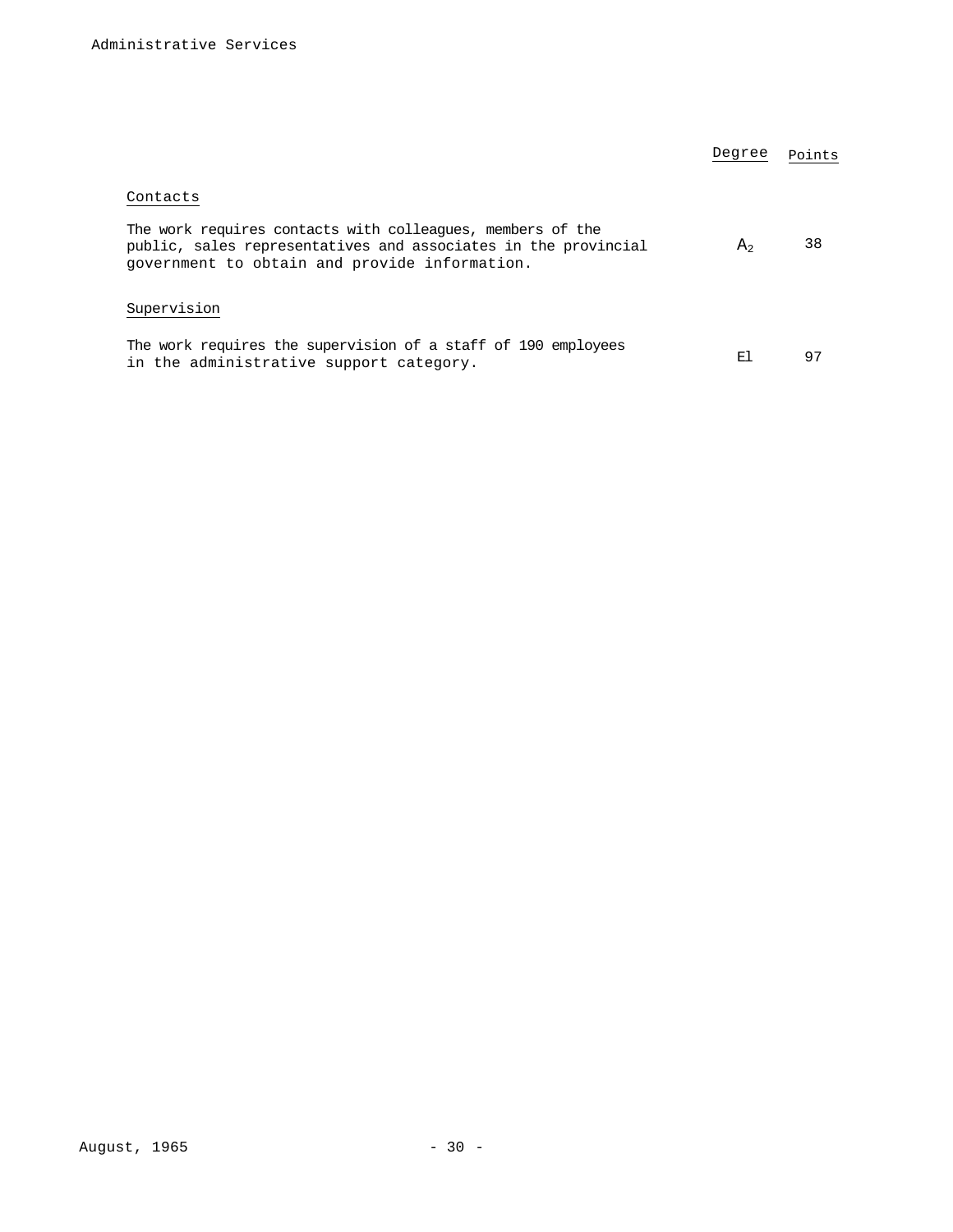#### BENCH-MARK POSITION DESCRIPTION

| Bench-mark Position Number: 4                                  | Level:            |
|----------------------------------------------------------------|-------------------|
| Descriptive Title: ADMINISTRATIVE OFFICER,<br>RESEARCH STATION | Point Rating: 268 |

#### Summary

Under the direction of the Station Director, administers the support services of the station, which include budget and accounts, purchasing, stores and accommodation, personnel documentation and records, typing and transcribing, building maintenance and equipment fabrication and repair; advises the Station Director and other senior staff on regulatory provisions and status of support programs; analyses local support services problems and develops and recommends solutions; performs related duties, which include initiation of reports and correspondence, contact with service and material suppliers, and employment of staff.

<u>Duties</u> & Sof Time & Sof Time & Sof Time & Sof Time & Sof Time & Sof Time & Sof Time & Sof Time & Sof Time & Sof Time & Sof Time & Sof Time & Sof Time & Sof Time & Sof Time & Sof Time & Sof Time & Sof Time & Sof Time & So

| - Administers the following services for a research station with<br>a staff of 53 employees and an annual operating non-staff<br>budget of \$230,000:                                                                                                                                                                                                                                                                                                                                                                                                                                                                                                                                                                                                                                                                                                                                                                                                                                                                                                                                                                                                                                                                                                                                                                                                                                           |    |
|-------------------------------------------------------------------------------------------------------------------------------------------------------------------------------------------------------------------------------------------------------------------------------------------------------------------------------------------------------------------------------------------------------------------------------------------------------------------------------------------------------------------------------------------------------------------------------------------------------------------------------------------------------------------------------------------------------------------------------------------------------------------------------------------------------------------------------------------------------------------------------------------------------------------------------------------------------------------------------------------------------------------------------------------------------------------------------------------------------------------------------------------------------------------------------------------------------------------------------------------------------------------------------------------------------------------------------------------------------------------------------------------------|----|
| - budgets and accounts, by supervising the recording of<br>accounts and expenditures, compiling expenditure<br>records, evaluating requests and documenting<br>proposals, and examining and certifying expenditures,<br>to submit budgets for proposed station activity in<br>prescribed form and to ensure the propriety and<br>accurate recording of expenditures in compliance<br>with instructions.<br>- purchasing, stores and accommodation, by supervising<br>the documentation and recording of transactions,<br>procuring materials and services by purchase up to<br>\$500 or contract, evaluating sources of supply for<br>local purchases, drafting office layouts and<br>arranging communications, furnishings and supplies.<br>- personnel services, by supervising the documentation<br>and recording of transactions, collecting data and<br>composing submissions affecting employees and<br>positions, informing staff of the benefits and<br>obligations of employment, recommending remedial<br>actions and participating in the selection of<br>non-professional employees for the station, to<br>contribute to an effective, properly administered<br>work force.<br>- typing and transcribing, by estimating station<br>requirements, establishing and reviewing quality<br>and quantity of production and procedures, to<br>provide effective service to station staff. | 65 |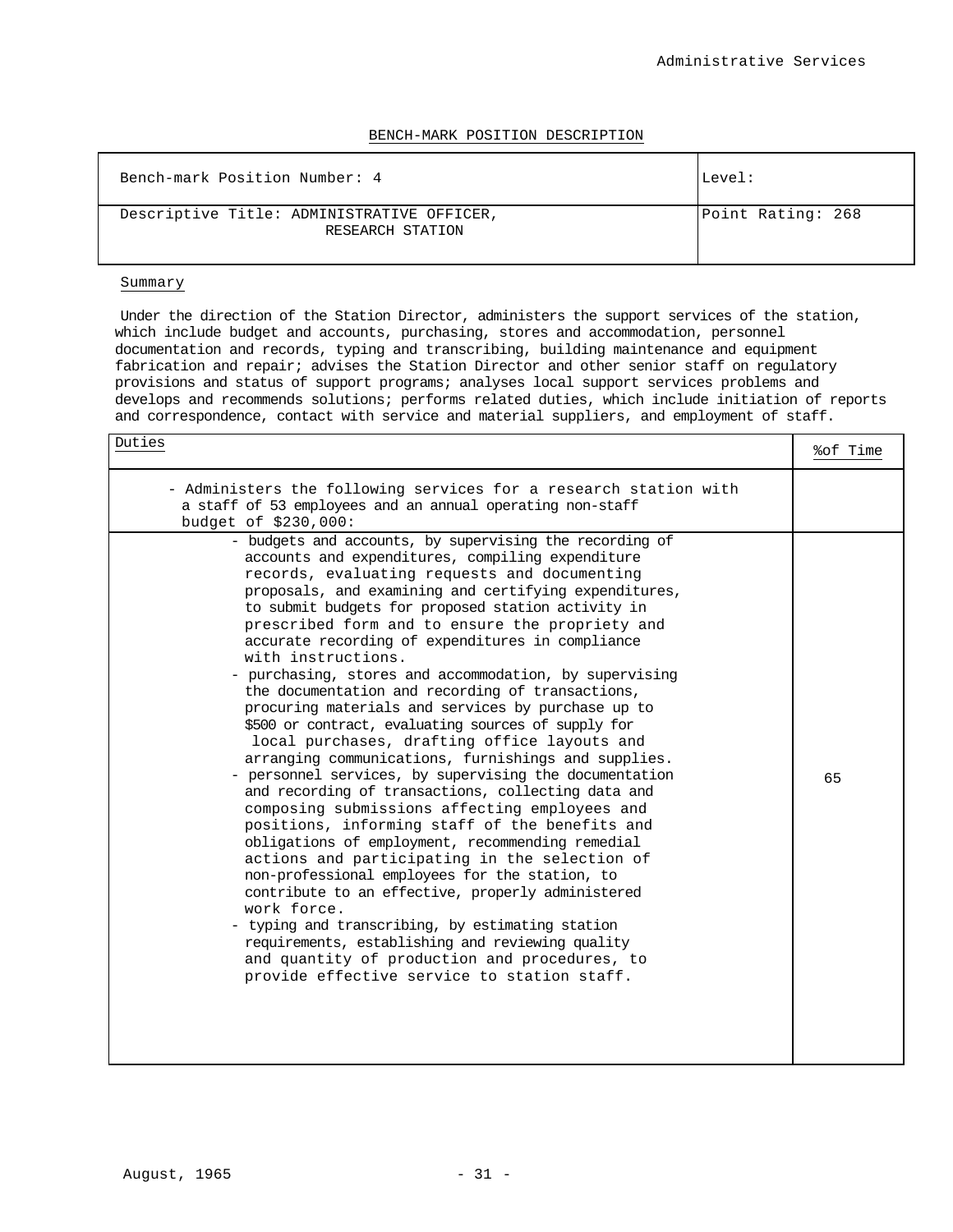|                                                                                                                                                                                                                                                                                                                                                                                                                                                                                                                                                                                                                                                                                                                                                                                                                                                             |        | % of Time |
|-------------------------------------------------------------------------------------------------------------------------------------------------------------------------------------------------------------------------------------------------------------------------------------------------------------------------------------------------------------------------------------------------------------------------------------------------------------------------------------------------------------------------------------------------------------------------------------------------------------------------------------------------------------------------------------------------------------------------------------------------------------------------------------------------------------------------------------------------------------|--------|-----------|
| - building maintenance, by ensuring regular completion<br>of cleaning and maintenance assignments established<br>by practice or observed needs.<br>- equipment fabrication and repair, by comparing<br>fabrication and purchase costs, and capability and<br>delivery factors, and reviewing reports of technical<br>staff, to ensure adequacy of service.                                                                                                                                                                                                                                                                                                                                                                                                                                                                                                  |        |           |
| - Advises the Station Director and senior staff on regulatory<br>requirements, support program status and general administrative<br>problems by clarifying the intent of regulations,<br>reporting financial positions and suggesting means of<br>managing the budget to meet changing priorities, and reporting<br>and suggesting improvements in the integration of research and<br>administrative activities.                                                                                                                                                                                                                                                                                                                                                                                                                                            |        | 10        |
| - Analyses local support services problems by reviewing methods,<br>evaluating quality and cost of contracted service, and<br>considering shortcomings expressed by station staff, to<br>recommend changes to improve service or reduce cost.                                                                                                                                                                                                                                                                                                                                                                                                                                                                                                                                                                                                               |        | 10        |
| - Performs related duties such as correspondence and report<br>writing, certifying documents and accounts, clarifying<br>data and resolving problems with subordinate staff, and<br>contacting suppliers of service and material.                                                                                                                                                                                                                                                                                                                                                                                                                                                                                                                                                                                                                           |        | 15        |
| Specifications                                                                                                                                                                                                                                                                                                                                                                                                                                                                                                                                                                                                                                                                                                                                                                                                                                              | Degree | Points    |
| Knowledge - Education and Experience                                                                                                                                                                                                                                                                                                                                                                                                                                                                                                                                                                                                                                                                                                                                                                                                                        |        |           |
| The work requires knowledge of the various activities of the<br>station and of legislation, regulations, procedures and<br>departmental practice pertaining to budgeting, expenditures<br>and financial records, personnel transactions, purchasing,<br>supply and custody of materials, accommodation and<br>furnishings, and other support services. It requires<br>experience in instructing and supervising a small clerical<br>and operational staff and in presenting oral and written<br>material, and some experience in identifying problems<br>peculiar to the research station and in developing<br>solutions which improve service or conserve funds. This<br>knowledge is normally acquired through completion of<br>secondary schooling and four years of general administrative<br>experience, including experience in applying regulations. | A2     | 87        |
| Knowledge - Continuing Study                                                                                                                                                                                                                                                                                                                                                                                                                                                                                                                                                                                                                                                                                                                                                                                                                                |        |           |

The work requires study of changes in regulations, procedures and departmental practice applying to the services rendered. 1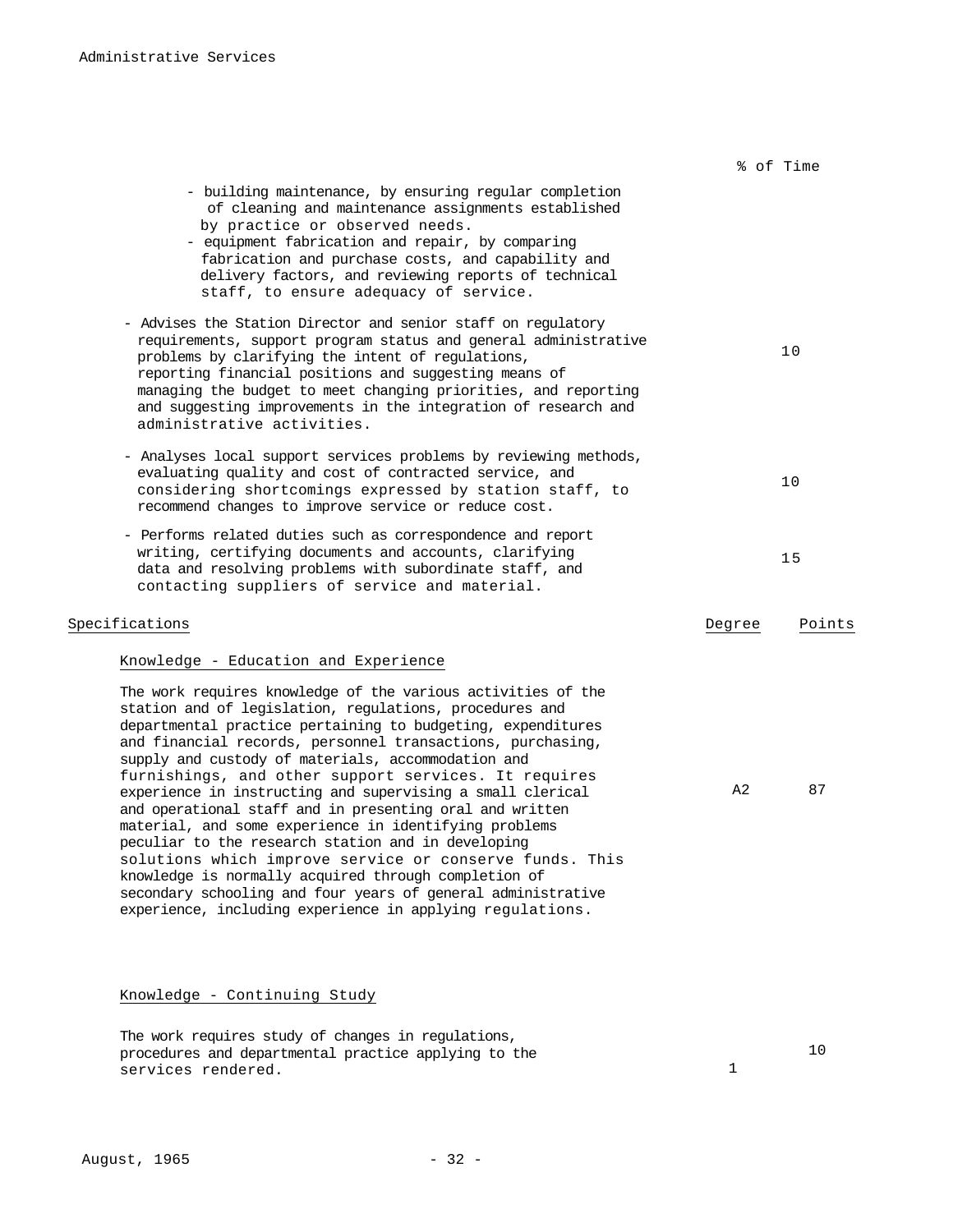### Degree Points

 $B_{2}$ 

64

# Decision Making

The work requires the selection and application of regulations, directives and other instructions to particular cases. Initiative and judgement are exercised in applying departmental practices to facilitate station operations, in deciding or recommending on the type of equipment or service on the basis of suitability, cost and availability, and in projecting expenditure estimates based on usage rates and current price trends. Recommendations are made to the Station Director when support service priorities have to be established among research sections and invariably when authority rests at a more senior level. The decisions and recommendations relate to the provision of a support service for a regional research station with an establishment of approximately 55 employees, of whom 45 are scientific and technical. Recommendations are made to the scientist who is the station director. Al 70

# Contacts

The work requires contact with scientists and other employees of the research station and colleagues to exchange information and achieve co-operation. There is also contact with university administrative officers who represent the university in its landlord relationship to the research station. Such contacts mainly require the exchange of information and co-operation, but also require persuasion to obtain favourable terms of supply.

#### Supervision

| The work requires the supervision of nine employees in the |  |
|------------------------------------------------------------|--|
| administrative support and operational categories.         |  |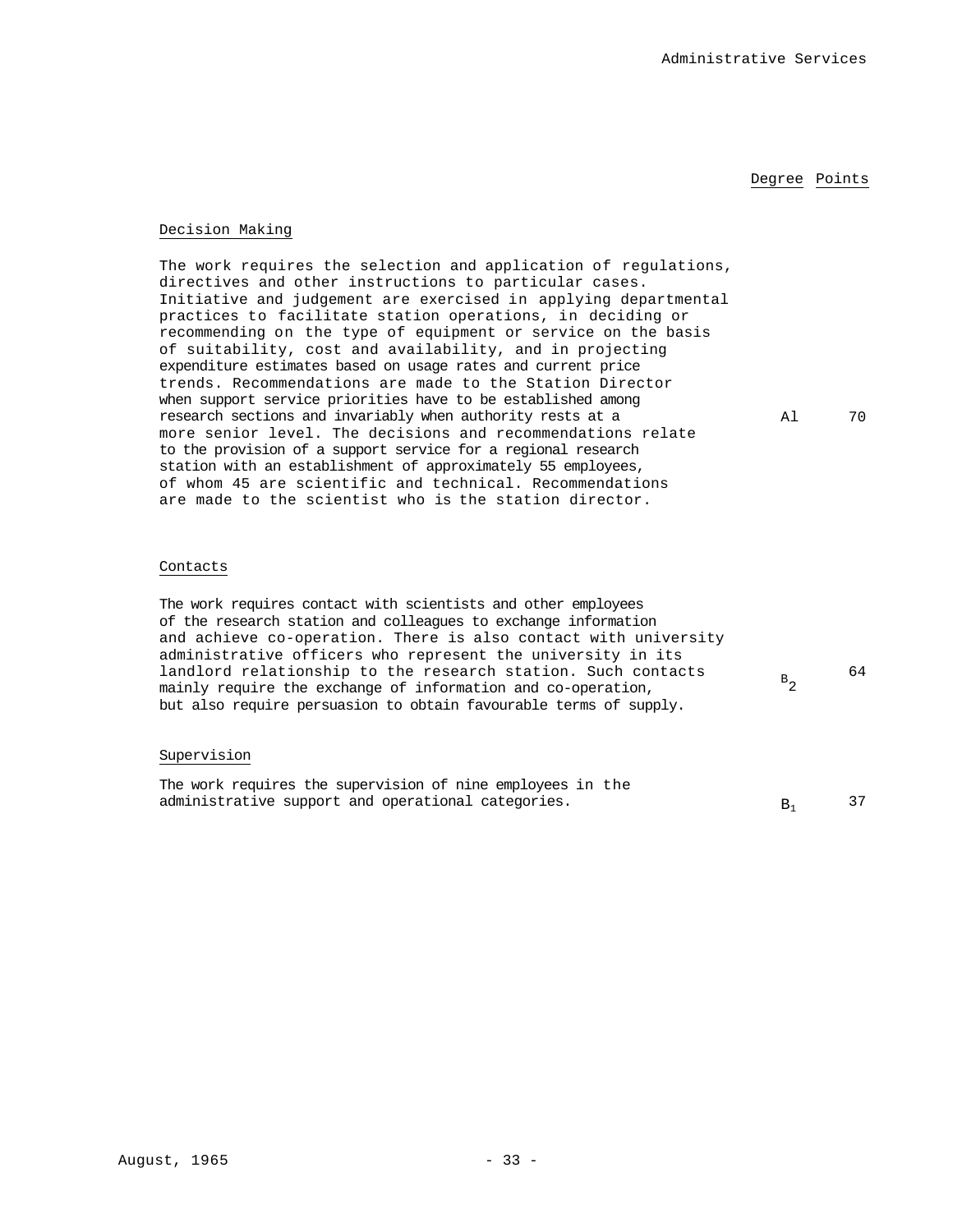Bench-mark Position Number: 5 Level:

#### Descriptive Title: ADMINISTRATIVE SERVICES OFFICER, FOOD AND DRUG DIRECTORATE Point Rating: 667

#### Summary

Under the direction of the Director, advises senior research and regulatory staff on administrative matters and ensures the provision of all support services to the Food and Drug Directorate, which tests and controls the safety, purity and quality of food and drugs and their registration, labeling and advertising, and exercises control over the importation, manufacture and sale of narcotics. Support services include budget control and the forecasting of future financial requirements; allocation of accommodation and maintenance of buildings and equipment; a storage and retrieval system for scientific records and regulatory decisions; clerical, stenographic, registry and similar office services; and the drafting and distributing of amendments to food and drug regulations.

Duties % of Time

- Advises the director and senior research and regulatory staff of the Food and Drug Directorate on the administrative implications of new or changed policies, programs and procedures as they affect manpower, financial and accommodation requirements, by compiling statistical and narrative reports and forecasts in conjunction with the scientific and operating staff, and by presenting and explaining such reports to senior directorate or departmental committees.
- Controls the approved budget of approximately \$1 million (exclusive of salaries and capital expenditures) by maintaining and developing systems for recording and reporting on expenditures; supervises the compilation and issue of periodic reports on expenditures and the transfer of funds between allotments; analyses financial trends and discusses requirements with scientific and operating staff in order to forecast and compile estimates in final form for departmental approval; authorizes expenditures and approves accounts.
- Determines requirements for changes or additions to laboratory and office space by discussions with scientific and operating staff and by initiating studies to determine future requirements in accordance with anticipated changes to workload or program; writes submissions to Treasury Board and Department of Public Works to justify or to detail changes in buildings and accommodation; ensures, by issuing appropriate instructions, that support staff provide the continuing maintenance and repair of existing buildings and equipment, from their own resources or by arrangement with other repair agencies.

20

20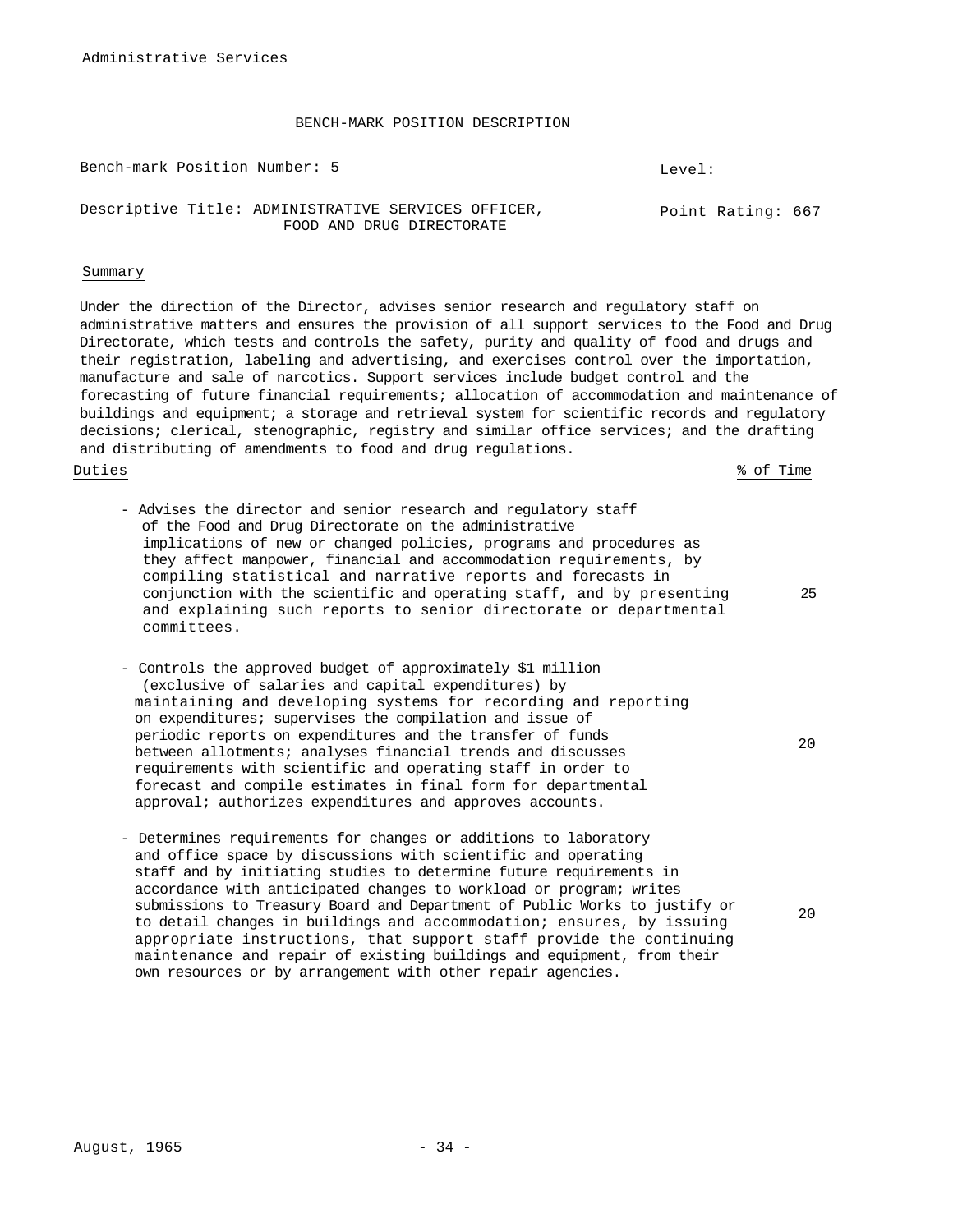| - Develops and maintains, with the assistance of a subordinate<br>supervisor, a complex system for the recording and retrieval<br>of scientific information, technical data, rulings and<br>decisions which have regulatory implications over the<br>manufacture, labeling, advertising and sale of foods and<br>drugs, by discussing requirements with scientific and enforcement<br>officers, by considering ways and means of producing<br>answers quickly, and by studying the results of feasibility<br>studies for the application of new techniques and use of<br>automated equipment.                                                                                                                                                                                                                                                                                                                                                                                           |                | 10     |
|-----------------------------------------------------------------------------------------------------------------------------------------------------------------------------------------------------------------------------------------------------------------------------------------------------------------------------------------------------------------------------------------------------------------------------------------------------------------------------------------------------------------------------------------------------------------------------------------------------------------------------------------------------------------------------------------------------------------------------------------------------------------------------------------------------------------------------------------------------------------------------------------------------------------------------------------------------------------------------------------|----------------|--------|
| - Provides general supervision to staff of clerical, stenographic,<br>registry and similar office services, as well as to employees<br>ordering and maintaining stocks of scientific supplies, by<br>reviewing work activities, investigating complaints, ensuring<br>that established control systems are being followed, and<br>issuing directives or instructions to effect improvements in<br>services.                                                                                                                                                                                                                                                                                                                                                                                                                                                                                                                                                                             |                | 10     |
| - Drafts schedules of amendments to food and drug regulations<br>after reviewing proposed changes with departmental officers<br>and Privy Council legal advisers to ensure their scientific<br>and legal accuracy; serves as secretary to technical and<br>scientific meetings by recording minutes and taking follow-up<br>action in matters which will affect administrative services;<br>serves as a member of personnel appraisal and selection boards;<br>and performs other duties related to the provision of<br>administrative services to the Food and Drug Directorate.                                                                                                                                                                                                                                                                                                                                                                                                       |                | 15     |
| Specifications                                                                                                                                                                                                                                                                                                                                                                                                                                                                                                                                                                                                                                                                                                                                                                                                                                                                                                                                                                          | Degree         | Points |
| Knowledge - Education and Experience                                                                                                                                                                                                                                                                                                                                                                                                                                                                                                                                                                                                                                                                                                                                                                                                                                                                                                                                                    |                |        |
| The work requires good knowledge of departmental and<br>central agency regulations, directives and procedures in<br>such areas as financial control, building maintenance and<br>accommodation, and personnel; detailed knowledge of the<br>acts and regulations administered by the Food and Drug<br>Directorate and experience in drafting changes to them;<br>sufficient knowledge of the scientific and technical<br>inspection programs being carried out to discuss requirements of<br>operating staff; and knowledge of scientific<br>information storage and retrieval systems. The work also<br>requires experience in forecasting and planning administrative<br>requirements in such areas as manpower, equipment, accommodation<br>and finance in response to anticipated changes or<br>expansions in operational programs; in organizing senior<br>staff meetings and acting as secretary; and in developing<br>and maintaining co-operative relationships with scientific | C <sub>4</sub> | 216    |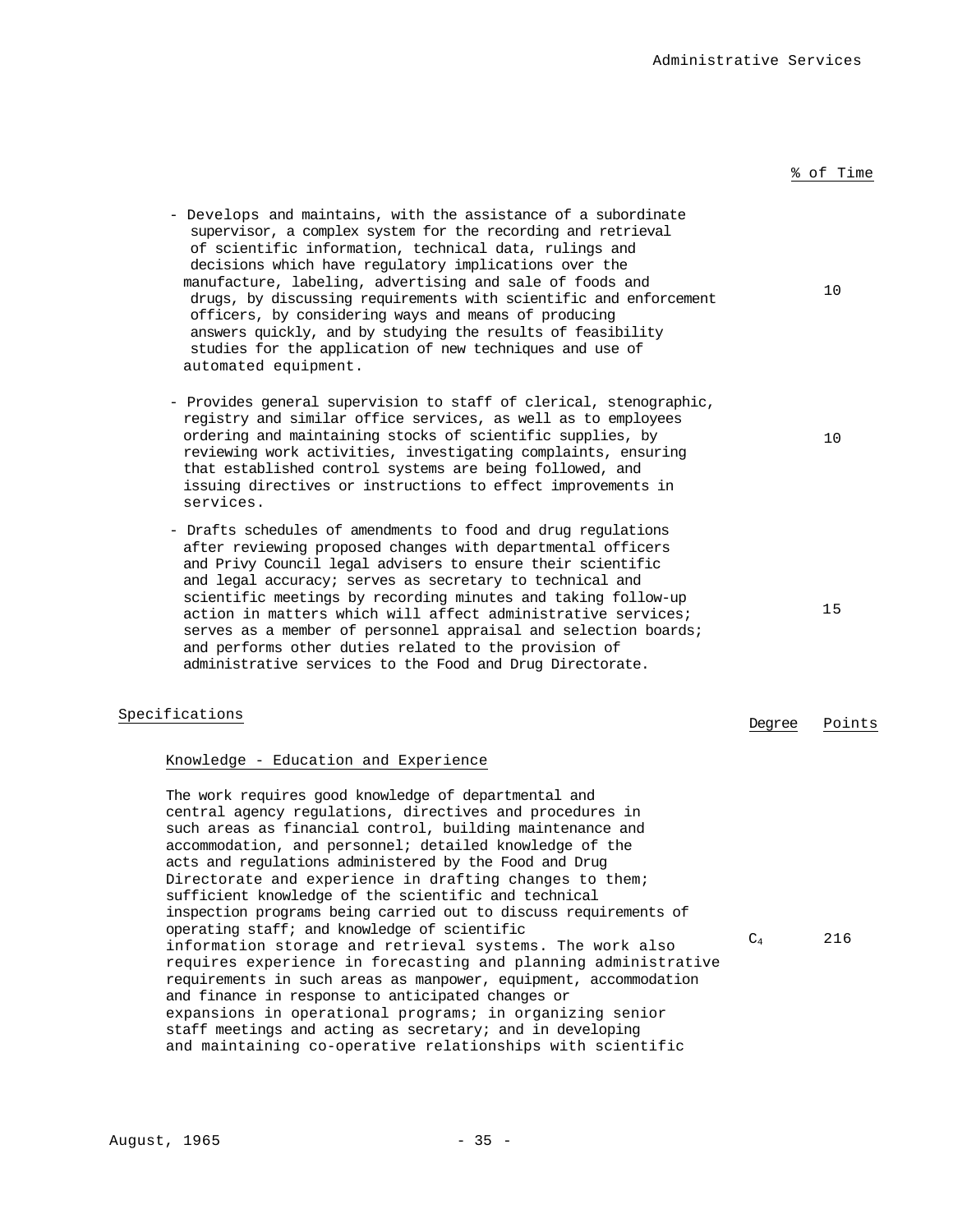### Degree Points

staff. This knowledge is normally acquired through university graduation in science and eight years of progressively more responsible administrative experience in a technical or scientific organization.

### Knowledge - Continuing Study

The work requires the study of reports and other publications concerning administrative practice. It also requires continuing study of periodicals and other publications to maintain knowledge of trends and developments in scientific information, storage and retrieval systems.

#### Decision Making

Decisions are made in such areas as allocation of office and laboratory space, approval of purchases and accounts, and transfer of funds between allotments. Decisions and recommendations are also made on methods of recording and retrieving scientific data, including the determination of the types of equipment to be used. Studies are conducted and reports prepared defining the administrative processes required in connection with the implementation of legislation and scientific programs and the enforcement of regulations. The decisions and recommendations relate to the provision of a support service for an expanding scientific and regulatory organization with an establishment of approximately 700 employees, of whom 415 are professional, located in Ottawa and in five regions across Canada. Recommendations are made to a scientist at the Assistant Deputy Minister level.

#### Contacts

Contacts are frequent with scientists, technical staff and other employees in the directorate and the department to discuss their requirements, to exchange information and to obtain their assistance and agreement on administrative matters. Contacts are also frequent with officials of other departments and agencies, such as Public Works, Treasury Board, Agriculture and Fisheries, to discuss administrative problems, and with representatives of private companies to discuss goods and services being supplied.

2 30

C3 256

52

 $B_1$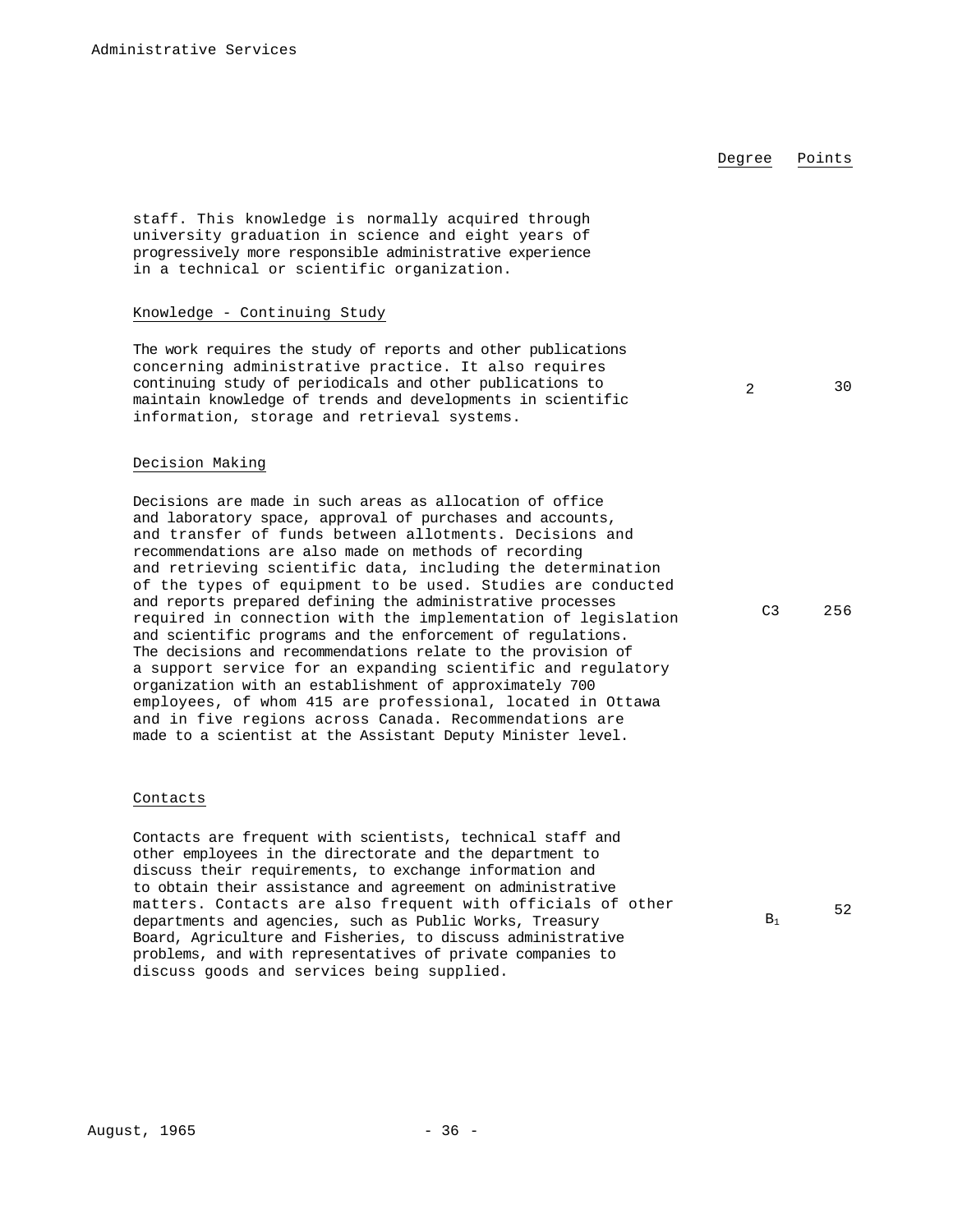### Degree Points

# Supervision

The work requires the supervision of 50 employees in the administrative and foreign service, technical, and administrative support categories through subordinate supervisors at the intermediate and junior levels. The work also requires the functional supervision of 50 employees in the administrative support category in the regional offices; this includes prescribing and ensuring adherence to administrative methods and procedures and making recommendations concerning levels and use of personnel.

 $E_2$  113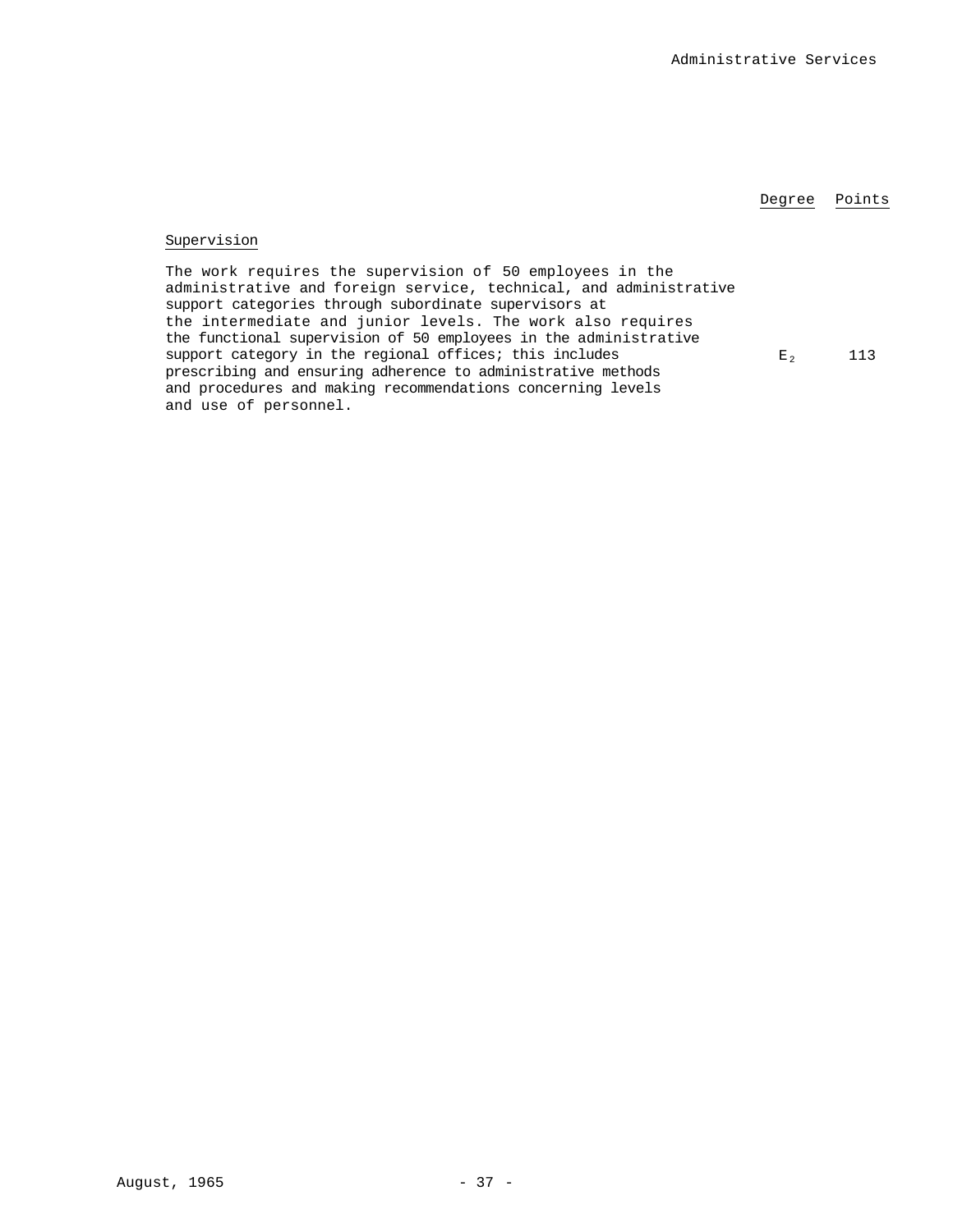Bench-mark Position Number: 6 Contract Contract Contract Contract Contract Contract Contract Contract Contract Contract Contract Contract Contract Contract Contract Contract Contract Contract Contract Contract Contract Con

Descriptive Title: ADMINISTRATIVE SERVICES OFFICER, The Point Rating: 491 LABORATORY OF HYGIENE

#### Summary

Under direction of the Chief of the Laboratory of Hygiene, administers the support services of the laboratory, which include workshops, stores, building cleaning and maintenance, animal breeding and office services; ensures proper care and use of buildings, vehicles and other facilities; co-ordinates and compiles the annual estimates and reviews rates of expenditures; directs and supervises staff; and provides other administrative support services to scientific staff.

Duties % of Time

50

15

- Ensures that the scientific staff of the laboratory are provided with the facilities and materials necessary for their work by organizing, directing and co-ordinating the work of the support services which include an animal breeding unit, a test animal unit, workshops, building and equipment maintenance, cleaning services for four buildings, stores, a media preparation unit, transportation services, a wash-up unit and clerical and stenographic services) by determining the requirements of the scientific staff and making the necessary arrangements to provide the particular services; by determining if the units can supply the required service and, when necessary, arranging for the service to be done by contract; and by developing and implementing appropriate records and control systems in order to facilitate budgetary management.
- Ensures proper care, maintenance and use of buildings and vehicles, including mobile laboratories
	- by arranging for repairs or alterations, either by own staff, through the Department of Public Works or by private agencies,
	- by requisitioning parts and replacement items as required,
	- by developing safety procedures to be followed by the cleaning and maintenance staff in laboratories where disease viruses are being used,
	- by ensuring that buildings and mobile laboratories meet fire and safety regulations, and
	- by planning and recommending procedures to be followed in the event of an emergency.
- Co-ordinates and compiles the estimates for the laboratory and ensures that expenditures for each scientific section represent a proper distribution of laboratory funds by requesting the heads of scientific sections and support units to outline and substantiate their requirements for the coming fiscal year; by participating with the Chief of the laboratory of Hygiene and senior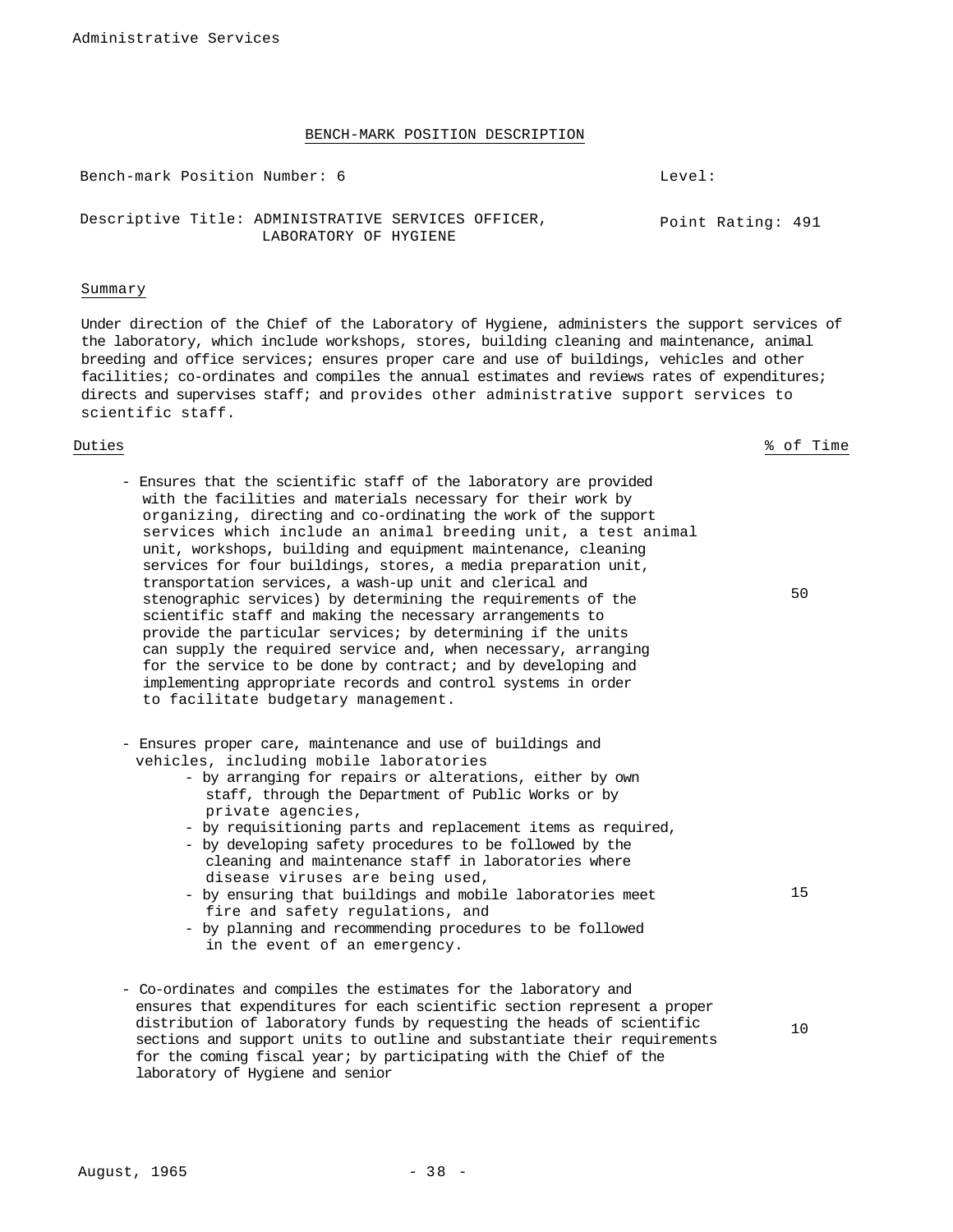10

scientific staff in deciding what requests are to be included in the submission to the department; and by authorizing expenditures and reporting monthly to heads of scientific sections on their expenditures and, if necessary, explaining why certain requests were not approved.

- Directs and supervises staff by assigning areas of responsibility and specific projects; by inspecting work in progress and work control records and reports; by discussing work performance of staff with subordinate supervisors; by investigating complaints about the support services and, when required, taking corrective action and recommending disciplinary measures; and by developing potential supervisors through rotation of assignments.
- Performs other related duties, such as attending staff meetings to advise and report on support services and to record minutes; writing material for annual reports, program reviews, financial statements, summaries of expenditures, and requests for reclassification and promotion; counseling junior staff; participating as a member of selection and promotional boards for clerical, technical and junior professional employees; acting as both the security and the emergency measures planning officer for the laboratory; and representing the laboratory on business and administrative matters with officials of the federal public service and of private organizations.

# Knowledge - Education and Experience

The work requires a good knowledge of governmental administrative practices, procedures and regulations in the fields of requisitioning and supply, expenditure control, building maintenance and personnel; and a knowledge of the scientific programs being carried out in the laboratory sufficient to discuss the scientists' needs, layout of facilities, and purchase of equipment, and to participate in the selection of technical and junior professional staff. It also requires experience in the direction and co-ordination of clerical, technical and operational staff working in support of scientific programs and some experience in working in a scientific laboratory as a professional employee. This knowledge is normally acquired through university graduation in science and six years of administrative experience in a scientific organization, including some experience as a professional laboratory employee.

## August, 1965 - 39 -

Specifications Degree Points

 $C_3$  189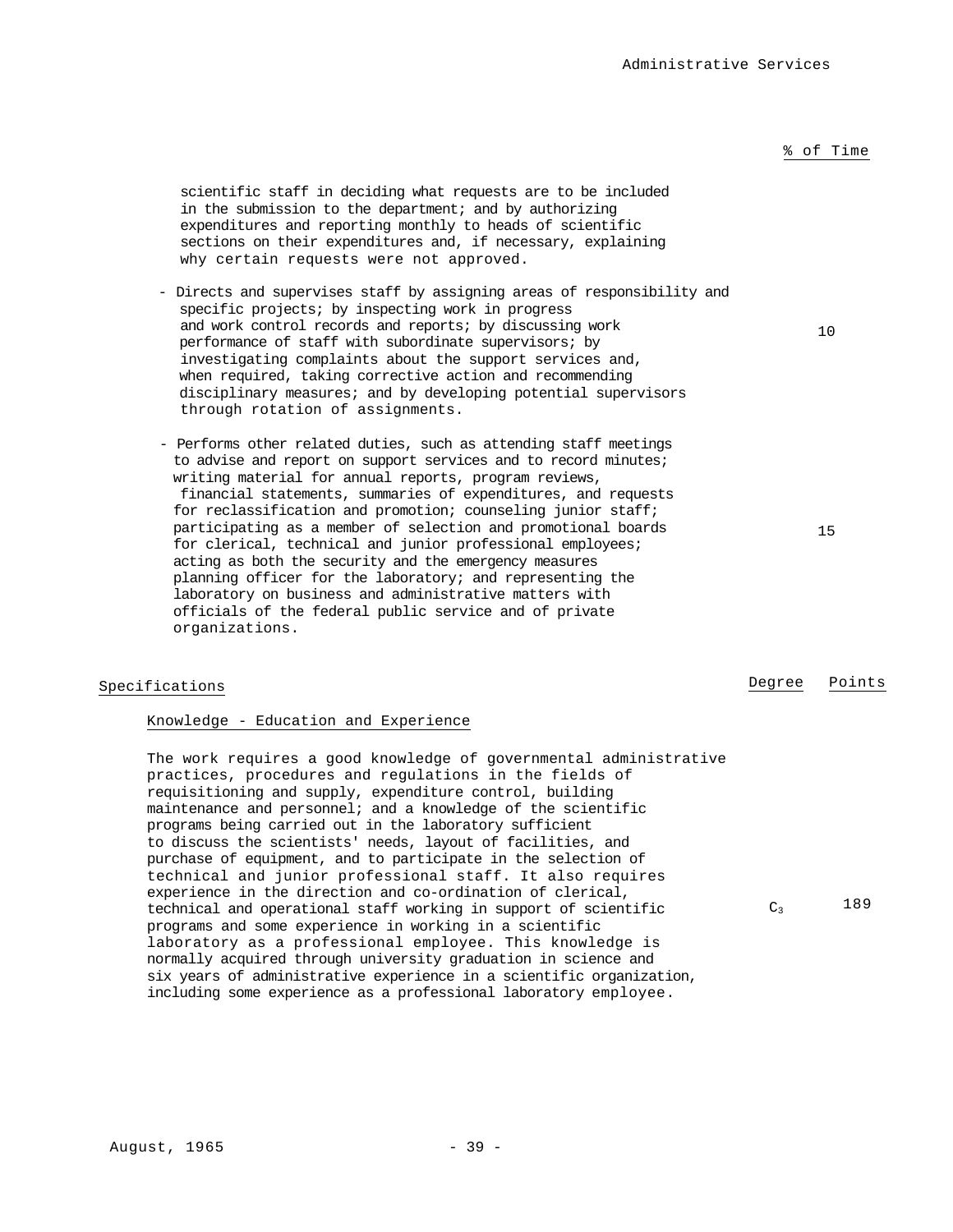Degree, Points

# Knowledge - Continuing Study

The work requires the study of regulations, procedures and directives issued by the department and the central agencies and of pamphlets, articles and promotional material related 1 10 to the operations of support services.

#### Decision Making

In view of the special needs of the laboratory there is a requirement to make some modifications to established methods in such areas as cleaning services, building maintenance, and breeding and supply of animals. There is also a requirement to make recommendations on the design and alteration of buildings, the purchase of certain items of laboratory equipment, and on personnel matters such as classifications, promotions and discipline. The decisions and recommendations relate to the provision of support services, which include functions not normally associated with administrative services, for a scientific and laboratory organization located in the Ottawa area. The laboratory has an establishment of approximately 170 employees of which 60 are professional. Recommendations are made to a scientist in charge of the laboratory who is at the level of chief of division. B2 163

# Contacts

The work requires frequent contacts with senior scientific staff of the laboratory to discuss their requirements and to obtain their assistance and agreement in the initiation and day-to-day maintenance of administrative systems and practices. It also requires frequent contacts with officers of other departments and agencies and with persons supplying goods and services to the laboratory, and occasional contacts with officials of industry and provincial governments to provide and obtain information related to the administration of the laboratory.

### Supervision

The work requires the supervision of 60 employees in the technical, operational, and administrative support categories, through three subordinate supervisors.

B1 52

Dl 77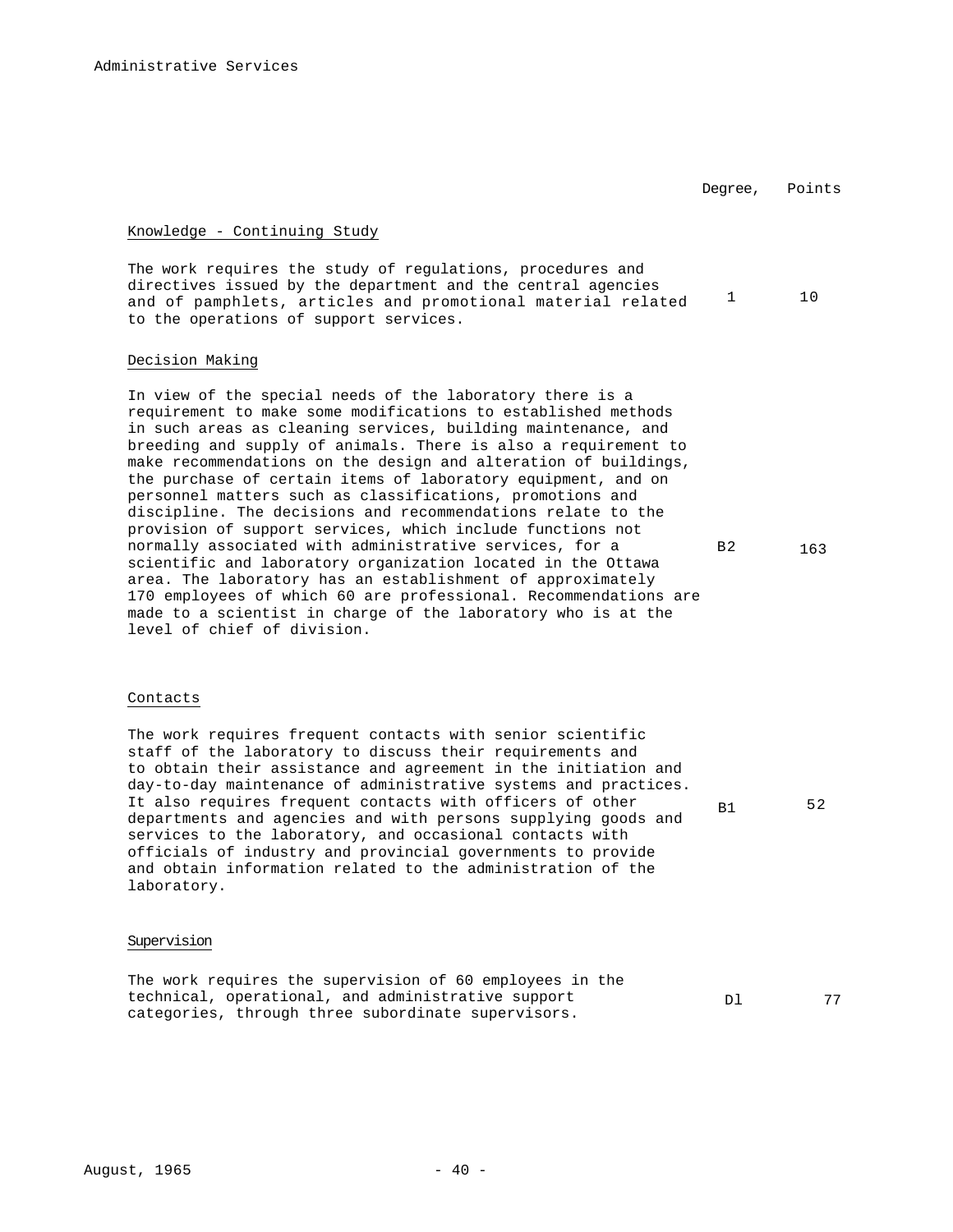| Bench-mark Position Number: 7 |                                                             |  | $I$ .evel: |                   |  |
|-------------------------------|-------------------------------------------------------------|--|------------|-------------------|--|
|                               | Descriptive Title: ADMINISTRATOR, POST ABROAD,<br>THE HAGUE |  |            | Point Rating: 253 |  |

#### Summary

Under the general supervision of the Diplomatic Secretary, provides administrative services to the Canadian Embassy in The Hague; performs consular duties such as issuing passports, taking declarations, and assisting distressed Canadians; compiles information on local salaries and living costs; and performs other related duties.

Duties % of Time

65

25

- Provides administrative services to the Canadian Embassy in The Hague
	- by supervising locally engaged clerical staff who provide bookkeeping, stenographic and receptionist services for the embassy,
	- by overseeing the upkeep of the buildings, furnishings and grounds of the official residence of the Canadian Ambassador and of the Chancery, which includes arranging for repairs and maintenance by locally engaged staff and contractors, keeping books of accounts and paying bills, reporting to headquarters on work done and money spent, and estimating the annual budget for repairs and maintenance, and
	- by keeping an inventory of furnishings and equipment of the official residence, the Chancery and staff flats.
- Performs consular duties
	- by interviewing callers,
	- by reviewing, issuing and amending passports,
	- by issuing certificates of identity and diplomatic and courtesy visas, - by arranging emergency relief, repatriation and
	- other assistance for distressed Canadians, and - by completing documents and approving correspondence related to Canadian merchant shipping and seamen.
- Performs other related duties, such as compiling information on local salaries and living costs, recommending number and classification of locally engaged staff, and submitting reports on consular activities. 10

# Specifications **Degree** Points

#### Knowledge - Education and Experience

The work requires a good knowledge of the department's practices and procedures in property maintenance, inventory control,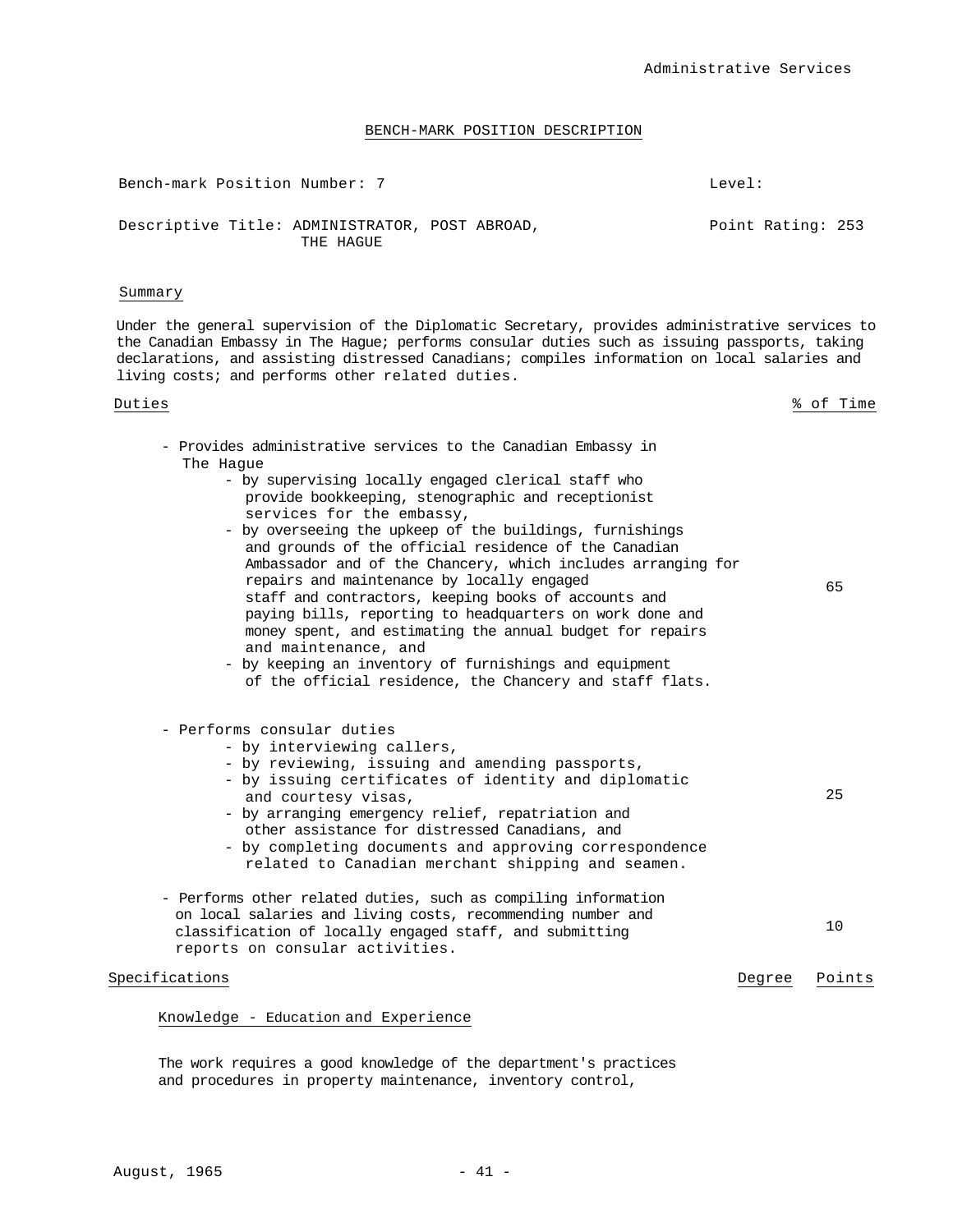Degree Points

 $A_1$  60

1 10

# Decision Making

Decisions and recommendations related to the upkeep of embassy properties and to consular matters are made in accordance with directives, precedents and established practices. The decisions and recommendations affect the physical condition and appearance of the official residence of the ambassador and the Chancery, which are valued at approximately \$1,250,000. They also affect the working conditions of the embassy staff of 37 employees, the affairs of individual Canadians in The Netherlands, and to some extent the embassy's public image.

The work requires the study of departmental directives governing property maintenance, consular and shipping activities, and keeping up to date on local conditions which would affect Canadian

bookkeeping, consular support activities, employment of locally engaged staff and clearing of merchant shipping, and a knowledge of the relevant provisions of the Canadian Citizenship Act and the Canada Shipping Act. It also requires experience in supervising

a small clerical and maintenance staff, in compiling reports and returns, and in meeting the public and foreign government officials. This knowledge is normally acquired through completion of secondary school education and two years'

administrative experience in related work.

nationals residing or traveling in the country.

Knowledge - Continuing Study

#### Contacts

The work requires contacts with firms doing business with the embassy to discuss the requirements of the embassy and amounts charged. Contacts are also made with other embassies and The Netherlands Foreign Ministry to give or obtain information, usually on procedural matters. There are occasional contacts with officials of local government and with business and shipping firms to obtain assistance for distressed Canadians.

### Supervision

The work includes the supervision of nine locally engaged employees in the administrative support and operational categories.

 $A<sub>1</sub>$  70

 $B_3$  76

 $B_1$  37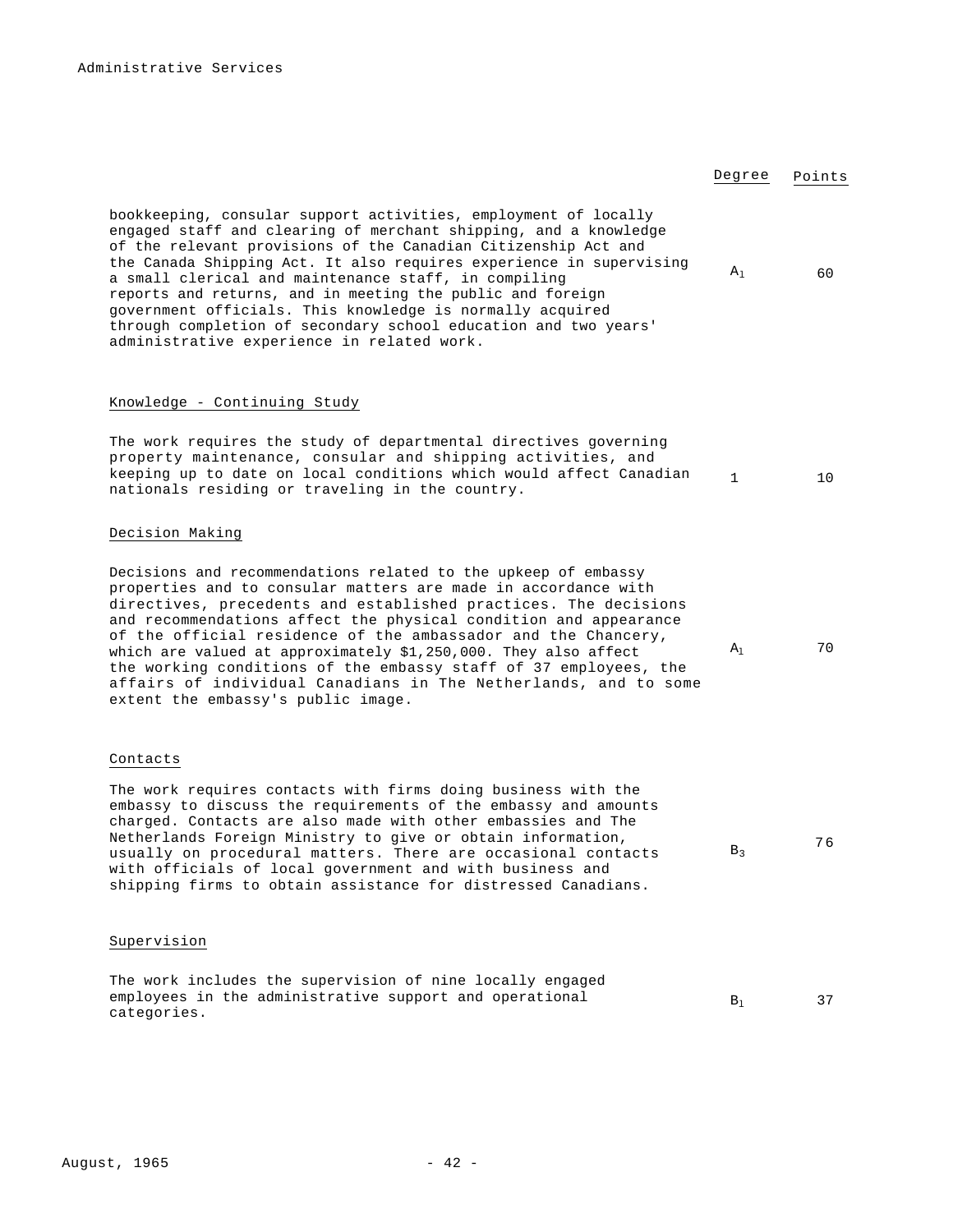Bench-mark Position Numbers: 8 Level:

Point Rating: 366

Descriptive Title: ADMINISTRATOR, POST ABROAD, TOKYO

### Summary

Under the general supervision of the head of the Chancery, administers the support services of the Canadian Embassy in Tokyo; supervises the operation of the consular section and performs consular duties; directs the security program; collects and compiles information related to living costs, school facilities and other matters; and performs related duties.

Duties % of Time

- Administers the office services, building maintenance, accommodation, purchasing, inventory and personnel activities of the Canadian Embassy in Tokyo
	- by supervising clerical staff who provide the registry, bookkeeping, typing and receptionist services for the embassy,
	- by overseeing the upkeep of all embassy-owned and leased property, which includes determining the need for repairs and maintenance, arranging with the owner of leased property or his agent to undertake repairs under the terms of the lease, arranging for and letting contracts for repairs and maintenance, supervising the keeping of related books of accounts, preparing reports for headquarters on work done and money expended, and estimating the annual financial budget for repairs and maintenance,
	- by selecting housing for staff and office accommodation, which includes inspecting premises and evaluating the size, facilities and cost in relation to requirements, recommending departmental acceptance of premises meeting these requirements, arranging leases-with owners or agents according to departmental practices and modifying these to meet local conditions and customs,
	- by determining the requirements for supplies and equipment and approving their purchase locally, and by explaining the need and recommending purchase by head quarters of supplies and equipment not available locally,
	- by maintaining an inventory control of furnishings and equipment of the embassy and staff residences, and
	- by interviewing and hiring employees for the embassy's clerical and maintenance staff.
- Supervises the operation of the consular section and performs consular duties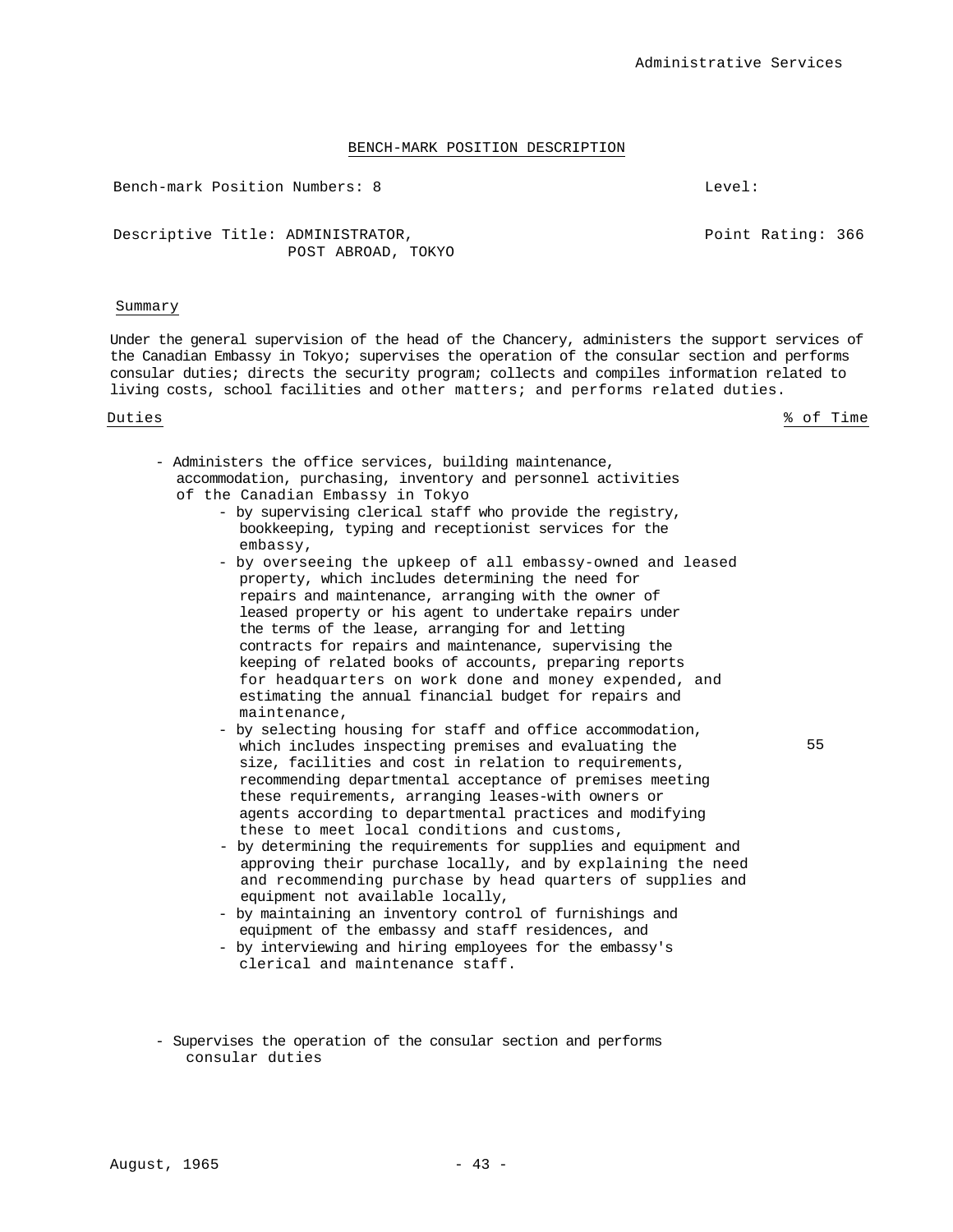| - by instructing the staff and ensuring that the work of<br>subordinate clerks is performed in accordance with<br>accepted practices,<br>- by supervising the issuance of passports, visas and<br>pension payments,<br>- by administering oaths, authenticating documents and<br>taking affidavits,<br>- by conducting interviews with prospective immigrants to<br>determine their suitability, and<br>- by arranging emergency relief, repatriation and other<br>assistance for distressed Canadians.                                                                                                                                                                                                           |                | 35     |
|-------------------------------------------------------------------------------------------------------------------------------------------------------------------------------------------------------------------------------------------------------------------------------------------------------------------------------------------------------------------------------------------------------------------------------------------------------------------------------------------------------------------------------------------------------------------------------------------------------------------------------------------------------------------------------------------------------------------|----------------|--------|
| - Directs the security program of the embassy according to the<br>security rules and regulations, by drafting and issuing standard<br>orders, by regularly inspecting the premises and evaluating<br>embassy practices, by reporting to the Head of Post, the<br>regional security officer and headquarters on actions taken and<br>undesirable practices identified.                                                                                                                                                                                                                                                                                                                                             |                | 5      |
| - Collects and compiles information related to the cost of living,<br>local staff salaries, school facilities and living conditions by<br>exchanging information with officers of other missions and by<br>personal observation.                                                                                                                                                                                                                                                                                                                                                                                                                                                                                  |                | 5      |
| Specifications                                                                                                                                                                                                                                                                                                                                                                                                                                                                                                                                                                                                                                                                                                    | Dearee         | Points |
| Knowledge - Education and Experience                                                                                                                                                                                                                                                                                                                                                                                                                                                                                                                                                                                                                                                                              |                |        |
| The work requires a good knowledge of the department's<br>practices and procedures in property custody and maintenance,<br>inventory control, bookkeeping, consular support activities,<br>employment of locally engaged staff, and security; and know<br>ledge of the relevant provision of such legislation as the<br>Citizenship, Immigration, Civil Service and Merchant<br>Shipping Acts and Regulations. It also requires experience<br>in supervising staff, in preparing reports, and in meeting<br>the public and foreign government officials. This knowledge<br>is normally acquired through completion of secondary school<br>education and four years' administrative experience in related<br>work. | A <sub>2</sub> | 87     |

Knowledge - Continuing Study

The work requires the study of departmental directives governing property, custody and maintenance, consular and immigration activities and keeping up to date on local conditions which could affect Canadian residing or traveling in the country. 1 10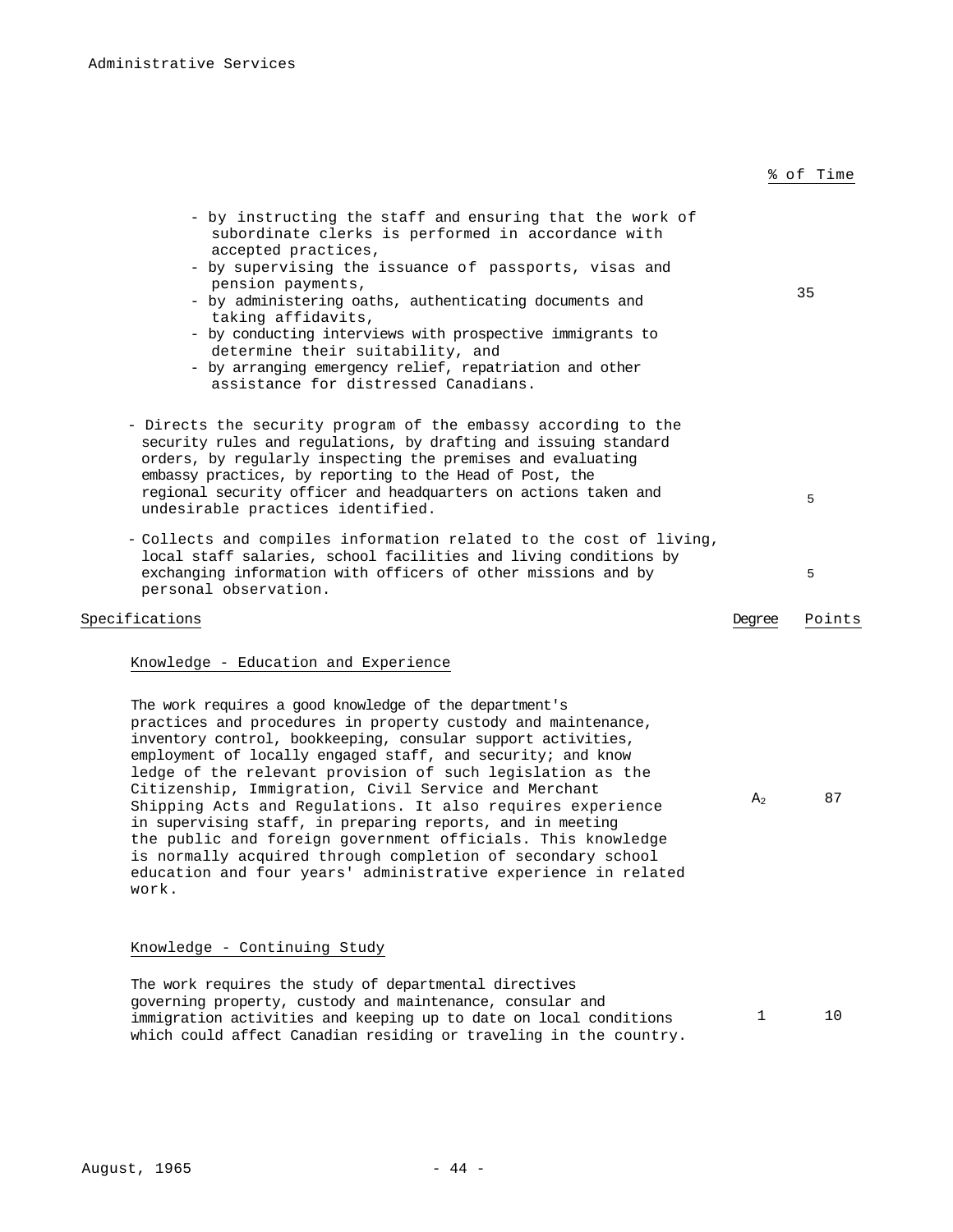# Degree Points

# Decision Making

Most decisions and recommendations are made by reference to directives or according to established practice. However, because of local conditions and customs, some modifications of established methods are required, particularly in the letting of contracts, arranging for housing and in matters concerning locally engaged staff. The decisions and recommendations affect the appearance and condition of a building valued at approximately \$1,130,000, and rented accommodations and equipment and furnishings valued at approximately \$215,000. Decisions and recommendations also affect the efficiency with which the embassy staff of 75 employees perform their duties, the affairs of individual Canadians in Japan, and to some extent the embassy's public image. Recommendations are made to a senior foreign service officer at the post.  $B_1$ 116

### Contacts

| There are daily contacts with members of the embassy and<br>frequent contacts with officials of other Canadian government<br>departments in Japan to give or obtain information.<br>There are occasional contacts with Japanese officials to<br>persuade them to assist distressed Canadian citizens. | $B_{3}$ | 76 |
|-------------------------------------------------------------------------------------------------------------------------------------------------------------------------------------------------------------------------------------------------------------------------------------------------------|---------|----|
| Supervision                                                                                                                                                                                                                                                                                           |         |    |

The work includes the supervision of 29 junior civil servants and locally engaged employees in the operational, technical, and administrative support categories.  $D_1$  77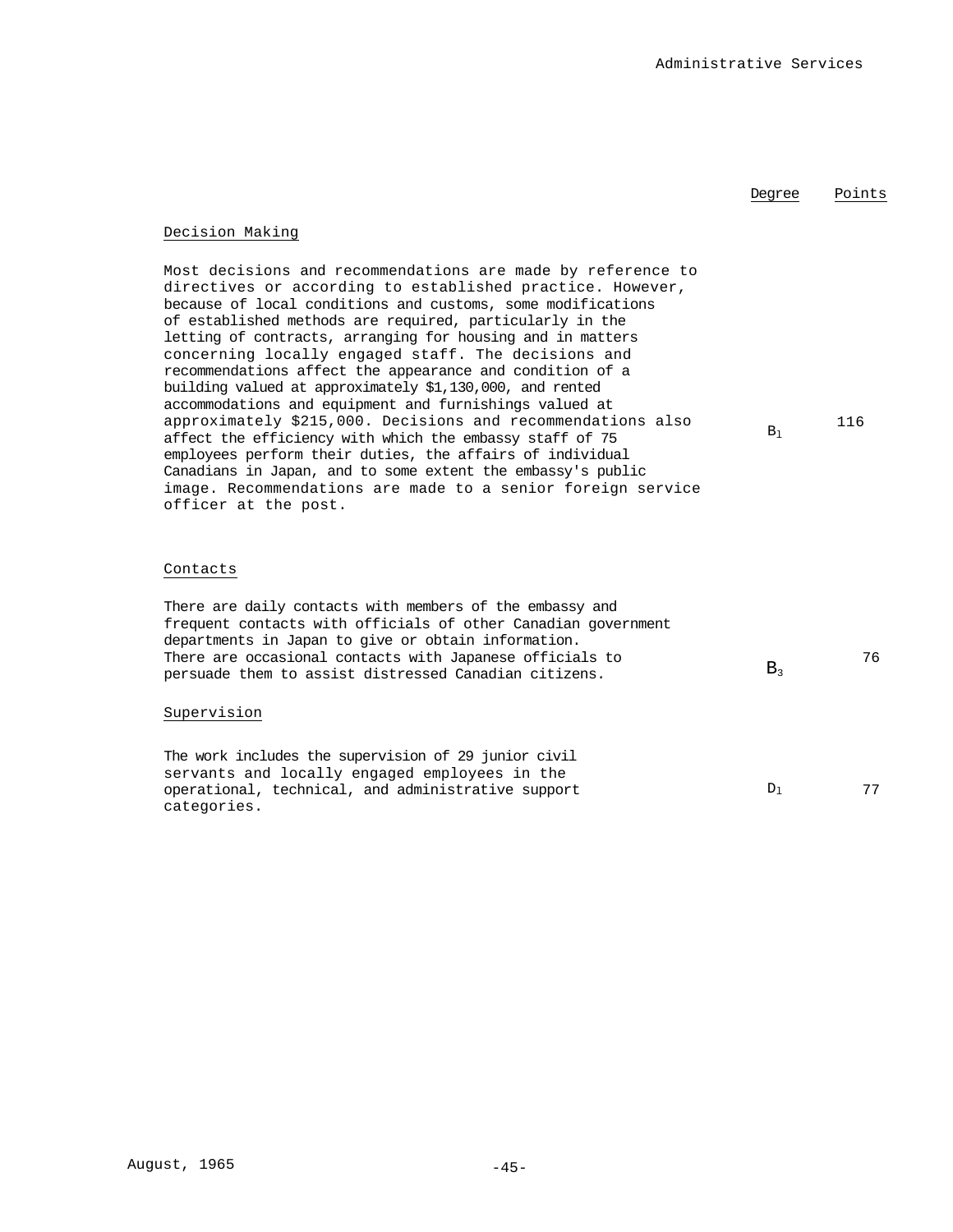Bench-mark Position Number: 9 Level:

Point Rating: 886

Descriptive Title: ASSISTANT DIRECTOR, PROPERTY AND BUILDING MANAGEMENT

#### Summary

Under the general direction of the Director, assists in the administration of the Property and Building Management Branch, which provides and maintains accommodation for government departments in Canada and abroad (exclusive of military camps, airports, schools and certain special purpose buildings); co-ordinates and directs the daily activities of the Accommodation and Operations Divisions; plans and organizes special projects; acts as a member of interdepartmental committees; writes and reviews correspondence for the Minister and other senior officials, and performs related administrative duties.

Duties % of Time

- Co-ordinates and directs the activities of the Accommodation Division (which determines the need, standards and type of accommodation to be provided) and the Operations Division (which takes over and operates Crown-owned buildings on completion or purchase)
	- by developing or directing the development of accommodation and work standards, and control systems and procedures in such areas as cost accounting, preventive maintenance and information reporting,
	- by investigating, and deciding or recommending, in difficult cases, whether accommodation should be leased or built,
	- by reviewing project progress reports to determine whether estimated completion dates of construction are in accordance with expiry dates of accommodation leases, and by taking appropriate action to accelerate progress if necessary, and
	- by approving the award of maintenance contracts over \$3,000, and by deciding or recommending the action to be taken on contracts where the bid is considerably higher than the estimate.
- Plans and organizes special or emergency accommodation projects, such as arranging the optimum amount of construction in the winter season or the major re-allocation of accommodation following the closing of a military base, by determining priorities and needs for additional space in consultation with other departments, by investigating alternate use of buildings, and by directing the redeployment of maintenance staff.
- Represents the branch or department on inter-departmental committees, such as those concerned with northern housing, the

50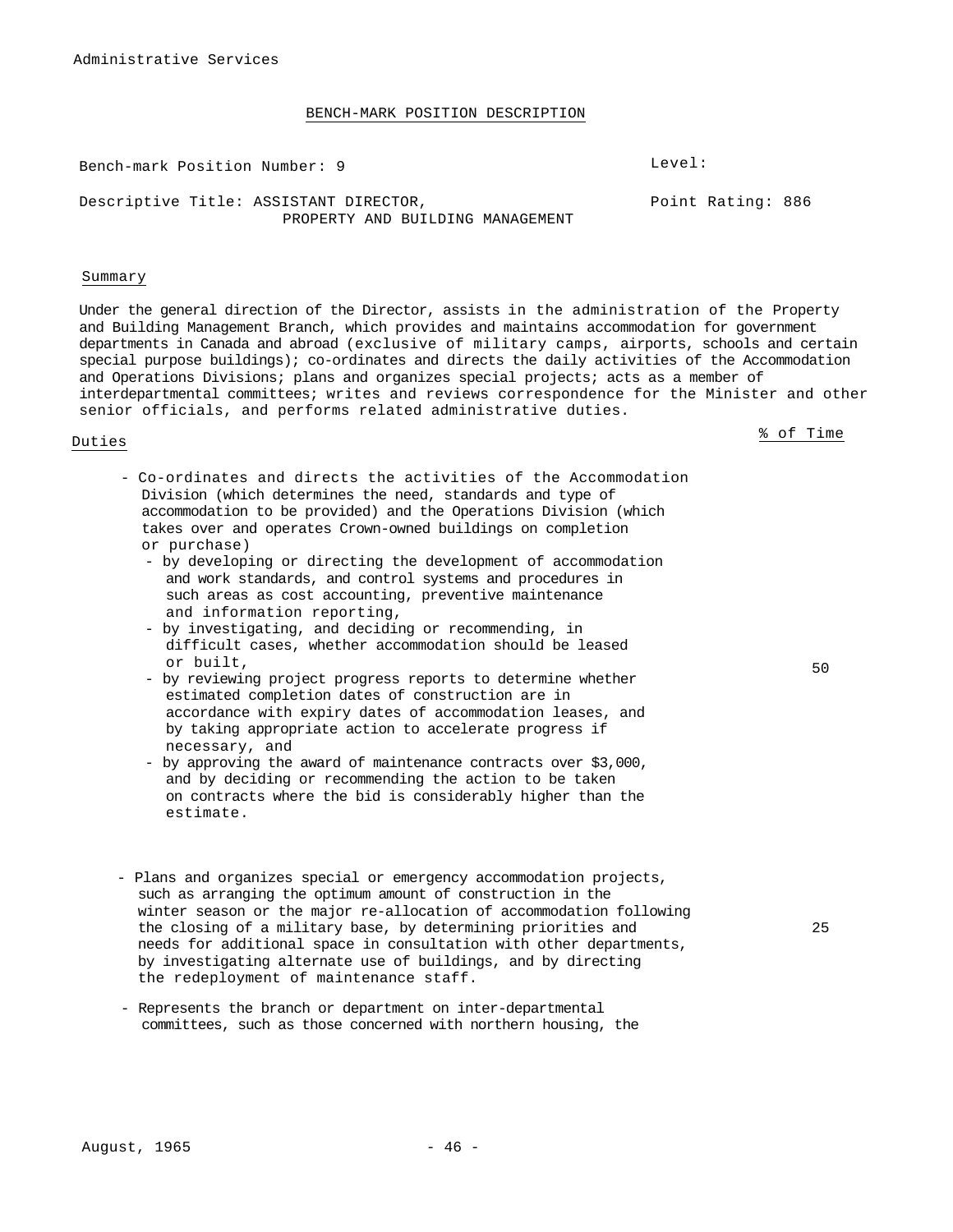## use of Parliament Hill, winter works and program review, by explaining the proposed programs and the viewpoints of the branch, and by endeavouring to reach agreement on such problems as priorities for accommodation, schedules for maintenance, and timing and extent of alterations. 10 - Establishes the need for additional branch staff by reviewing and analyzing proposed programs and existing capacity, by discussing requirements with district managers and division chiefs, and by explaining requirements and justifying the need for additions at central agency review meetings. 5 - Assists the Director in all aspects of branch administration - by compiling, reviewing and submitting branch estimates, - by writing, reviewing or signing correspondence on behalf of the Minister, Deputy Minister and other senior officials, - by arranging ceremonies and accommodation for visiting dignitaries, - by reviewing programs and objectives and providing progress reports at Deputy Minister's staff meetings, - by assisting management consultants and others in review of the branch organization, - by reviewing recommendations for disciplinary action and deciding the action to be taken by the branch, - by serving on selection and rating boards, and - by acting for the Director in his absence. 10

# Specifications **Degree** Points

## Knowledge - Education and Experience

The work requires a thorough knowledge of the field of property management, including acquisition, leasing and operation, and of related government policies, regulations and procedures concerning contracts, leasing of property, and financial management. It also requires a knowledge of accommodation appraisal, construction methods and finance, commercial law and cost control. The work requires experience in the management of property, in the supervision and control of large numbers of staff, in working on senior committees, and in analyzing, planning and controlling major projects. This knowledge is normally acquired through completion of secondary schooling and more than 12 years of progressively more complex and responsible experience in property management and government administration. A7 225

# Knowledge - Continuing Study

The work requires developing and maintaining a thorough knowledge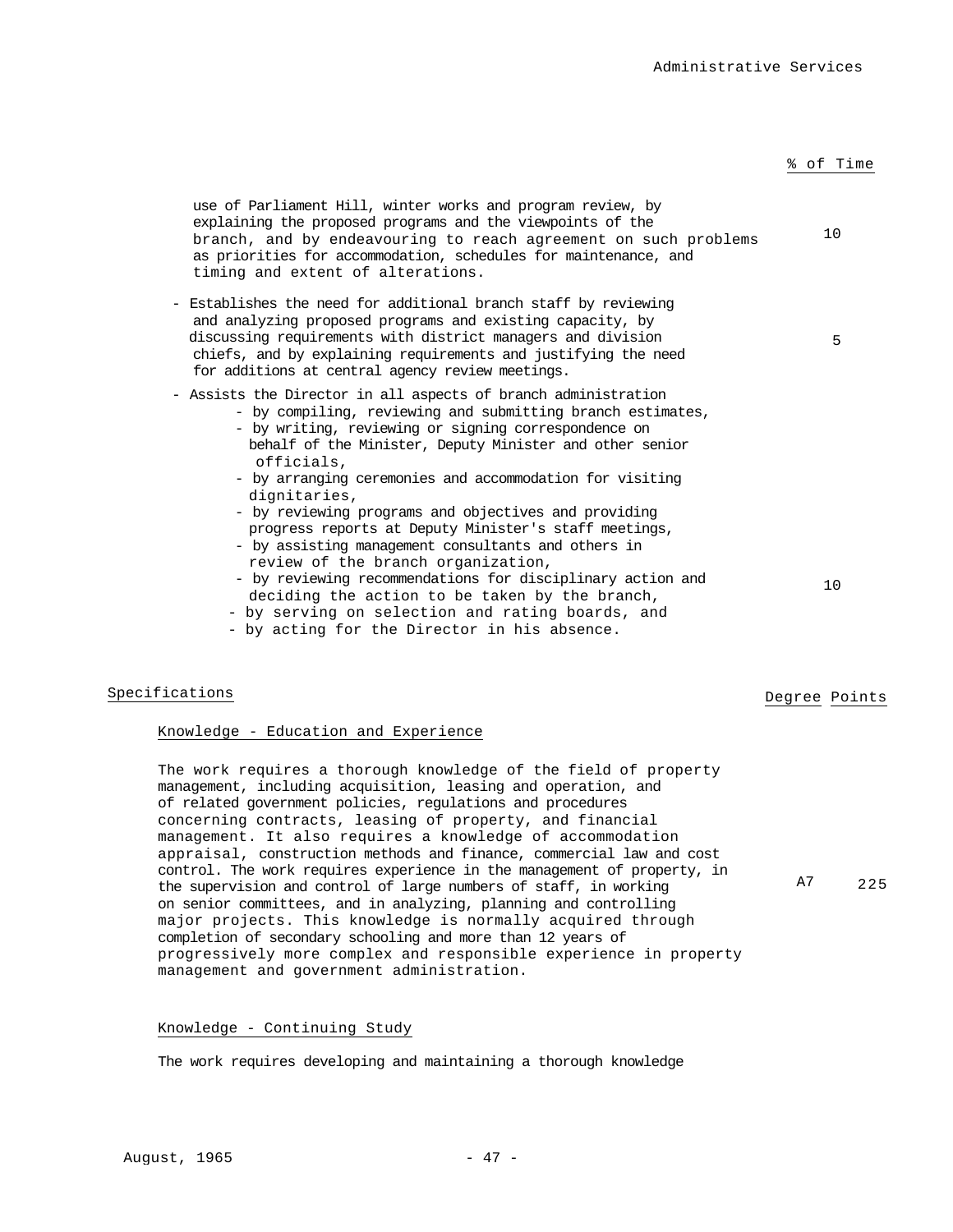Degree Points of property management principles and practices, in order to provide authoritative information, guidance or direction to officers in the department or in the departments serviced. This knowledge is acquired by continuing study of books, journals and reports in the field of property management. 3 50 Decision Making

The work requires making decisions and recommendations on the standards and types of accommodation to be provided, on whether to build or lease accommodation, and on ways of handling special or emergency accommodation problems. Work also includes review and branch approval of leases, contract awards, and financial and personnel estimates. In conjunction with senior officials of other departments at formal meetings, decisions are made on the accommodation and construction programs for government departments within the jurisdiction of the branch. There is an occasional need to assume full responsibility for the branch in the absence of the Director. The daily work includes direction of the Accommodation Division, which administers some 1,600 buildings valued at \$700 million and 1,300 leases valued at \$11 million annually, and of the Operations Division, which fills some 10,000 work orders annually for maintenance projects on federal buildings. The branch has an annual budget of about \$60 million and a work force of approximately 7,000 people in all occupational categories, located throughout Canada. The operation of the branch affects working conditions in public service offices in Canada and abroad.

 $D_4$  350

# Contacts

Contacts are frequent with senior employees of other branches, with colleagues in other departments, with contractors and with businessmen to exchange information on accommodation problems. There is also a need to represent the department on interdepartmental committees at which agreements are reached on such problems as priorities for accommodation, the scheduling of maintenance projects, and the timing and extent of alterations and repairs.

# Supervision

As Assistant Director, shares the responsibility for directing some 7,000 members of the branch staff in all occupational categories across Canada, and provides immediate direction to senior administrative division chiefs at headquarters.

 $C_2$  91

 $G_3$  170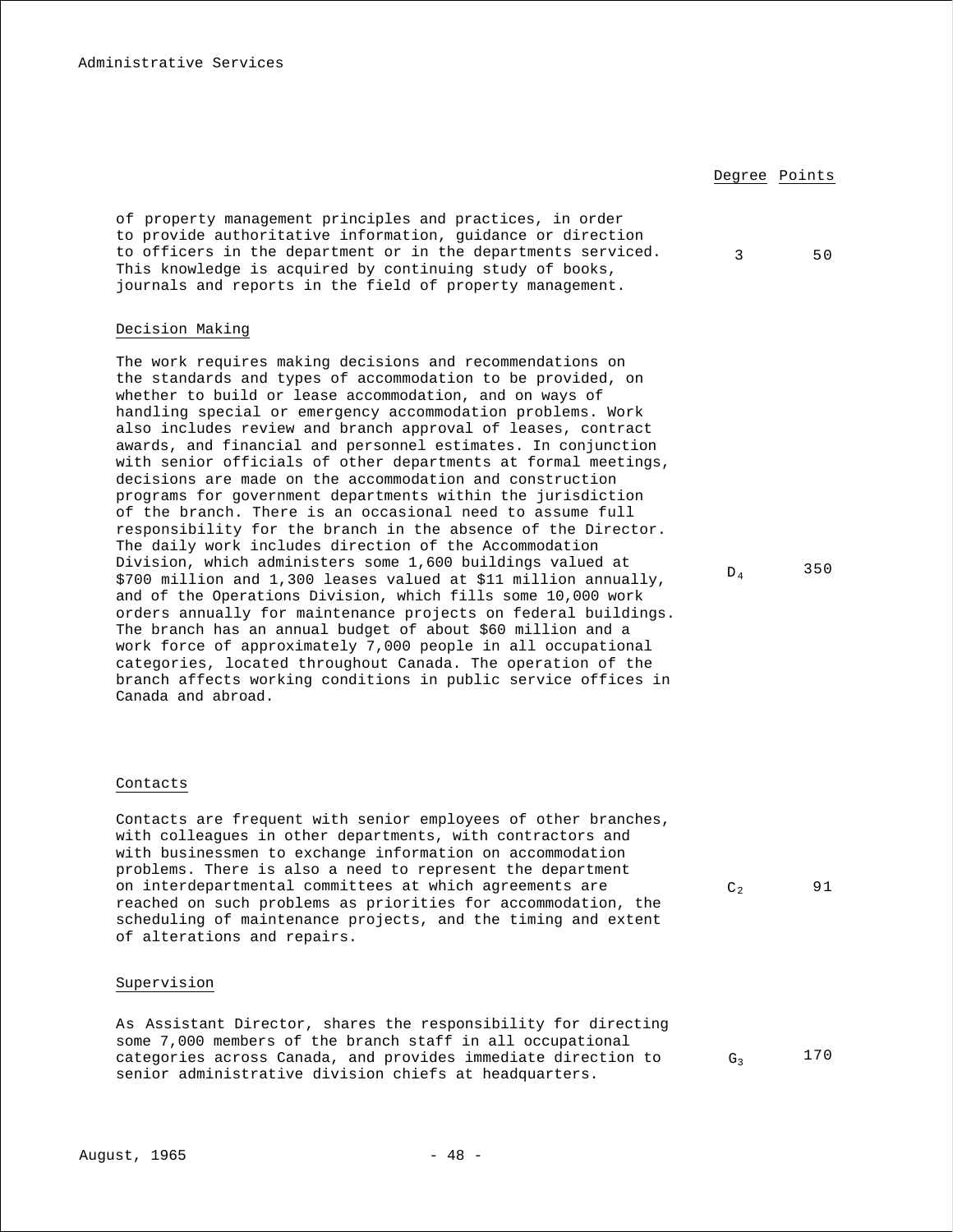| Bench-mark Position Number: 10                                               | Level:            |
|------------------------------------------------------------------------------|-------------------|
| Descriptive Title: CHIEF, ADMINISTRATIVE SERVICES,<br>DEPARTMENT OF FORESTRY | Point Rating: 817 |

### Summary

Under the general direction of the Deputy Minister, administers the Budgets and Accounts, Property Management, Purchasing and Stores, and Records sections of the department; develops, recommends and implements long-range financial and administrative plans and procedures to contribute to the effective management of the department; advises the Deputy Minister and other senior officers on administrative matters and on the administrative implications of new or changing programs; supervises staff; and performs related administrative duties.

Duties % of Time

35

- Administers departmental support services, including estimates, budgets and accounts, construction, maintenance, purchasing and stores, and records management - by directing and co-ordinating the work of four sections,
	- by establishing levels of responsibility,
	- by delegating authority,
	- by setting objectives and reviewing exceptions,
	- by obtaining the co-operation of senior officers of the department and representatives of the Treasury Board,
	- by reviewing the work performance of staff, and
	- by providing guidance and leadership to ensure effective assistance to the department in the conduct of its programs and statutory responsibilities.
- Plans, develops, recommends and implements long-term management procedures and practices in such fields as budgeting, program reporting and inventory controls
	- by identifying areas where improvements are needed,
	- by studying reports and publications in the field of management practices and assessing their applicability to departmental requirements,
	- by discussing proposals with officers who will be involved in-the changes and obtaining their observations and co-operation,
	- by writing proposed plans of action and obtaining comments and criticisms from senior officers of the department,
	- by submitting recommendations to the Deputy Minister and, when approved, directing subordinate supervisors to put the procedures and practices into effect, and
	- by creating an atmosphere conducive to acceptance and success in order to institute management practices that aid senior officers in attaining the objectives of the department.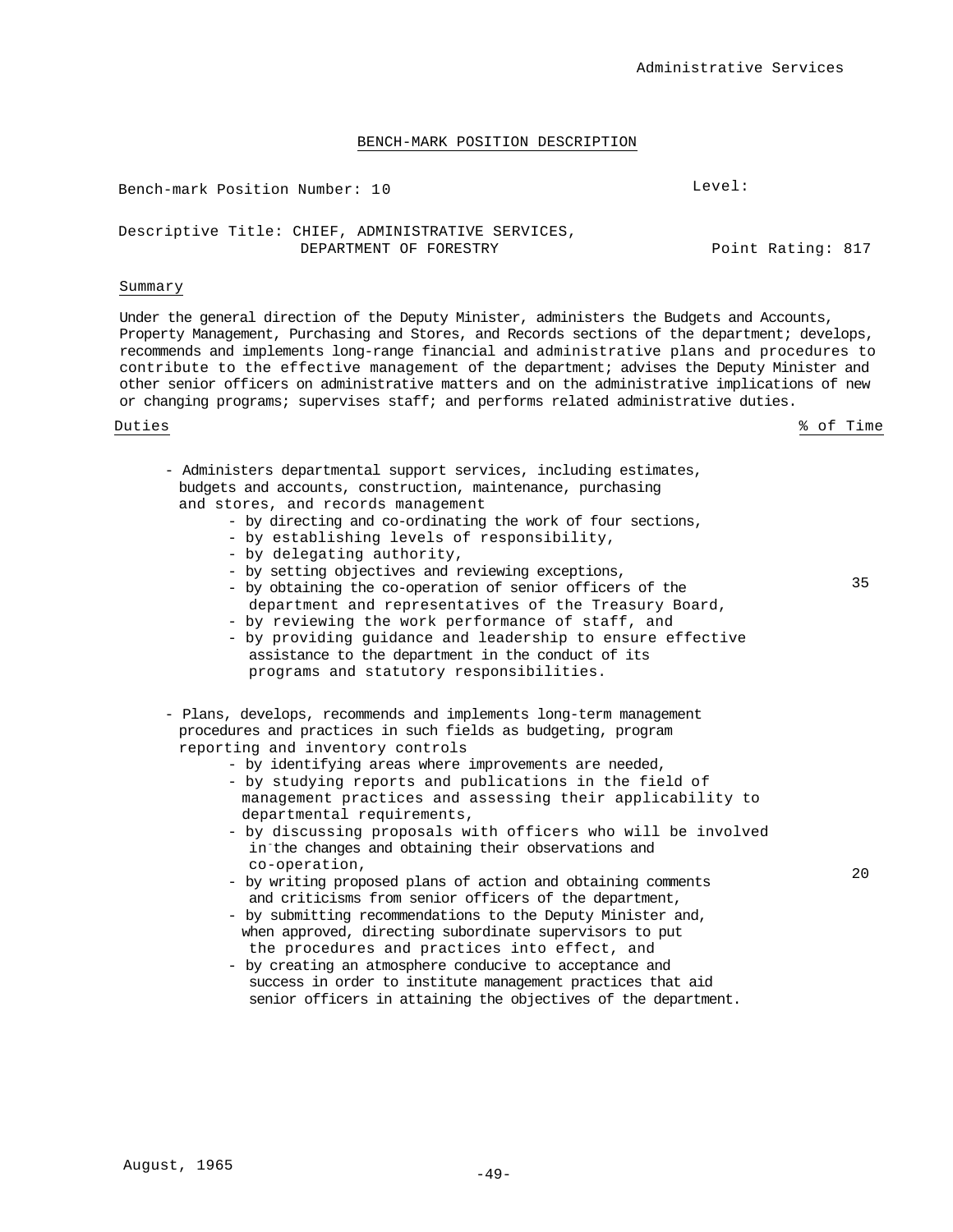|  | % of Time |
|--|-----------|
|  |           |

| - Advises the Deputy Minister and senior departmental officers   |    |
|------------------------------------------------------------------|----|
| on administrative matters and the administrative implications    |    |
| of new or changing programs by explaining central agency         |    |
| regulations and directives, by forecasting the impact of changes |    |
| on existing resources, by suggesting alternative uses of         |    |
| resources, and by suggesting the timing and techniques to be     | 15 |
| followed in instituting programs in order to ensure efficient    |    |
| operation and adequate resource allocation.                      |    |
| - Supervises 38 employees organized in four sections, by         |    |
| evaluating work performance, assessing training needs, arranging |    |
| for training, nominating staff for attendance at courses and     | 15 |
| recommending disciplinary action when required.                  |    |
| - Performs related administrative duties, such as reviewing for  |    |
| correctness and adequacy submissions to Treasury Board and       |    |
| documents and correspondence concerning contracts and similar    |    |
| arrangements, participating with other senior employees of the   |    |
| department in the development of programs, conducting special    |    |
| projects assigned by the Deputy Minister, advising regional      |    |
| directors on matters related to administration, and serving as   | 15 |
| planning officer for departmental emergency measures.            |    |

# Specifications **Degree** Points

## Knowledge - Education and Experience

The work requires a good knowledge of the diverse depart mental objectives, the role of the department in relation to provincial and private forestry organizations, and developments in the field of management practices; a thorough knowledge of government administrative regulations and practices; and knowledge of the Forestry, Agriculture Rehabilitation and Development, and the Financial Administration Acts. It also requires considerable experience in directing and co-ordinating specialized functions, advising and obtaining the co-operation of seniors whose primary interests, training and experience are not related to administration, participating in the development of major programs as a specialist in administration, and representing an organization at formal meetings. The organizational setting requires continual working relations with senior scientific specialists and the supervision of professional staff. This knowledge is normally acquired through graduation from university and 10 years of progressively more complex and responsible administrative experience.

 $C_5$  244

# Knowledge - Continuing Study

The work requires the study of texts, reports and other publications concerning new concepts and developments in the fields of budgeting, property management and purchasing in order to advise senior staff of the department.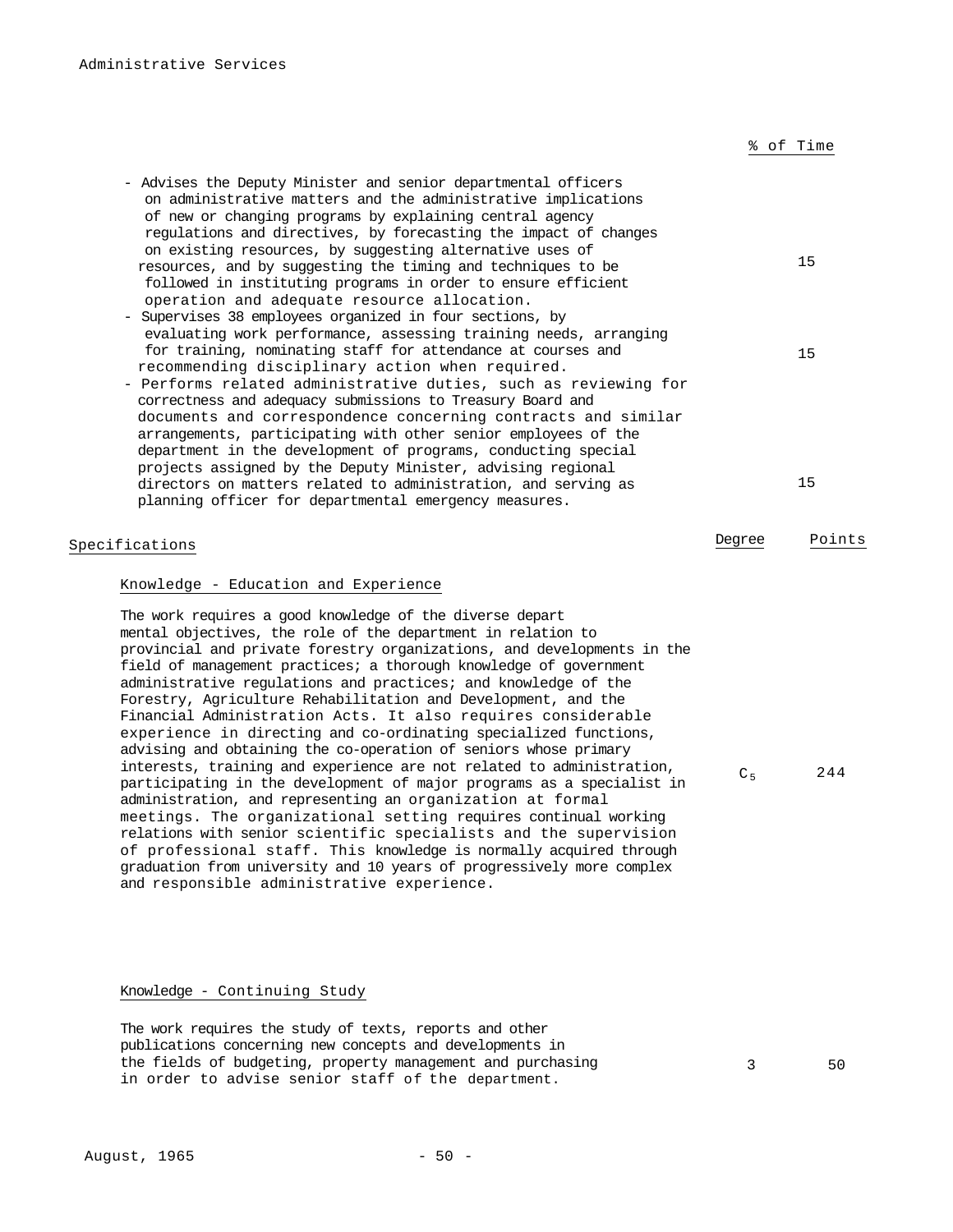# Degree Points

# Decision Making

The work requires providing advice and making recommendations on management policy and practices to the Deputy Minister and to senior officials. Recommendations are made on such matters as the introduction of a new vote structure, the introduction of the first phase of program budgeting, the development of inventory and stores policies, and the management of property and other resources. The recommendations relate to the coordination and control of financial and general administrative services, purchasing and stores, and property management for a department of approximately 1,600 employees and with an annual budget of \$60 million.  $D_3$  302

### Contacts

The work requires contacts with colleagues to exchange information, with seniors in the department to persuade and convince them to adopt particular courses of action, and with associates in private organizations to exchange information. It also requires representing the department at meetings with officials of central agencies to resolve problems arising from differences in interests.  $C_2$  91

# Supervision

The work requires direct supervision of 37 employees and functional supervision of approximately 80 employees in regional establishments, including senior professional staff, staff at the intermediate level in the administrative and foreign service category, and employees in the technical and administrative support categories.  $E_2$  130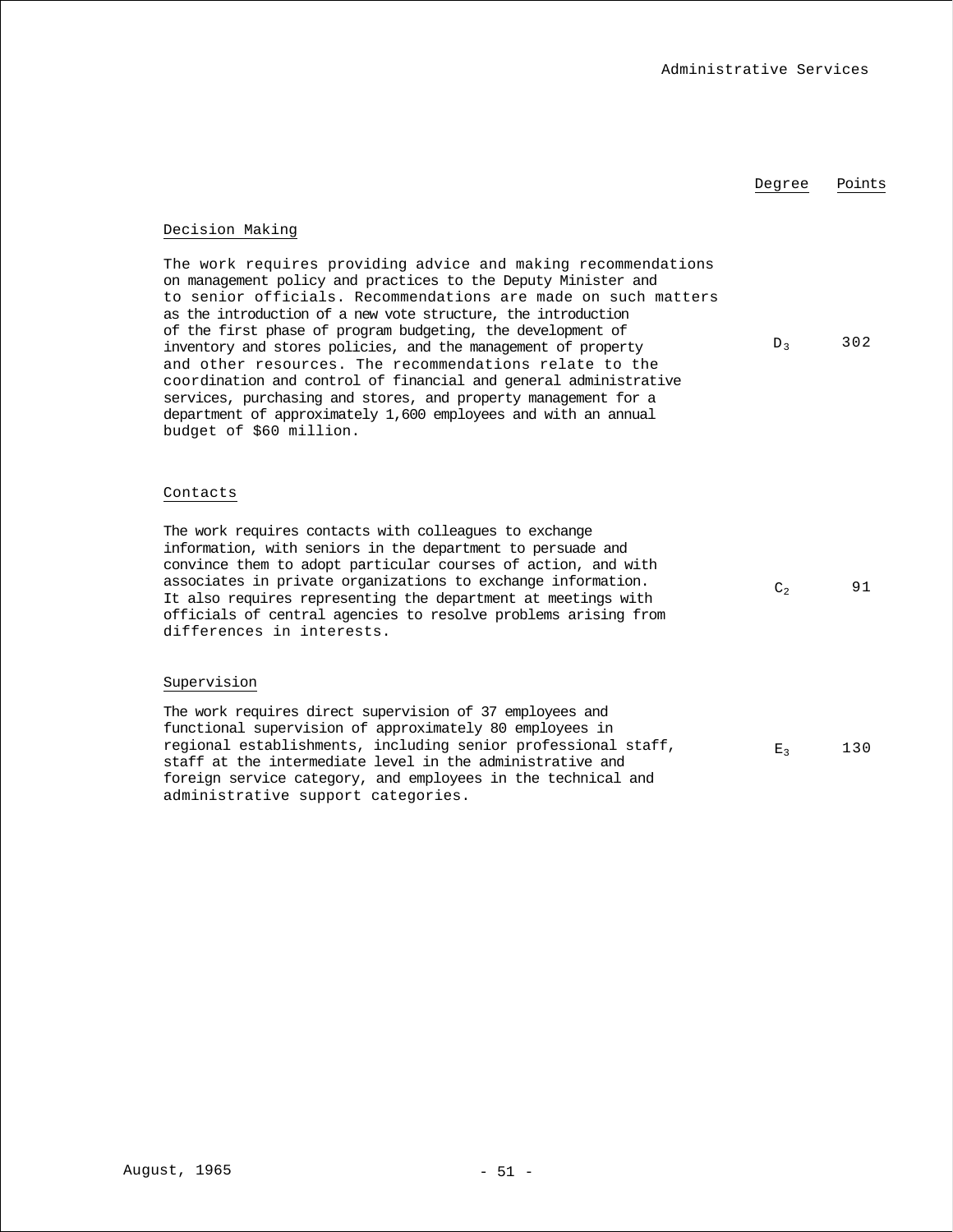Bench-mark Position Number: 11 Level:

Point Rating: 390

# Descriptive Titles: CHIEF, OFFICE SERVICES SECTION, TAXATION HEAD OFFICE

#### Summary

Under the direction of the Director of the Administration Branch, administers the activities of the office Services section of the Taxation Division, which provides personnel, supply records, reproduction, stenography and typing services for the head office branches; supervises and trains staff; co-ordinates the activities of the section with those of the branch and other branches; directs and controls a variety of ancillary support activities; and performs related duties.

Duties % of Time

- Administers the work of five support units personnel, which provides clerical selection and placement and staff services for an organization of 550 employees; furniture, office supplies and equipment and matters associated with accommodation; reproduction and distribution; central registry; and stenography and typing
	- by ensuring that regulations and established procedures and practices are correctly applied,
	- by assigning areas of responsibility and providing instructions and guidance to unit supervisors,
	- by checking random samples of completed work,
	- by reviewing and analyzing production records of each unit and establishing work standards,
	- by estimating and recommending staff and physical resources needed to meet the anticipated requirements of client branches,
	- by investigating complaints and operations generally, and
	- by making changes required to ensure that the service meets the needs of the head office branches.
- Supervises, through five subordinate supervisors, a staff of 96
	- by allocating employees to units to meet changing workloads or training needs, and by discussing work performance, performance assessments and training needs with subordinate supervisors,
	- by arranging for participation in training programs, - by recommending promotions, classifications and
	- disciplinary action, and
	- by participating in selection boards.
- Co-ordinates the activities of the units with those of user sections and branches by establishing work priorities, by scheduling assignments, and by discussing requirements with those requesting services.

20

20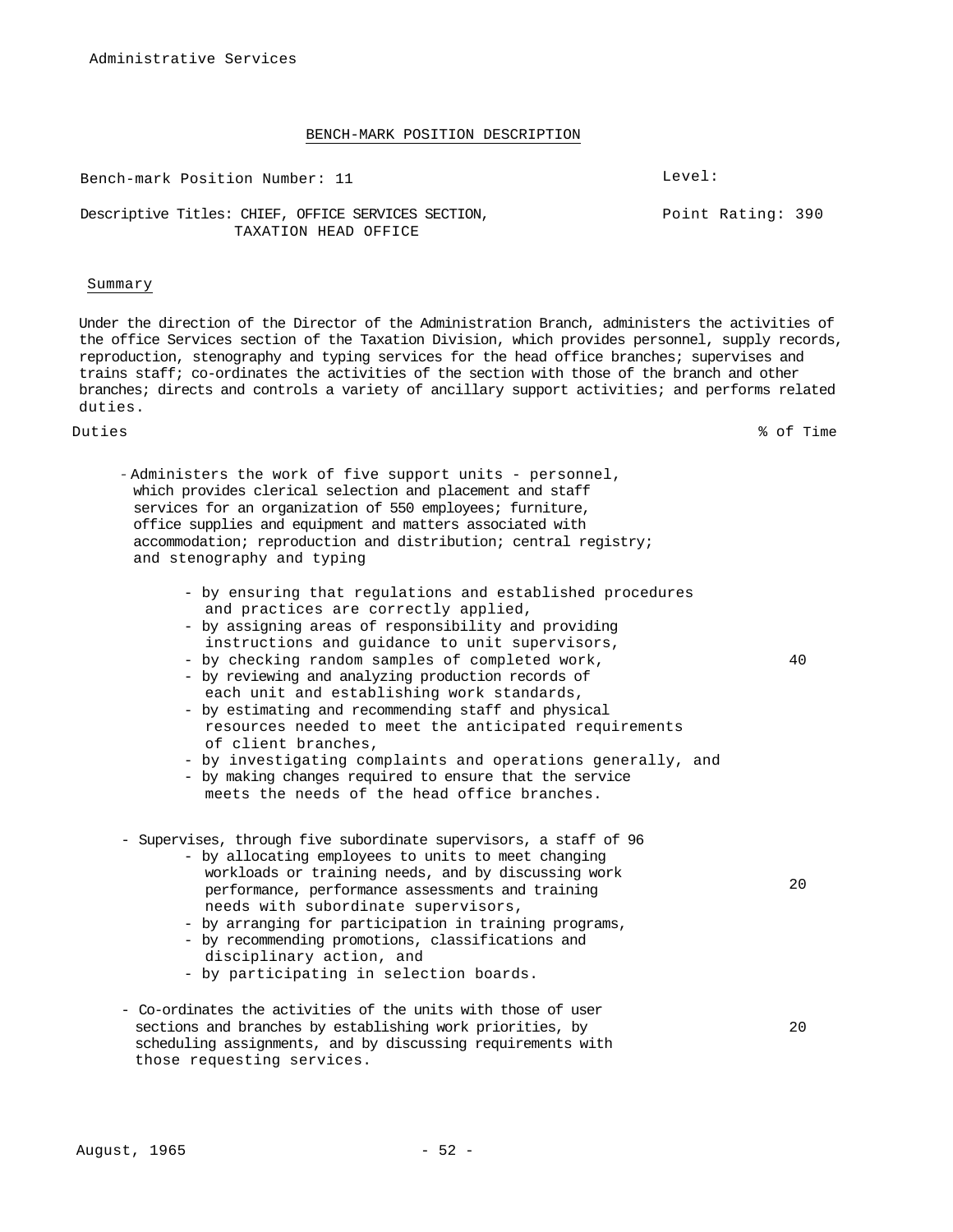|                                                                                                                                                                                                                                                                                                                                                                                                                                                                                                                                                                                                                                                                              | % of Time      |        |
|------------------------------------------------------------------------------------------------------------------------------------------------------------------------------------------------------------------------------------------------------------------------------------------------------------------------------------------------------------------------------------------------------------------------------------------------------------------------------------------------------------------------------------------------------------------------------------------------------------------------------------------------------------------------------|----------------|--------|
| - Directs and controls a variety of support activities, such as<br>parking, inter-office communications, building passes and<br>internal security, by assigning responsibilities, issuing<br>directives and providing guidance to ensure the proper<br>application of regulations, procedures and practices.<br>- Performs related duties, such as checking and reconciling                                                                                                                                                                                                                                                                                                  |                | 10     |
| inventory, records and reports, receiving and guiding visitors,<br>and reporting on operations.                                                                                                                                                                                                                                                                                                                                                                                                                                                                                                                                                                              |                | 10     |
| Specifications                                                                                                                                                                                                                                                                                                                                                                                                                                                                                                                                                                                                                                                               | Degree         | Points |
| Knowledge - Education and Experience                                                                                                                                                                                                                                                                                                                                                                                                                                                                                                                                                                                                                                         |                |        |
| The work requires a good knowledge of the operations and<br>organization of the head office branches and of the regulations,<br>procedures and practices associated with the work of the service<br>units, and familiarity with district office organization and<br>procedures. It also requires experience in supervising and<br>co-ordinating the work of others and identifying and resolving<br>operational problems related to workload variations and<br>availability of resources. This knowledge is normally acquired<br>by completion of secondary schooling and six years of general<br>administrative experience related to the provision of support<br>services. | $A_3$          | 114    |
| Knowledge - Continuing Study                                                                                                                                                                                                                                                                                                                                                                                                                                                                                                                                                                                                                                                 |                |        |
| The work requires the study of regulations, directives and<br>manuals issued by the central agencies and the department.                                                                                                                                                                                                                                                                                                                                                                                                                                                                                                                                                     | 1              | 10     |
| Decision Making                                                                                                                                                                                                                                                                                                                                                                                                                                                                                                                                                                                                                                                              |                |        |
| The work is done in accordance with regulations, established<br>procedures and practices. Judgement and discretion are<br>exercised in assessing recommendations for personnel actions<br>and in co-ordinating the work of five support units with the<br>requirements of the head office branches. The decisions and<br>recommendations affect the operation of an organization of<br>550 employees, comprising the directing staff and head<br>quarters personnel of the functional branches of the Taxation<br>Division. Recommendations are made to a senior administrative<br>services officer of the division.                                                         | A <sub>2</sub> | 117    |
| Contacts                                                                                                                                                                                                                                                                                                                                                                                                                                                                                                                                                                                                                                                                     |                |        |
| The work requires frequent contacts with departmental officers<br>to exchange information related to the work of the service units,<br>and to obtain their agreement in co-ordinating the work of the                                                                                                                                                                                                                                                                                                                                                                                                                                                                        |                |        |

section with the service requirements of the branches. It also Bl 52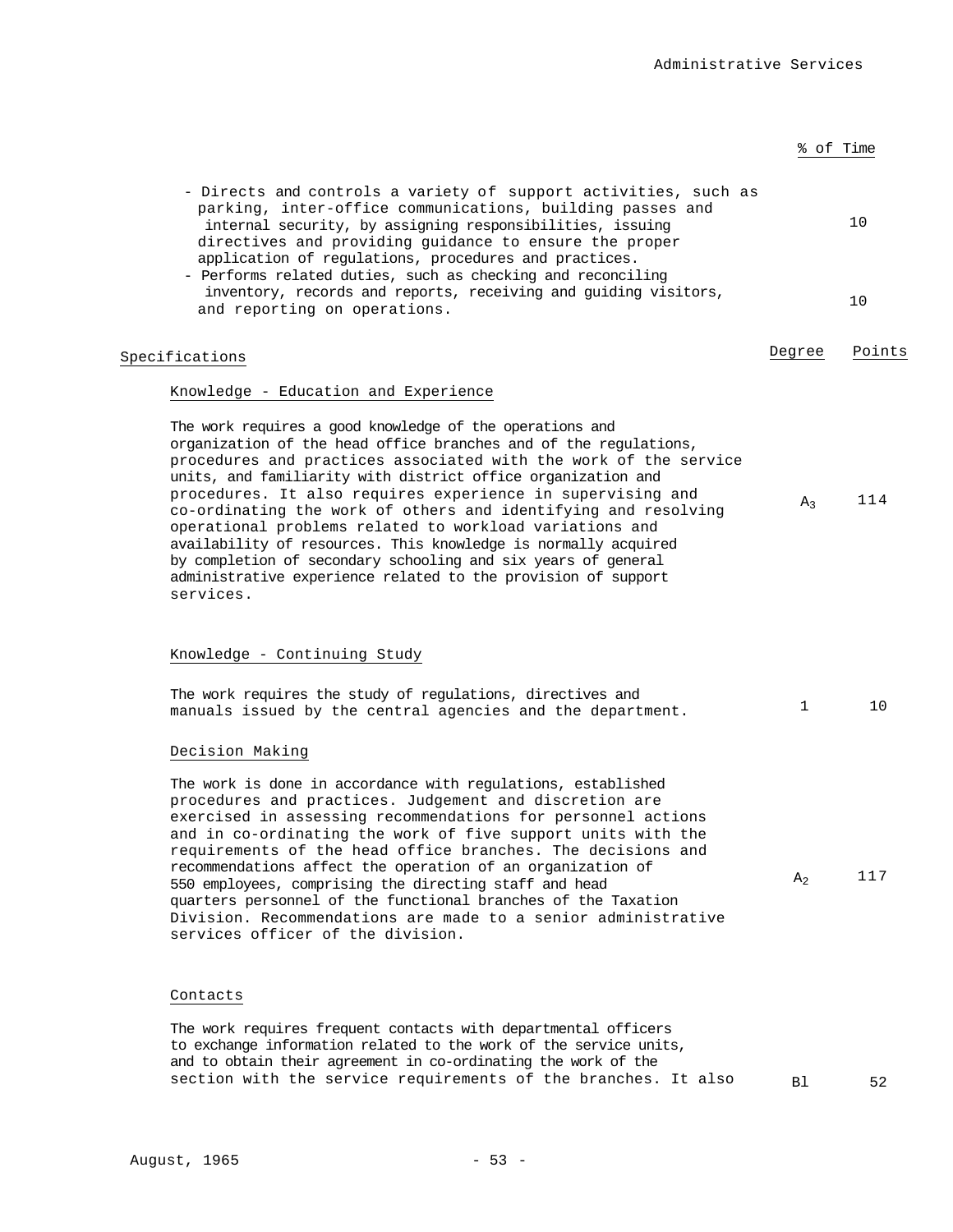|                                                                                                                                                                                                                               | Degree         | Points |
|-------------------------------------------------------------------------------------------------------------------------------------------------------------------------------------------------------------------------------|----------------|--------|
| requires contacts with colleagues and representatives of firms<br>supplying goods and services in order to exchange information.                                                                                              |                |        |
| Supervision                                                                                                                                                                                                                   |                |        |
| The work requires the direction and co-ordination of the work<br>of five subordinate supervisors and 101 junior employees in the<br>administrative and foreign service, administrative support and<br>operational categories. | $\mathbf{E}_1$ | 97     |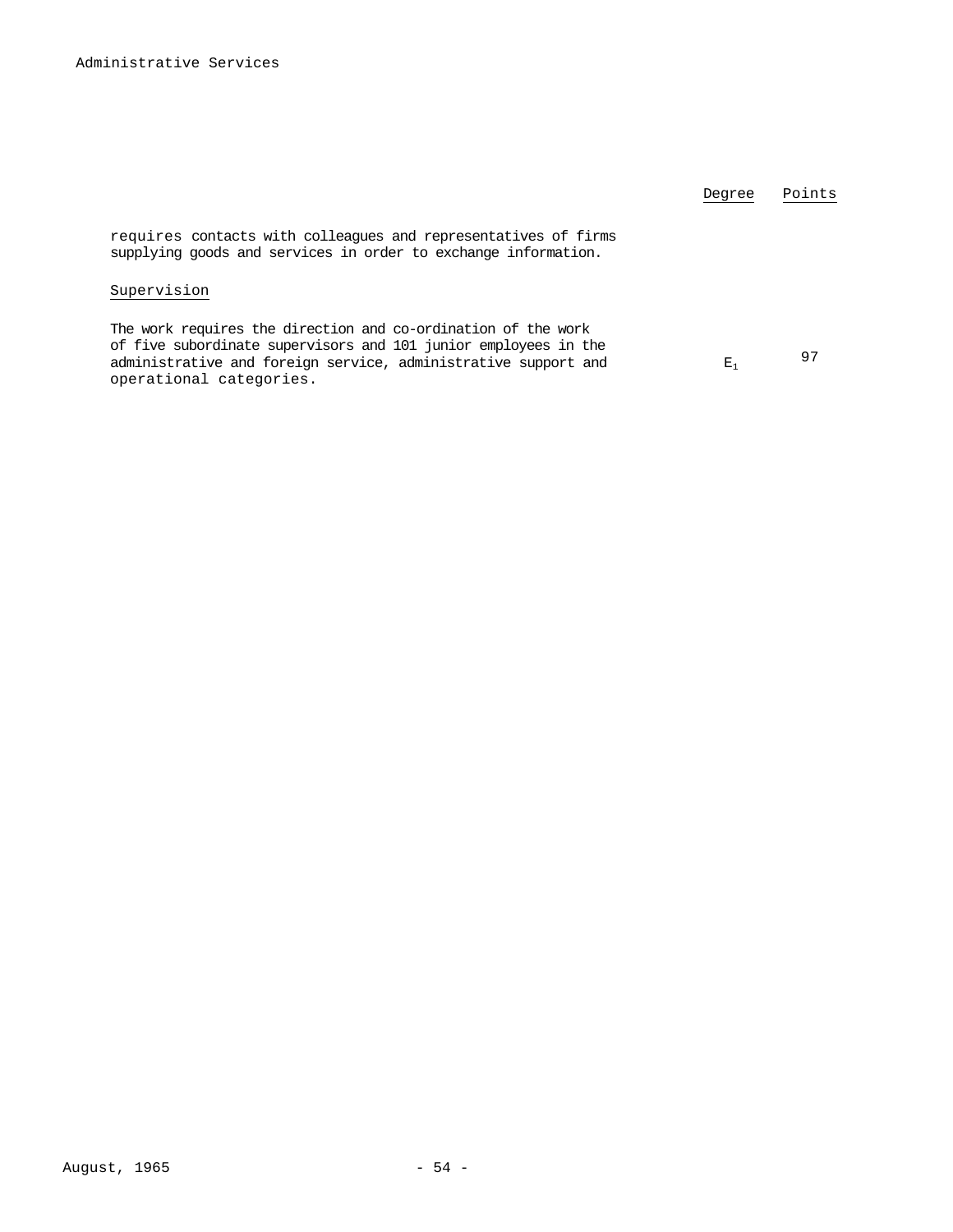Bench-mark Position Number: 12 Level:

Descriptive Title: CHIEF OF RECORDS Point Rating: 409

## Summary

Under direction of the Assistant Chief, Administrative Services, supervises the staff and organizes the work of the departmental Central Registry; develops and establishes work and performance standards; ensures that registry services are carried out effectively and according to established procedures and practices; directs the installation and maintenance of uniform records systems in the district offices; makes recommendations for records disposal and on other technical aspects of the operation; supervises a small telex and teletype section; recommends training and rotation of staff to ensure uniform operation of district registries; and prepares correspondence regarding registry matters.

- Supervises the operation of the departmental Central Registry

- by developing and implementing improved methods and procedures,
- by making recommendations concerning the organization of the registry,
- by determining causes of complaints and taking corrective action,
- by developing and implementing work and performance standards, and
- by instructing and delegating authority and responsibility to subordinate supervisors in such activities as the receipt, classification and distribution of incoming mail, the dispatch of outgoing mail, the records storage and retrieval system, and the internal records distribution systems.

| - Writes letters and memoranda on registry matters.                                                                                                                                                                                                                         | 1 N |
|-----------------------------------------------------------------------------------------------------------------------------------------------------------------------------------------------------------------------------------------------------------------------------|-----|
| - Directs the installation and maintenance of uniform records<br>systems in the district offices by making up appropriate<br>indexes, files, and other quides and by having the system<br>implemented by a Central Registry employee.                                       | 5   |
| - Develops and makes recommendations on the departmental records<br>disposal program to reduce the volume of records and thus<br>conserve space and equipment, and directs the disposal action<br>when approved.                                                            | 5   |
| - Directs the operation of a small communications section composed<br>of telex and teletype, used by several departments located in<br>the same building, by ensuring proper use of authorized<br>procedures, maintenance of equipment, and provision of staff<br>training. | 5   |

Duties  $\frac{8}{3}$  of Time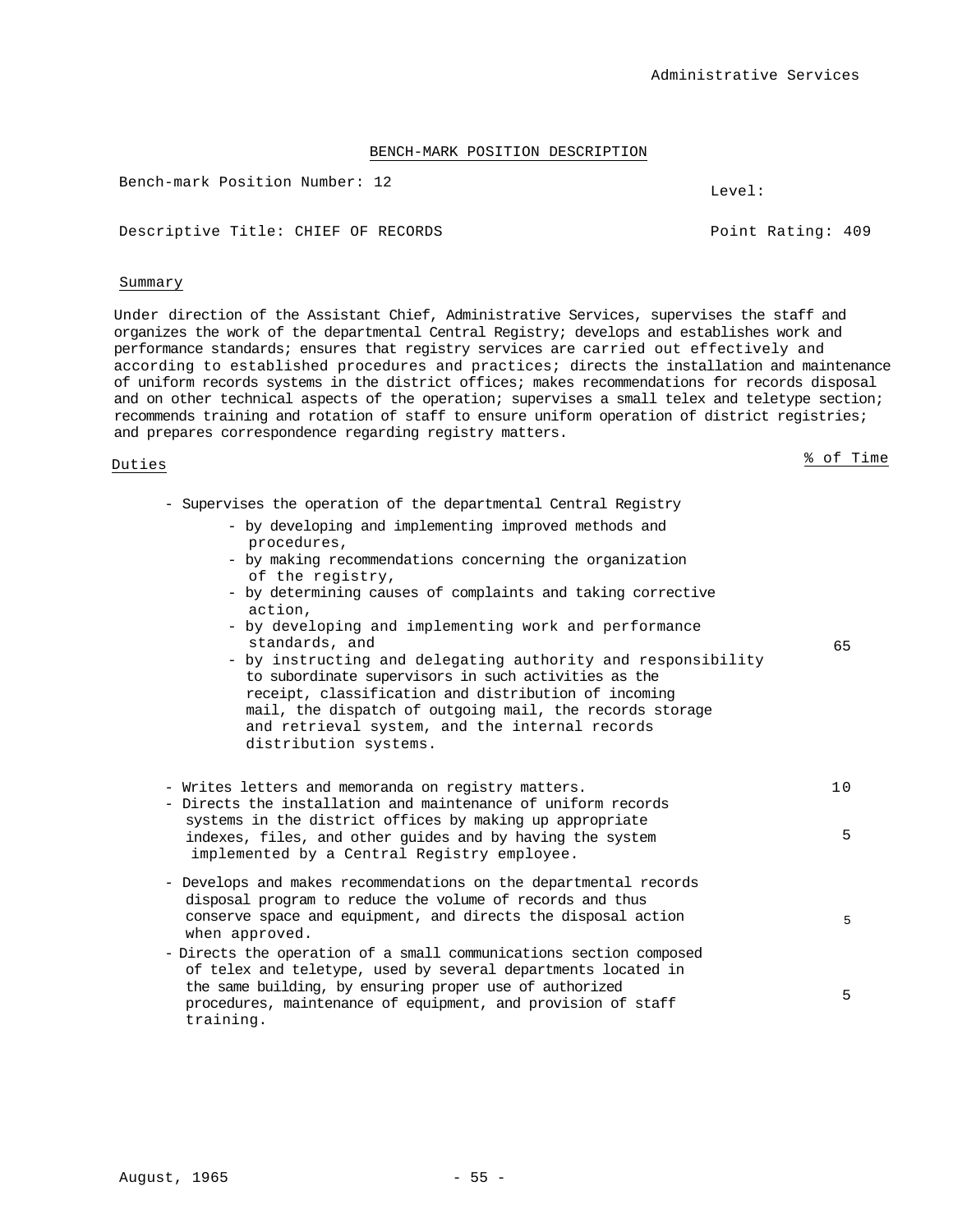|                                                                                                                                                                                                                                                                                                                                                                                                                                                                                                                                                                                                                                                                                               |                | % of Time |
|-----------------------------------------------------------------------------------------------------------------------------------------------------------------------------------------------------------------------------------------------------------------------------------------------------------------------------------------------------------------------------------------------------------------------------------------------------------------------------------------------------------------------------------------------------------------------------------------------------------------------------------------------------------------------------------------------|----------------|-----------|
| - Analyses staffing requirements and recommends staff changes,<br>promotions and transfers; completes ratings and recommends<br>disciplinary action; acts as a member of competition boards and<br>interviews prospective employees; and conducts training of<br>staff formally and by systematic rotation.                                                                                                                                                                                                                                                                                                                                                                                   |                | 10        |
| Specifications                                                                                                                                                                                                                                                                                                                                                                                                                                                                                                                                                                                                                                                                                | Degree         | Points    |
| Knowledge - Education and Experience                                                                                                                                                                                                                                                                                                                                                                                                                                                                                                                                                                                                                                                          |                |           |
| The work requires a good knowledge of records systems, registry<br>organization, work and performance standards, general office<br>procedures and supervisory techniques, and a knowledge of<br>departmental organization, functions and programs. It also<br>requires experience in supervising clerical staff, modifying<br>records systems, and resolving complaints concerning services<br>provided. This knowledge is normally acquired through<br>completion of secondary schooling and four years' progressively<br>responsible experience in directly related work.                                                                                                                   | A <sub>2</sub> | 87        |
| Knowledge - Continuing Study<br>The work requires continuing study of technical journals and<br>periodicals concerned with the field of records management in<br>order to keep up to date on new developments in equipment and<br>techniques.                                                                                                                                                                                                                                                                                                                                                                                                                                                 | 2              | 30        |
| Decision Making                                                                                                                                                                                                                                                                                                                                                                                                                                                                                                                                                                                                                                                                               |                |           |
| For the most part the work is performed in accordance with<br>established procedures and practices. There is, however, a<br>requirement to exercise judgement in anticipating the need for<br>changes and in adapting and modifying records systems to meet<br>changing requirements. The decisions and recommendations<br>pertain to the recording, storing and retrieving of information which<br>has an effect on the facility with which a department of 8,000<br>employees located in Ottawa and in district offices discharges<br>its responsibility, and on the cost of providing such service.<br>Recommendations are made to an officer at the intermediate<br>administrative level. | $B_2$          | 163       |
| Contacts                                                                                                                                                                                                                                                                                                                                                                                                                                                                                                                                                                                                                                                                                      |                |           |
| The work requires contacts with departmental employees to<br>exchange information and to obtain agreement on the<br>installation of records systems. There is an occasional<br>requirement to exchange information with colleagues.                                                                                                                                                                                                                                                                                                                                                                                                                                                           | $B_1$          | 52        |
| Supervision                                                                                                                                                                                                                                                                                                                                                                                                                                                                                                                                                                                                                                                                                   |                |           |
| The work requires the supervision of 72 employees in the                                                                                                                                                                                                                                                                                                                                                                                                                                                                                                                                                                                                                                      | $D_1$          | 77        |

administrative support category.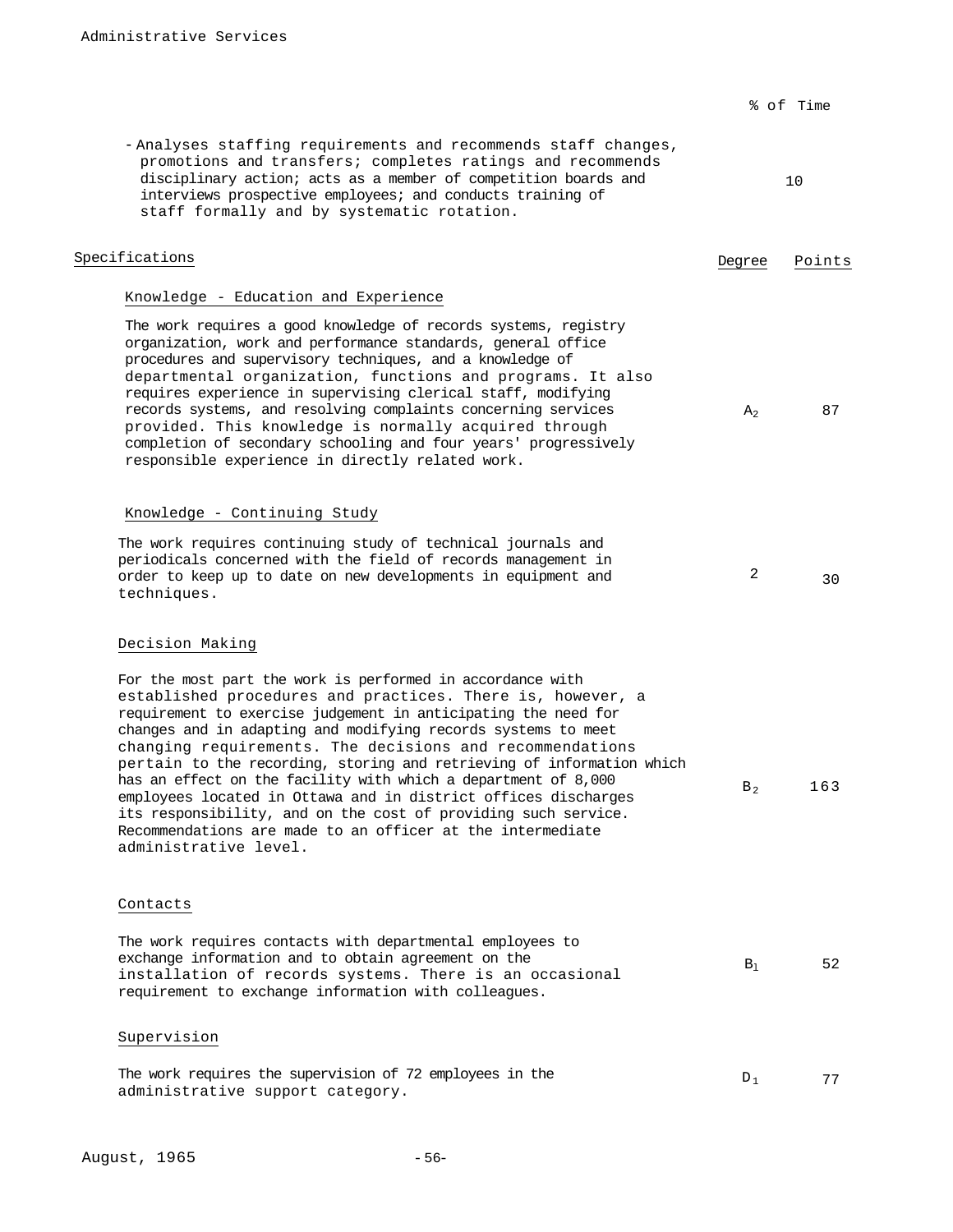Bench-mark Position Number: 13 Level:

Administrative Services

Point Rating: 499

Descriptive Title: CHIEF, PURCHASING A14D OFFICE SERVICES, CUSTOMS AND EXCISE

# Summary

Under direction of the Director General of Services, administers the office Services section of the Customs and Excise Division, which includes purchasing, publication and reproduction, departmental records, and transcribing units; reviews practices, procedures and methods, and implements or recommends changes; co-ordinates services provided by the section with those provided by other agencies; prepares section estimates and represents the division on interdepartmental committees.

# <u>Duties</u> & of Time

| - Directs the work of the section, which includes the purchase<br>and distribution of office supplies, equipment and uniforms,<br>the production of departmental directives and regulations, the<br>classification, distribution and custody of division records,<br>and the provision of transcribing and typing services, by<br>investigating complaints, by developing new or revised<br>procedures, and by issuing directives to the staff of the<br>division. | 30 |
|--------------------------------------------------------------------------------------------------------------------------------------------------------------------------------------------------------------------------------------------------------------------------------------------------------------------------------------------------------------------------------------------------------------------------------------------------------------------|----|
| - Plans and organizes the work of the section by determining<br>requirements for the services provided, by evaluating the<br>capacity of units to meet anticipated demands for services,<br>and by determining the staff and facilities required to meet<br>demands.                                                                                                                                                                                               | 15 |
| - Ensures effective use of services provided by issuing<br>directives and instructions defining the procedures to be<br>followed, and by discussion of specific problems with<br>directors and branch heads.                                                                                                                                                                                                                                                       | 15 |
| - Supervises approximately 240 employees through five unit<br>heads by reviewing individual performance evaluations, by<br>ensuring implementation of training programs, by recommending disciplinary<br>actions, by participating in establishment reviews, and by acting as a<br>member of selection and classification committees.                                                                                                                              | 25 |
| - Performs other related duties, such as preparing estimates<br>for the section, representing the division on inter<br>departmental committees, discussing problems with<br>representatives of central agencies, and conducting<br>special studies for the Director General of Services.                                                                                                                                                                           | 15 |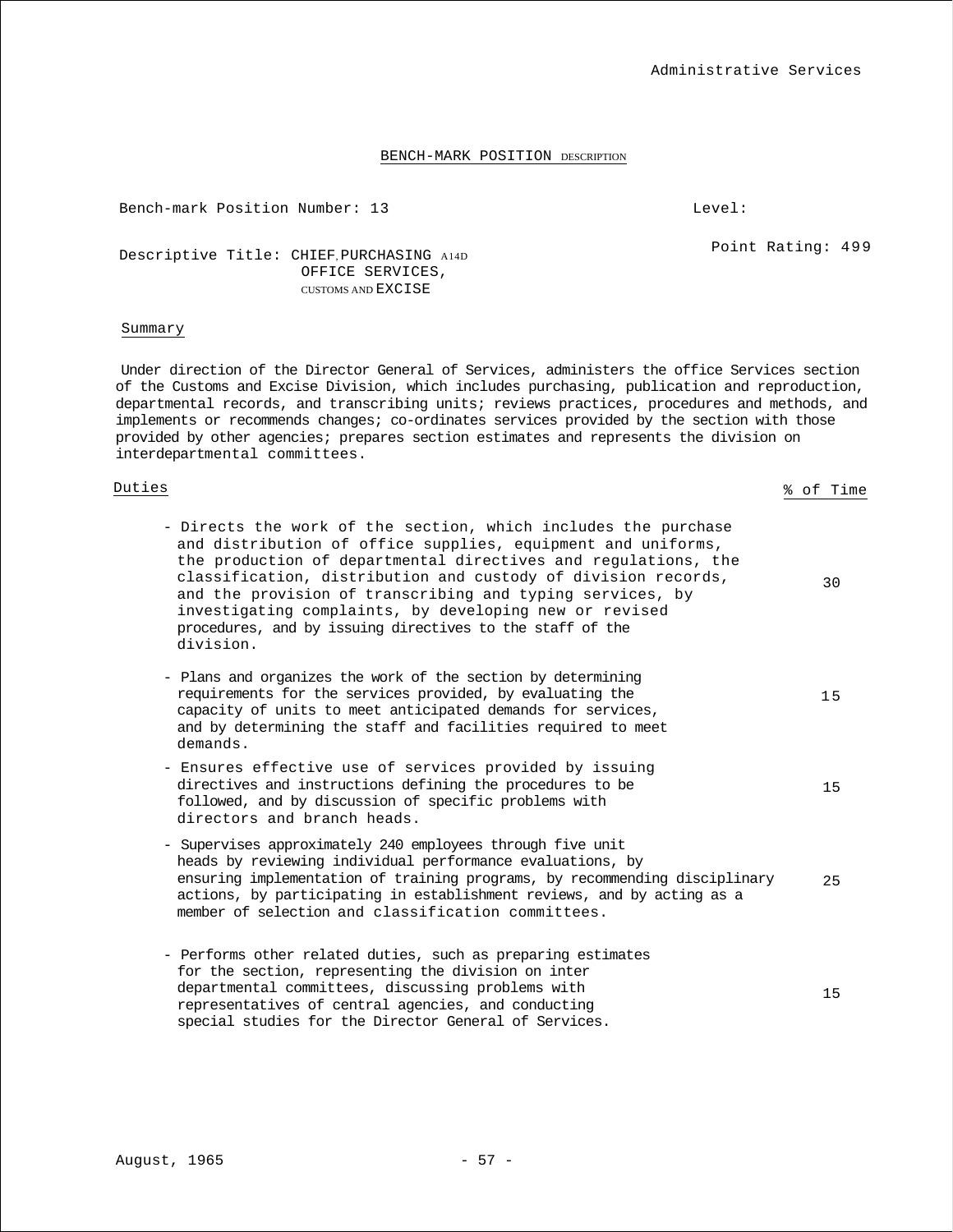| Specification                                                                                                                                                                                                                                                                                                                                                                                                                                                                                                                                                                                      | Degree       | Points |
|----------------------------------------------------------------------------------------------------------------------------------------------------------------------------------------------------------------------------------------------------------------------------------------------------------------------------------------------------------------------------------------------------------------------------------------------------------------------------------------------------------------------------------------------------------------------------------------------------|--------------|--------|
| Knowledge - Education and Experience,                                                                                                                                                                                                                                                                                                                                                                                                                                                                                                                                                              |              |        |
| The work requires a thorough knowledge of the division<br>and of the acts, regulations and administrative practices<br>governing the services provided. The work also requires<br>experience in organizing the work of a large staff, in<br>directing the work of a number of support service units,<br>in identifying operational problems, and in forecasting<br>requirements arising out of changes in the programs<br>and practices of branches serviced. This knowledge is<br>normally acquired through successful completion of<br>secondary school education and eight years of experience. | $A_4$        | 141    |
| Knowledge - Continuing Study                                                                                                                                                                                                                                                                                                                                                                                                                                                                                                                                                                       |              |        |
| The work requires the continuing study of acts and<br>requlations and of directives issued by the division<br>and central agencies governing purchasing and supply,<br>publications, records management and other services.                                                                                                                                                                                                                                                                                                                                                                        | $\mathbf{1}$ | 10     |
| Decision Making                                                                                                                                                                                                                                                                                                                                                                                                                                                                                                                                                                                    |              |        |
| Decisions usually involve the selection of courses of<br>action indicated by regulations or practices. Some<br>modifications of practices must be made to meet new<br>requirements arising out of changes in organization<br>and programs or new requirements of central agencies.<br>Decisions and recommendations affect the efficiency<br>of administrative and purchasing services provided<br>to a division employing a staff of approximately 8,000<br>at head office and in the field. Recommendations are<br>made to a senior director of the division.                                    | $B_2$        | 163    |
| Contacts                                                                                                                                                                                                                                                                                                                                                                                                                                                                                                                                                                                           |              |        |
| The work requires contacts with departmental officers<br>to exchange information and to achieve agreement on<br>problems of mutual concern. It also requires contact<br>with officers of central agencies in the Federal Government and with<br>representatives of suppliers of office machines and equipment, to give<br>and obtain information.                                                                                                                                                                                                                                                  | $B_1$        | 52     |

# Supervision

The work requires the supervision of 238 junior and inter mediate employees in the administrative and foreign service, details administrative support and operational categories.  $F_2$  133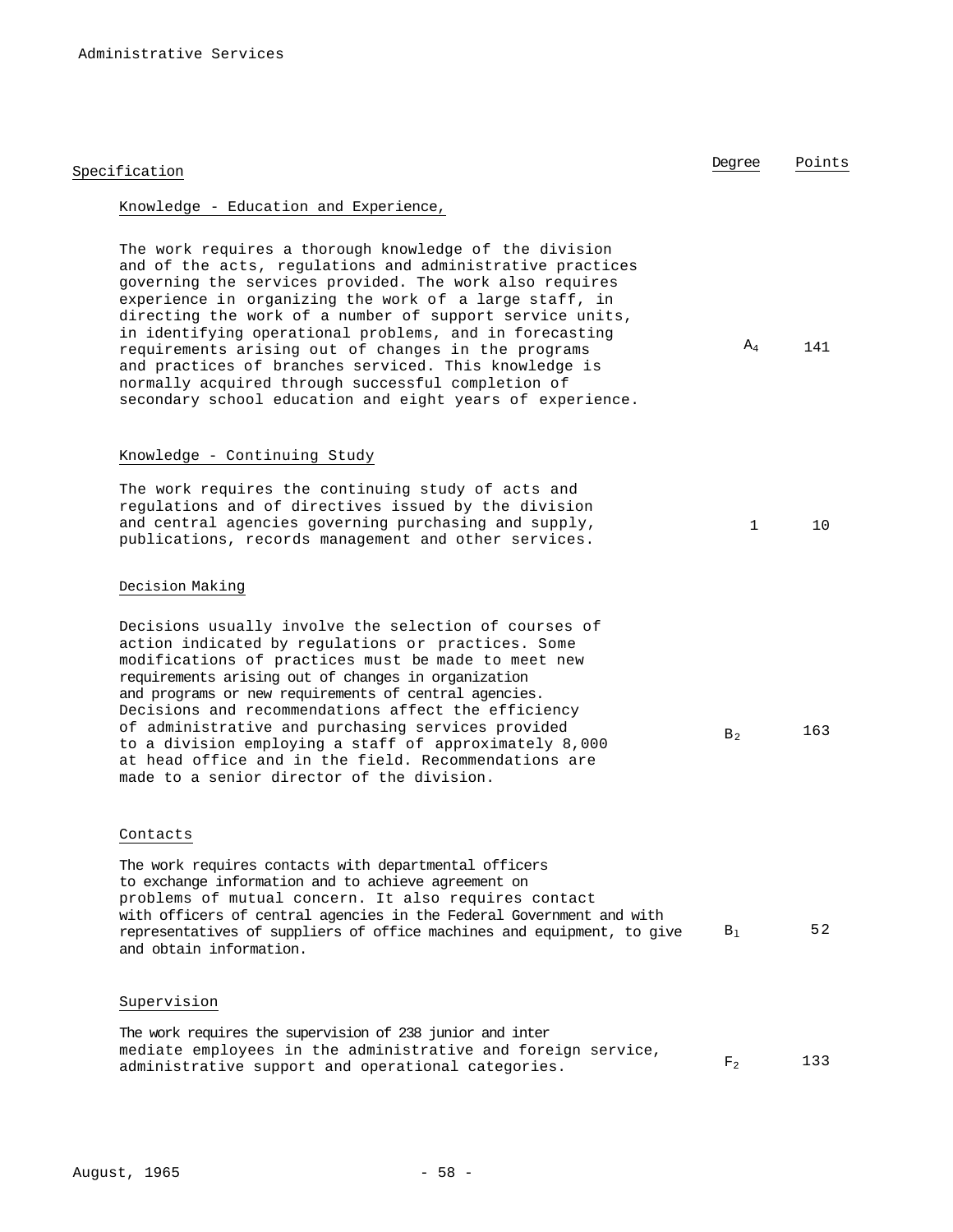Bench-mark Position Number: 14 Level:

Descriptive Title: DEPARTMENTAL ADVISER, BILINGUALISM AND BICULTURALISM PROGRAM Point Rating: 718

#### Summary

Under the general direction of the Director, Personnel Administration, plans and develops the bilingualism and biculturalism program for the department, including a bicultural exchange program; administers departmental linguistic services; advises on the application of bilingualism policy to the department's personnel program, and performs other duties.

Duties % of Time

- Plans and develops the bilingualism program of a department having a staff of 10,750 located in Ottawa and throughout Canada, in order to implement the policy of enabling employees to work and provide services in each official language
	- by deriving and proposing objectives for the program consisting of establishing and assessing French language units, of proposing requirements for staff with particular language proficiency, of training employees in English and French, and of providing administrative and work instruments in both languages,
	- by drafting statements of program goals and directives for the deputy minister's signature,
	- by assessing departmental language training needs in conjunction with line managers and designing a training and retention program to meet the needs and supplement services provided to the department by the Language Bureau,
	- by estimating costs and benefits of program activities and recommending the annual and five-year budget,
	- by recommending, in collaboration with managers, establishment of French as the working language for specified organizational units,
	- by evaluating the units' effectiveness and recommending such measures to improve it as changing organizational structure and providing units with more services in French,
	- by keeping abreast of the public's consciousness of its language rights, especially in parts of the country that have a significant language minority,
	- by recommending special staffing and administrative action to senior management to meet predicted demands,
	- by initiating seminars and promoting the program's objectives with managers and employees in Ottawa and the regional offices, and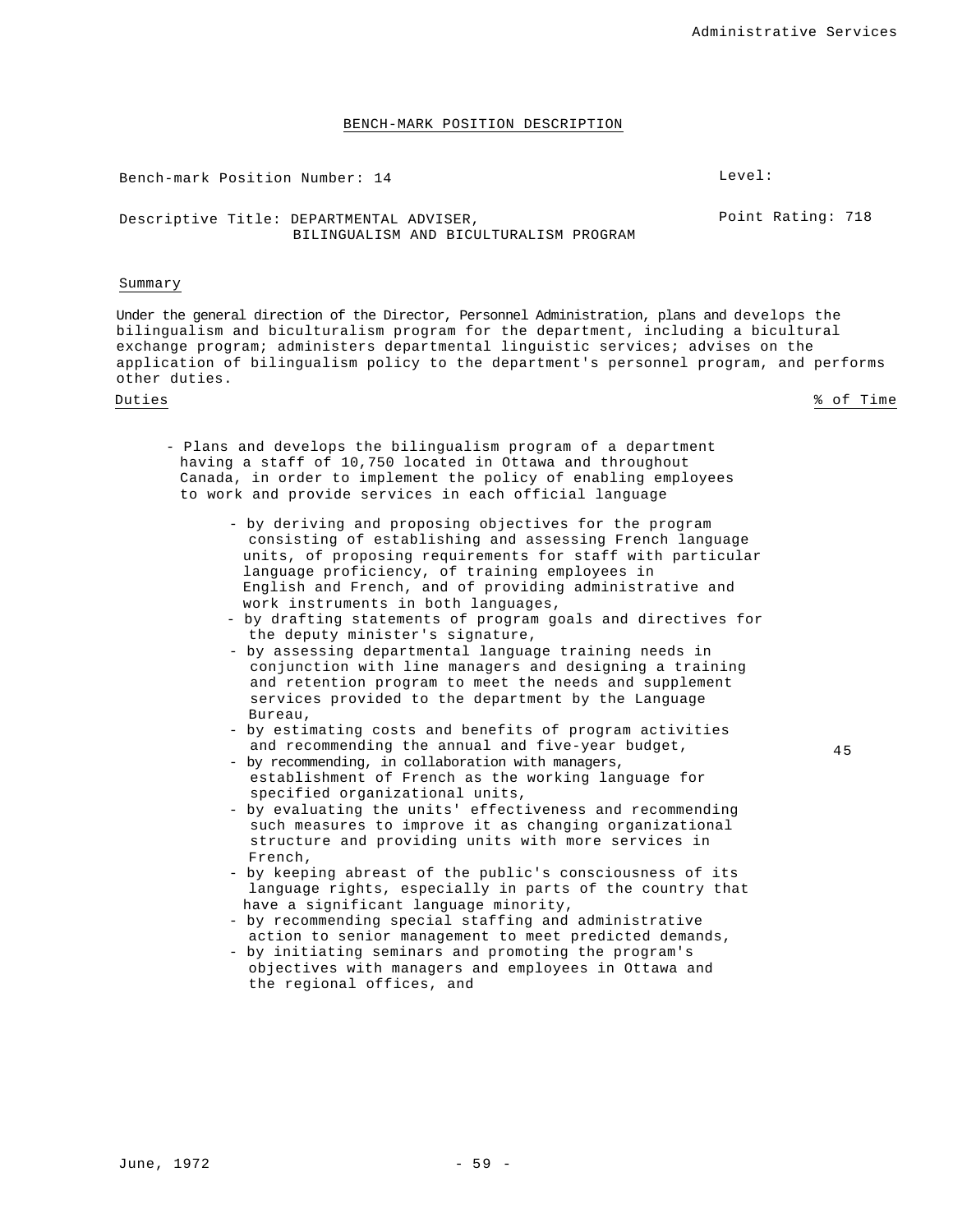- by monitoring and reporting on the achievement of objectives and recommending corrective action, including shifting priorities for recruitment and training.
- Develops and implements a bicultural exchange program within the department in order to provide employees and their families with the opportunity of working and living in the second language and participating in the culture
	- by designing and recommending program objectives and means of implementing them,
	- by identifying candidates and families for transfer, in conjunction with managers,
	- by discussing with potential participants the advantages and problems of working and living in the new culture,  $15$
	- by establishing selection committees and advising them on such criteria for choosing participants as their adaptability to the new cultural milieu,
	- by planning transfers, including arranging language training, schooling of children and payment of related expenses,
	- by assessing the effectiveness of assignments from inter views with participants and supervisors, and
	- by recommending modifications to the program.
- Administers linguistic services for the department through a staff of six at headquarters and 28 language administrators in the field in order to support the effective and efficient use of both languages
	- by supervising and co-ordinating staff engaged in scheduling and conducting language training and aiding retention of language skills, arranging translation services, assessing language skills and requirements for them and maintaining current information and reporting on bilingualism in the department,
	- by establishing the objectives and methods used for language training in regional offices, approving work plans and assessing the work of 28 regional language administrators, 25
	- by establishing procedures for producing administrative and work instruments in English and French,
	- by co-ordinating surveys of departmental needs for translation of documents and technical glossaries and by ascertaining translation priorities,
	- by arranging for supplementary translation services with the Superintendent of the Translation Bureau,
	- by negotiating language training services from the Language Bureau or obtaining them on contract from out side the Public Service, depending on cost and other advantages to the department, and
	- by allocating resources, including a budget of \$500 thousand, to program activities.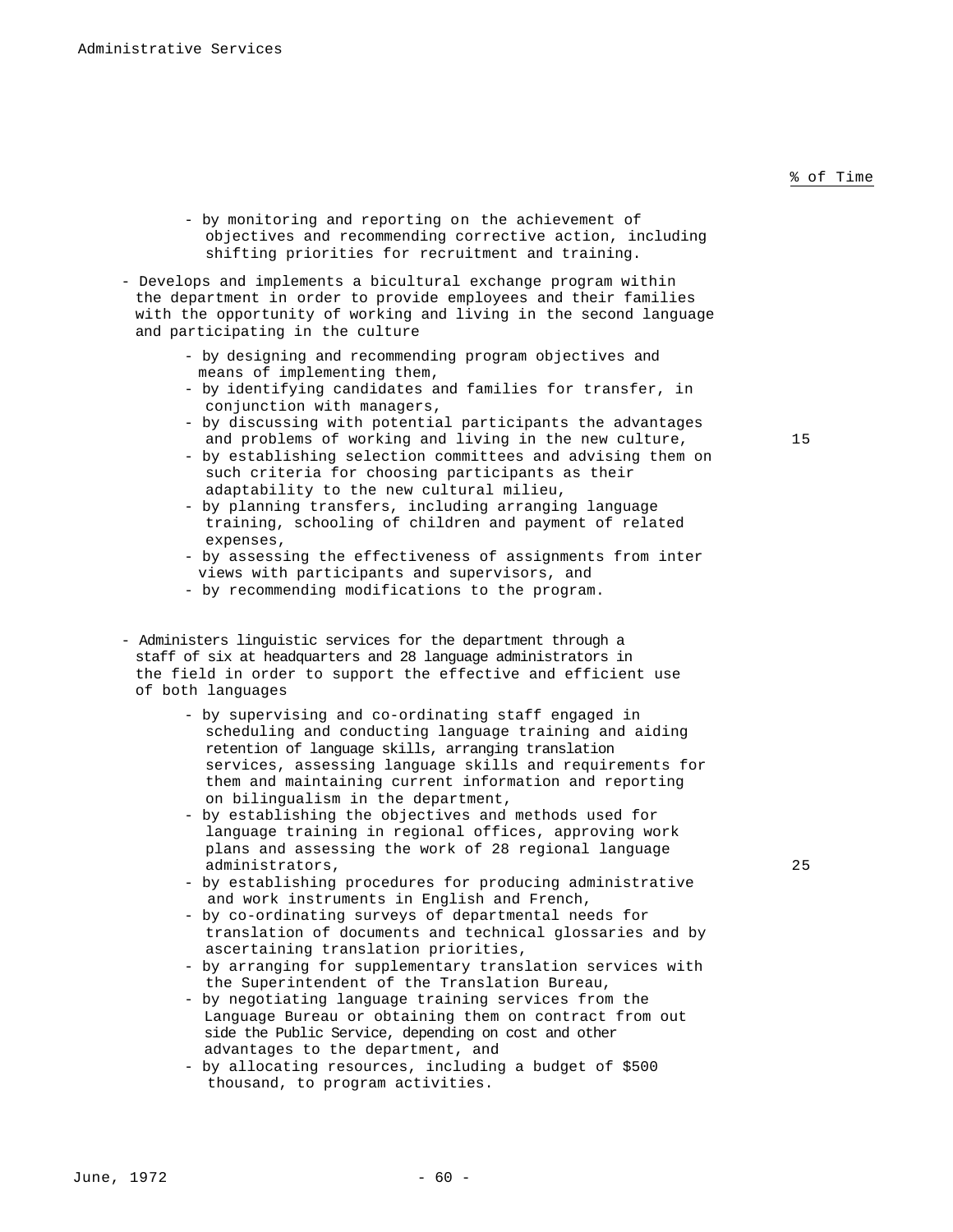| - Advises on the application of bilingualism policy to the<br>departmental personnel program in order to ensure consistency<br>between personnel actions and bilingualism policy                                                                                                                                                                                                                                                                                                                                            |        |        |
|-----------------------------------------------------------------------------------------------------------------------------------------------------------------------------------------------------------------------------------------------------------------------------------------------------------------------------------------------------------------------------------------------------------------------------------------------------------------------------------------------------------------------------|--------|--------|
| - by collaborating with staffing officers in planning<br>recruitment campaigns particularly in French colleges<br>and universities,<br>- by interpreting to staff and line officials language and<br>employment legislation and policy,<br>- by counseling management and personnel administrators on<br>responses to complaints and grievances and on consultation<br>with union representatives, and<br>- by meeting with these representatives to gain their<br>support for the bilingualism program in their districts. |        | 10     |
| - Performs such other duties as                                                                                                                                                                                                                                                                                                                                                                                                                                                                                             |        |        |
| - representing the department with the Commissioner of<br>Official Languages on the application of the Official<br>Languages Act, and<br>- advising officials of the Public Service Commission and                                                                                                                                                                                                                                                                                                                          |        |        |
| the Treasury Board on the design of language course, tests<br>and norms, and on bilingualism policy and legislation<br>especially as they affect departmental programs.                                                                                                                                                                                                                                                                                                                                                     |        | 5      |
| Specifications                                                                                                                                                                                                                                                                                                                                                                                                                                                                                                              | Degree | Points |

# Knowledge - Education and Experience

The work requires a good knowledge of departmental organization and program activities, and the nature and extent of the department's relationships with the public, to plan and develop the departmental bilingualism and biculturalism program; a thorough knowledge of bilingualism policy and legislation as well as related personnel and administrative practices; and a good knowledge of language training and testing principles and methods, as well as of the characteristics of the English and French culture in Canada. The work also requires experience in the development and co-ordination of a manpower planning and training program, including designing courses, establishing systems for monitoring and assessing program effectiveness, organizing and directing a staff, advising and gaining the co-operation of managers and other agencies, and promoting program goals through seminars, meetings, and written communications, in an organization which is physically and administratively decentralized. This knowledge is normally acquired through graduation from university in the arts or social sciences and progressively more responsible experience in administration and management.

 $C_5$  244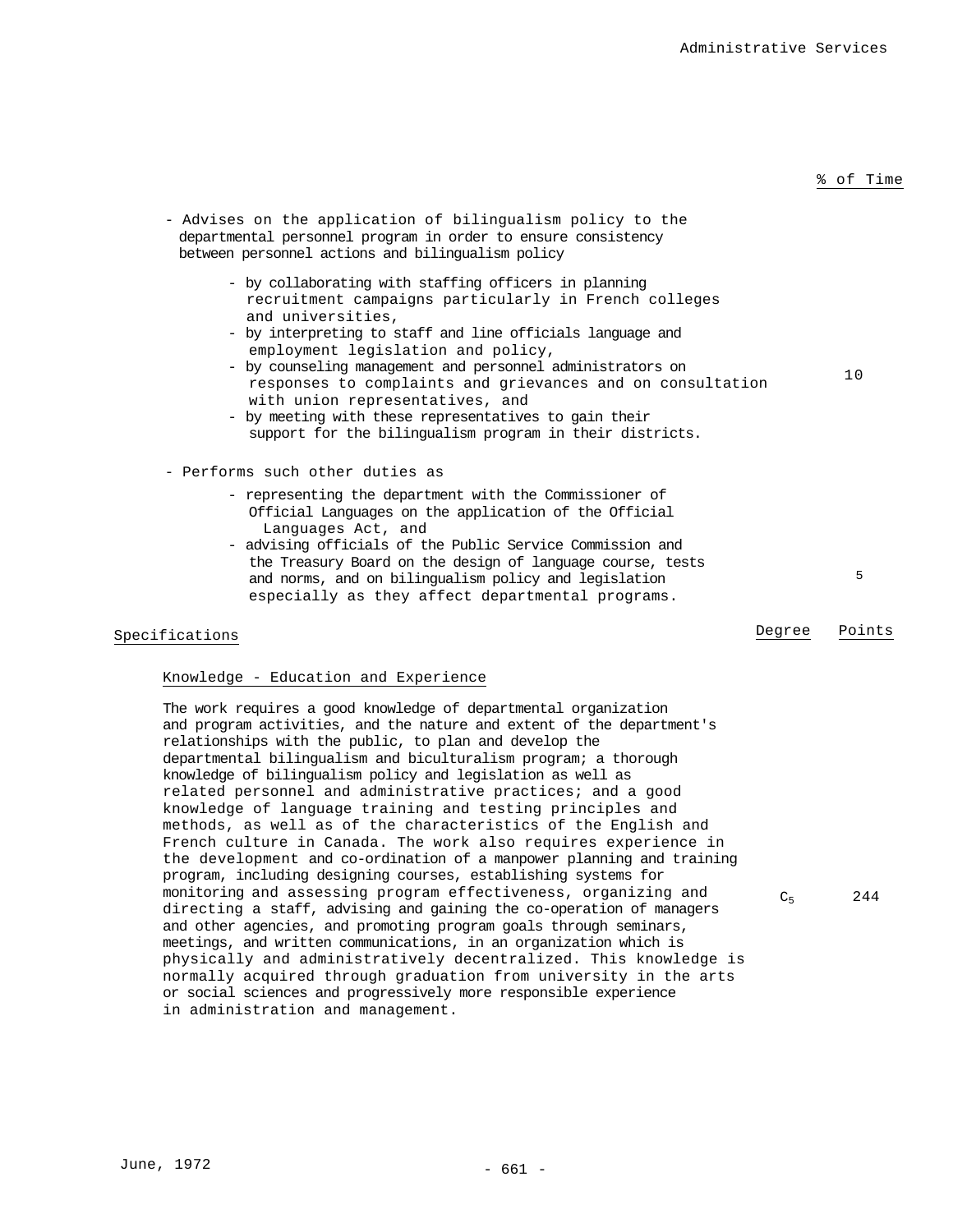3 50

# Knowledge - Continuing Study

The work requires the study of texts, journals and periodicals to maintain knowledge and awareness of current developments, principles and methods in the fields of language training and testing, personnel management, and English and French culture, in order to advise senior management and central agencies on the development and implementation of the bilingualism program, and to foster understanding of each culture among employees.

### Decision Making

The work requires making recommendations on establishing and achieving departmental policies and objectives for the bilingualism and biculturalism program; on the selection and effectiveness of measures to develop French as a working language, including the 15 French language units which have a staff of 1000, and on means of improving the effectiveness and acceptance of the units. Initiative and judgement are required in assessing and advising on the language requirements of organizational units located throughout Canada, comprised of professional, administrative and other employees and relating extensively to both the public and private organizations and enterprises. Initiative and judgement are also required in developing and directing a language training program, establishing systems and procedures for monitoring implementation of legislation and program goals in headquarters and the field, developing and modifying a bicultural exchange program and recommending to central agencies improvements to bilingualism policy and legislation. Decisions and recommendations affect the direction and implementation of the bilingualism and biculturalism program in headquarters and regional offices, and the allocation and utilization of resources of some \$500 thousand annually. Also affected are the acceptance and effectiveness of French as a working language, the effectiveness of departmental language training conducted by teachers on contracts costing about \$70 thousand a year, the costs in staff and services to support French language units, training and transfers of employees on bicultural exchanges, and the career development and acquisition of language skills among a staff of 10,750. The effectiveness of the program has an impact on delivery to the public of extensive services in both official languages. Recommendations are made to an officer at the senior executive level.

### Contacts

The work requires contacts with seniors in the department to gain their co-operation in developing and carrying out the bilingualism program, with officials of the Language and Translation Bureaus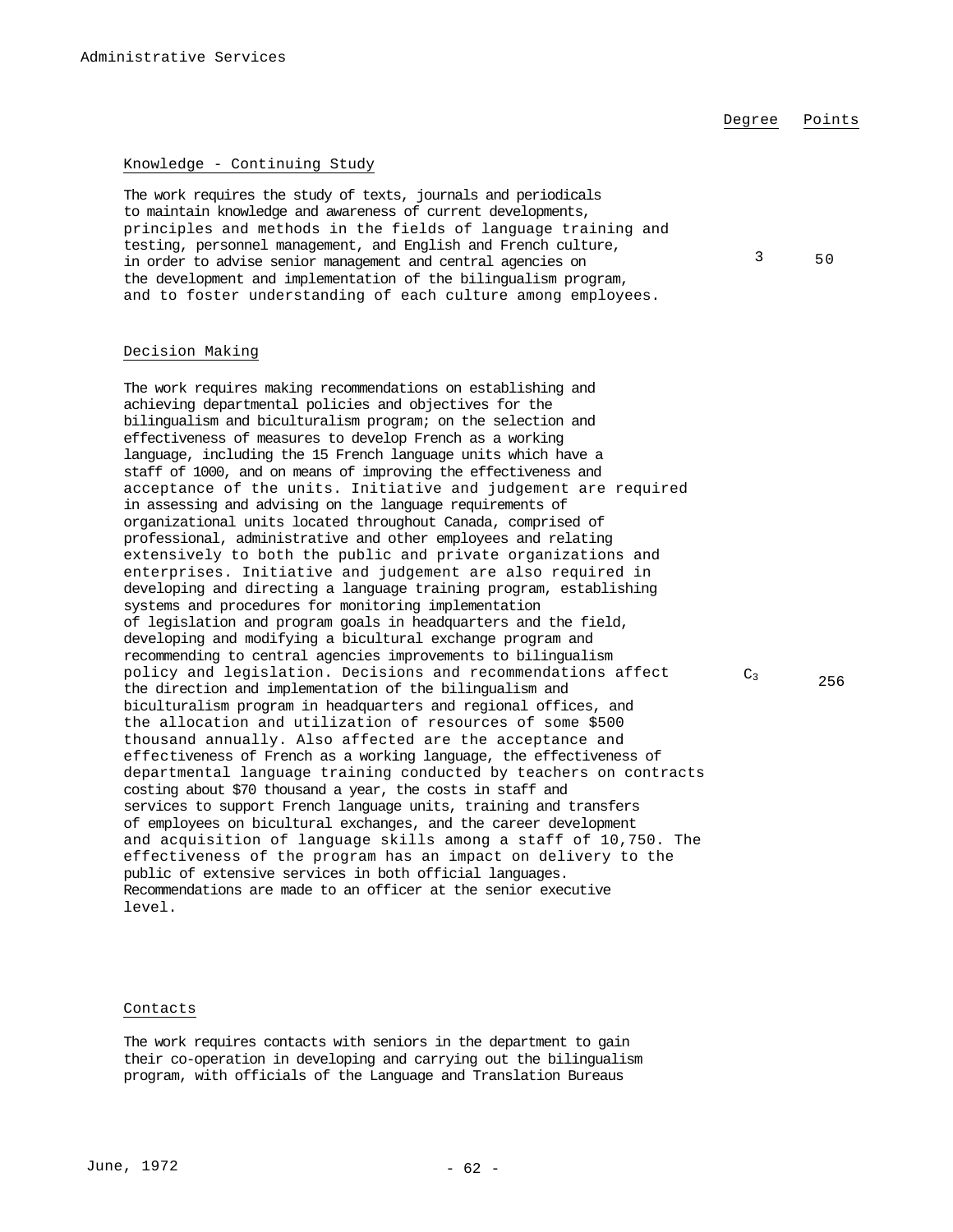|                                                                                                                                                                                                                                                                                                                                                               | Degree         | Points |
|---------------------------------------------------------------------------------------------------------------------------------------------------------------------------------------------------------------------------------------------------------------------------------------------------------------------------------------------------------------|----------------|--------|
| at formal meetings to resolve problems in the design of courses<br>and to negotiate the extent of training and translation services<br>provided to the department, and with officials of the Public<br>Service Commission and the Treasury Board to seek modifications<br>in central policies and obtain resources necessary for the<br>bilingualism program. | C <sub>2</sub> | 91     |
| Supervision                                                                                                                                                                                                                                                                                                                                                   |                |        |
| The work requires direct supervision of headquarters employees<br>and functional supervision of language administrators in each<br>regional office. This staff of 34 is classified in the junior<br>levels of the administrative and foreign service category and                                                                                             | $D_1$          | 77     |

the administrative support category.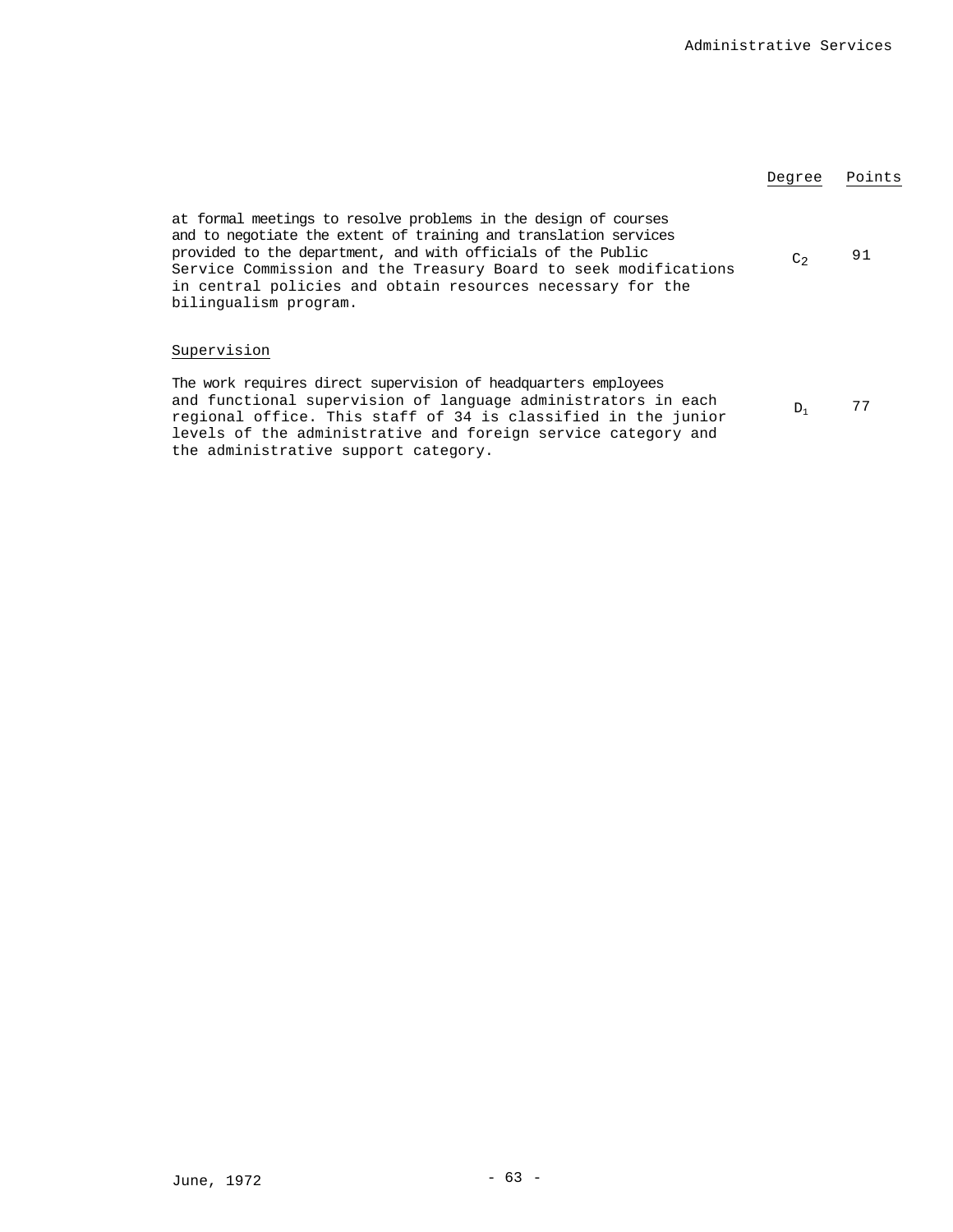Bench-mark Position Number: 15 Level:

Descriptive Title: HOSPITAL ADMINISTRATOR Point Rating: 587

#### Summary

Under direction of the Medical Superintendent, administers the non-medical support services of an 1,100-bed hospital, including heating and power, housekeeping, laundry and linen, stores, maintenance of buildings and grounds, and office services; prepares financial and staff estimates; establishes and maintains cooperative working relations with staff and welfare organizations; and performs related administrative duties.

Duties % of Time

65

5

5

- Organizes and co-ordinates the work of a staff of 360 engaged in such activities as housekeeping; laundering; maintenance of grounds, buildings, equipment and facilities; operation and maintenance of heating, ventilating, refrigerating and emergency power plants; operation of the stores section, the telephone service and the elevators; preparation and maintenance of medical records; office services; fire prevention, and miscellaneous non-medical services connected with the personal needs of the patients; by determining the day-to day and long-term needs of the hospital; by developing, in conjunction with supervisors, plans and operating methods; by establishing work standards, scope, priority and scheduling of work projects; and by arranging for services of support agencies outside the hospital.

- Controls a pool of vacant positions, in all sections, by reviewing workload statistics, changes in day-to-day workload and long-term trends, by investigating changes and ensuring effective use of personnel permanently deployed, by examining and approving requests for overtime and the employment of casuals, and by authorizing the filling of vacant positions and their allocation as required.

- Prepares financial and staff establishment estimates by consulting with all department heads, by evaluating requests for non-medical staff and for equipment against departmental and hospital standards, and by making recommendations to the medical superintendent. - Maintains co-operative relationships with representatives of

veterans' associations, staff associations, hospital auxiliary, Canadian Red Cross, Canadian National Institute for the Blind, sick and visiting committees, patients and visitors by providing information and explaining hospital rules and procedures. 10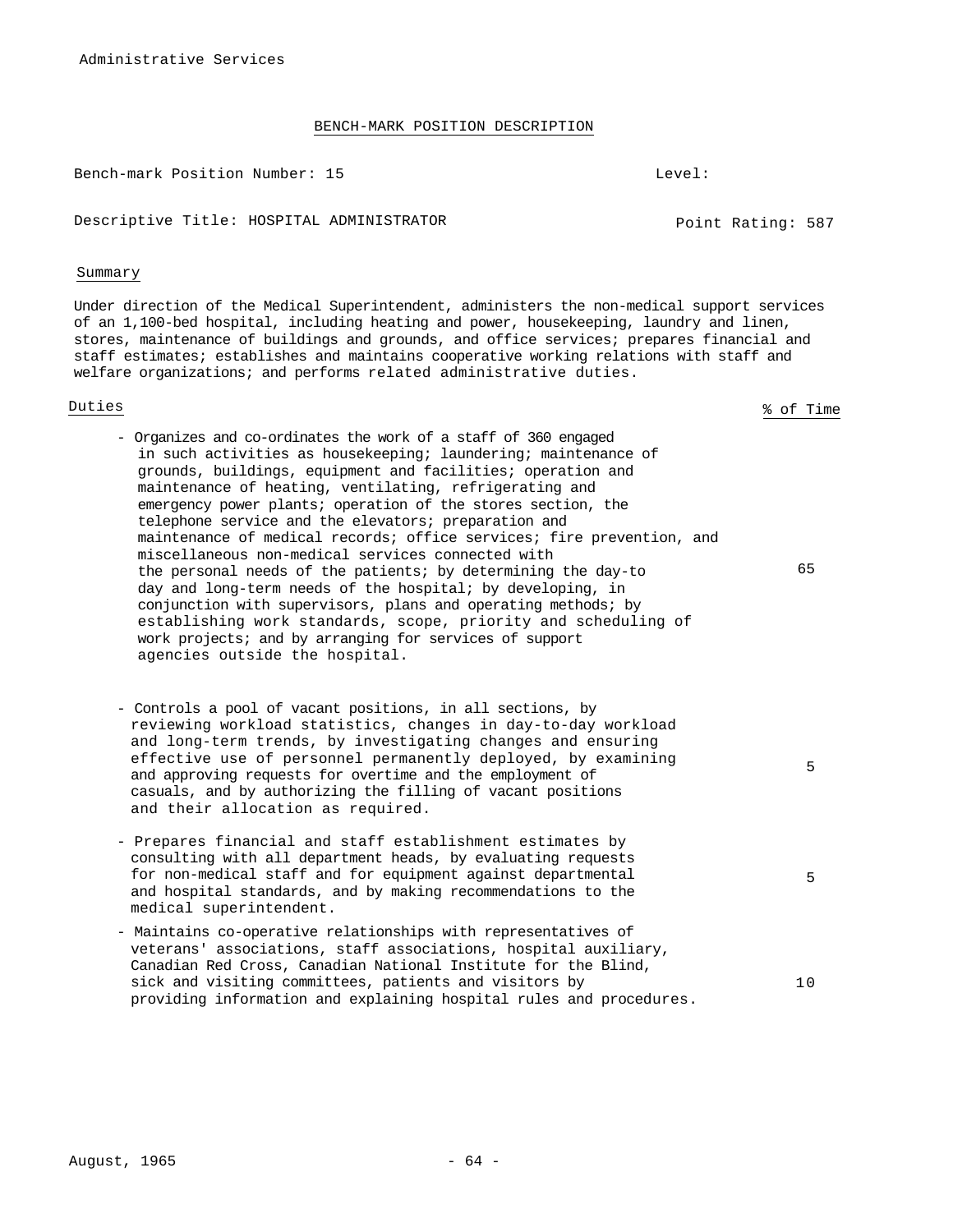15

- Controls trust funds donated for the comfort and welfare of patients; and performs other related administrative duties, such as serving on committees, writing letters to officials of hospitals, veterans' organizations, government departments, former patients and next of kin, and organizing charitable campaigns, savings bond drives and sales.

# Specifications **Degree** Points

# Knowledge - Education and Experience

The work requires a good knowledge of the principles and practices of hospital administration as they are applied to the operation of a departmental hospital, and a working know ledge of the functions and responsibilities of all departments of the hospital. It requires a knowledge of departmental and central agency requirements and procedures concerning personnel and financial management, equipment and stores accounting, and of workmen's compensation and provincial government hospital insurance regulations. The work also requires experience in the management of personnel and material resources and in maintaining good relations with professional staff and the public. This knowledge is normally acquired through completion of secondary school education and a two-year course in hospital administration, and approximately seven years of related experience. B4 178

#### Knowledge - Continuing Study

The work requires the study of departmental regulations and instructions, personnel directives, workmen's compensation and provincial hospital insurance requirements. In addition, it requires the study of journals and texts in hospital administration. 2 30

# Decision Making

The work is performed in accordance with general departmental instructions and established practice. It requires modifications to general departmental instructions in order to meet the requirements of the specific institution, and changes in established practices to meet emergency and other special situations. There is a continuing requirement to exercise judgement and initiative in resolving operational problems associated with providing non-medical support services to a major departmental hospital. The decisions and recommendations affect the efficiency of the non-medical support services of a hospital with an establishment of approximately 1,300 B<sub>3</sub> 210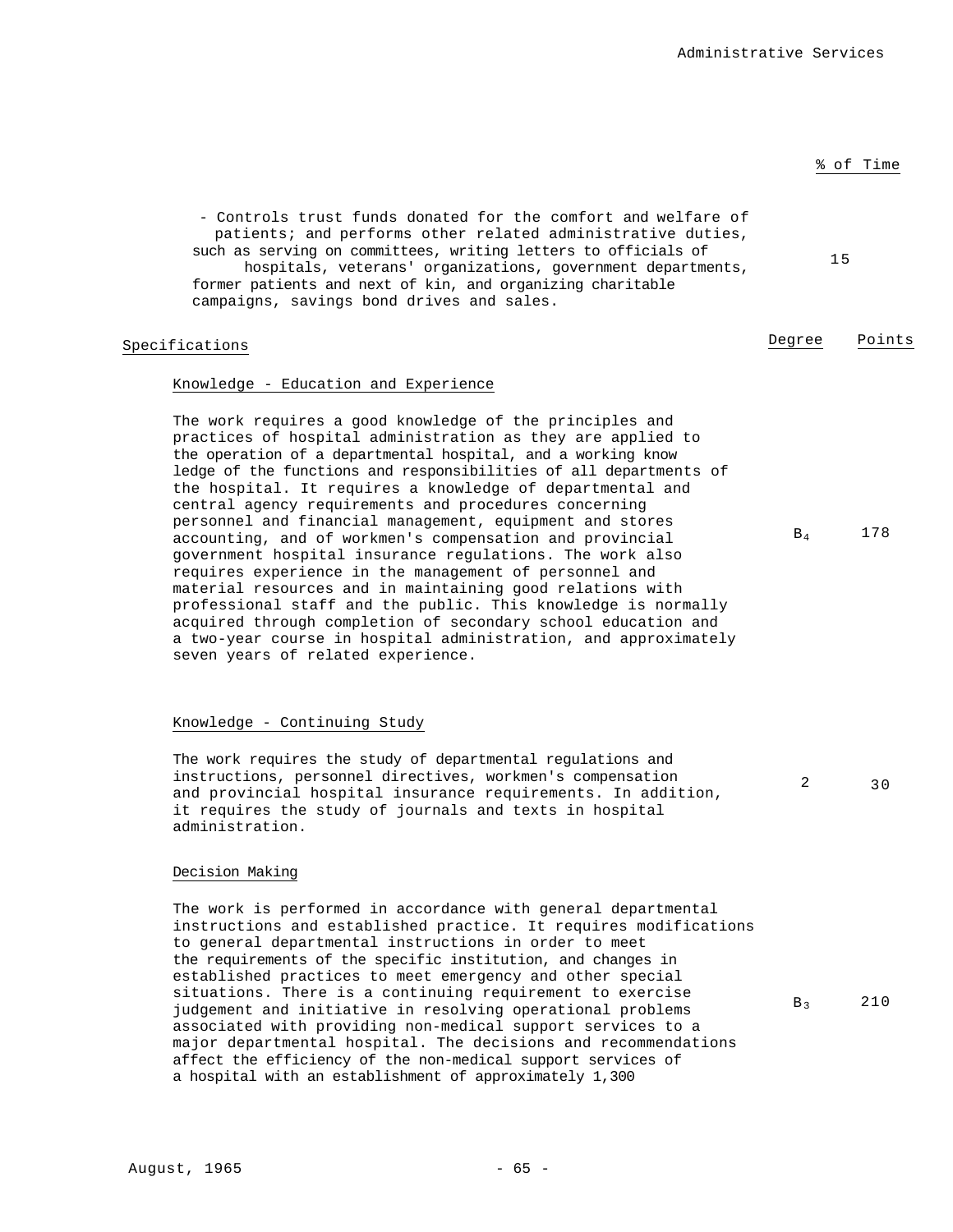|                                                                                                                                                                                                                                                                                                                                                                | Dearee  | Points |
|----------------------------------------------------------------------------------------------------------------------------------------------------------------------------------------------------------------------------------------------------------------------------------------------------------------------------------------------------------------|---------|--------|
| employees. The efficiency with which the non-medical<br>support services are performed affects the medical services,<br>the morale of the patients, and the public image of the<br>institution. Recommendations are made to a Medical<br>Superintendent.                                                                                                       |         |        |
| Contacts                                                                                                                                                                                                                                                                                                                                                       |         |        |
| The work requires contacts with heads of departments to<br>obtain agreement on the co-ordination of non-medical<br>facilities with the medical activities of the hospital. It<br>also requires contacts with veterans' associations, staff<br>associations, voluntary organizations, publicity media and<br>the general public to maintain good relationships. | $B_1$   | 52     |
| Supervision                                                                                                                                                                                                                                                                                                                                                    |         |        |
| The work requires the direction of 362 employees, through<br>17 supervisors at the junior level.                                                                                                                                                                                                                                                               | $F_{1}$ | 117    |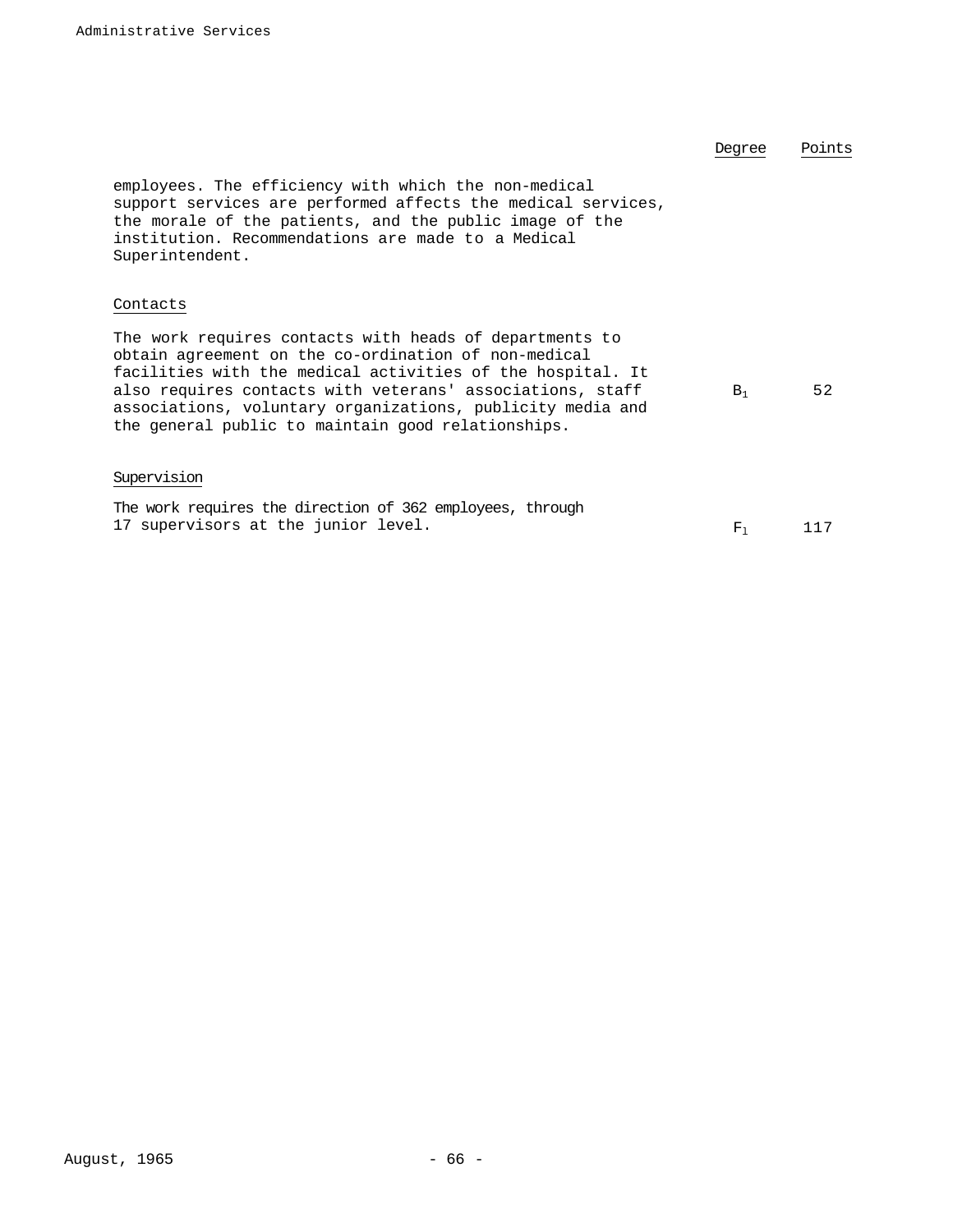Bench-mark Position Number: 16 Level: Level:

Descriptive Titles PROPERTY ADMINISTRATION OFFICER FOINT Rating: 380

# Summary

Under direction of the Supervisor of the Property, Buildings and Equipment section of the Property and Finance Division, analyses proposals and makes recommendations concerning building and property matters; keeps, develops and modifies a building and land inventory records system of departmental holdings; writes letters, reports and memoranda to obtain and provide information; drafts submissions to Treasury Board and reports to Privy Council in support of recommendations concerning departmental buildings and property; and performs related administrative duties.

Duties % of Time

30

- Analyses building construction and property proposals of operating branches of the department and of outside agencies by checking information for completeness, by determining its implications for approved programs, by investigating alternatives and by obtaining legal opinions, in order to recommend departmental courses of action on capital construction projects including installation of utilities, on building alterations and repairs, and on acquisition and disposal of property. 40 - Keeps a building and land inventory system of departmental
- holdings by developing and modifying, as required, procedures for the recording, storage and retrieval of valuations, descriptions, plans, maps and legal documents, and ensuring that the filing and "charge out" of this material are done in accordance with established procedure in order to provide an up-to-date record of the department's capital assets. 15
- Composes and signs correspondence to departmental officials and officials of other levels of government, railways, utilities and the general public to give and obtain information, to state the departmental position, and to arrange the details of real property transactions.
- Drafts submissions to Treasury Board and reports to Privy Council to obtain authorization to proceed with recommendations which have departmental approval, by collecting, compiling and presenting the substantiating details in accordance with established practice.
- Performs other related duties, such as reviewing and commenting on the department's long-term construction program, meeting with construction and property management officers of other departments and agencies, drafting correspondence for the Minister's and Deputy Minister's signature, supervising a 10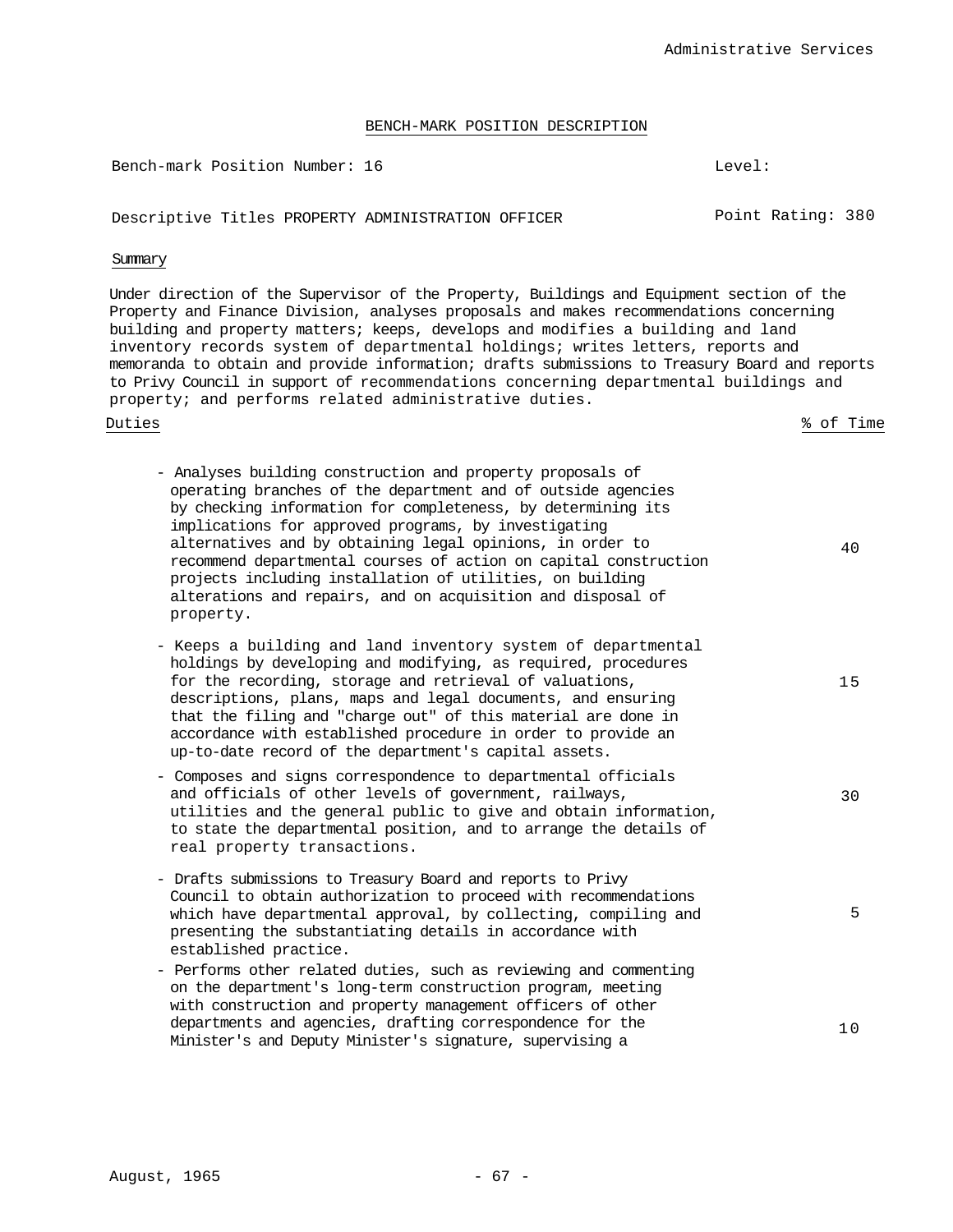% of Time junior employee, and participating as a member of departmental and inter-departmental committees concerned with construction and property management. Specifications **Degree** Points Knowledge - Education and Experience The work requires a good knowledge of financial and administrative regulations and procedures related to construction and property management, such as Government Contract Regulations, Treasury Manual and the departmental Manual of Real Property Procedures; knowledge of general property management, property appraisal, construction methods, land surveying, and records and retrieval systems; and familiarity with the programs of the various branches. It also requires experience in property management and in writing detailed correspondence and reports. This knowledge is normally acquired through completion of secondary school education and six years of administrative experience related to property management. A<sub>3</sub> 114 Knowledge - Continuing Study The work requires the study of financial and administrative regulations and directives issued by the department and the regulations and directives issued by the department and the the state of  $1$  10<br>central agencies concerned with buildings and property. Decision Making The work is performed in accordance with governmental instructions and real property management practice. Recommendations concerning some proposals require adaptation and modification of established practice. Judgement is required in determining the implications of proposals, in suggesting alternatives and in arranging the details of agreements. The decisions and recommendations affect the utilization of departmental property, the construction program, and the disposition of physical resources of a department with large land and property holdings in Ottawa and across Canada. Recommendations are made to an officer at the intermediate administrative level.  $B_2$  163 Contacts The work requires contact with seniors in the department and in other departments to obtain and provide information, and to obtain agreement to alternative proposals. It also requires  $B_3$  76

contacts by letter and personal visits with officials of other levels of government, railroads, and utilities and with land